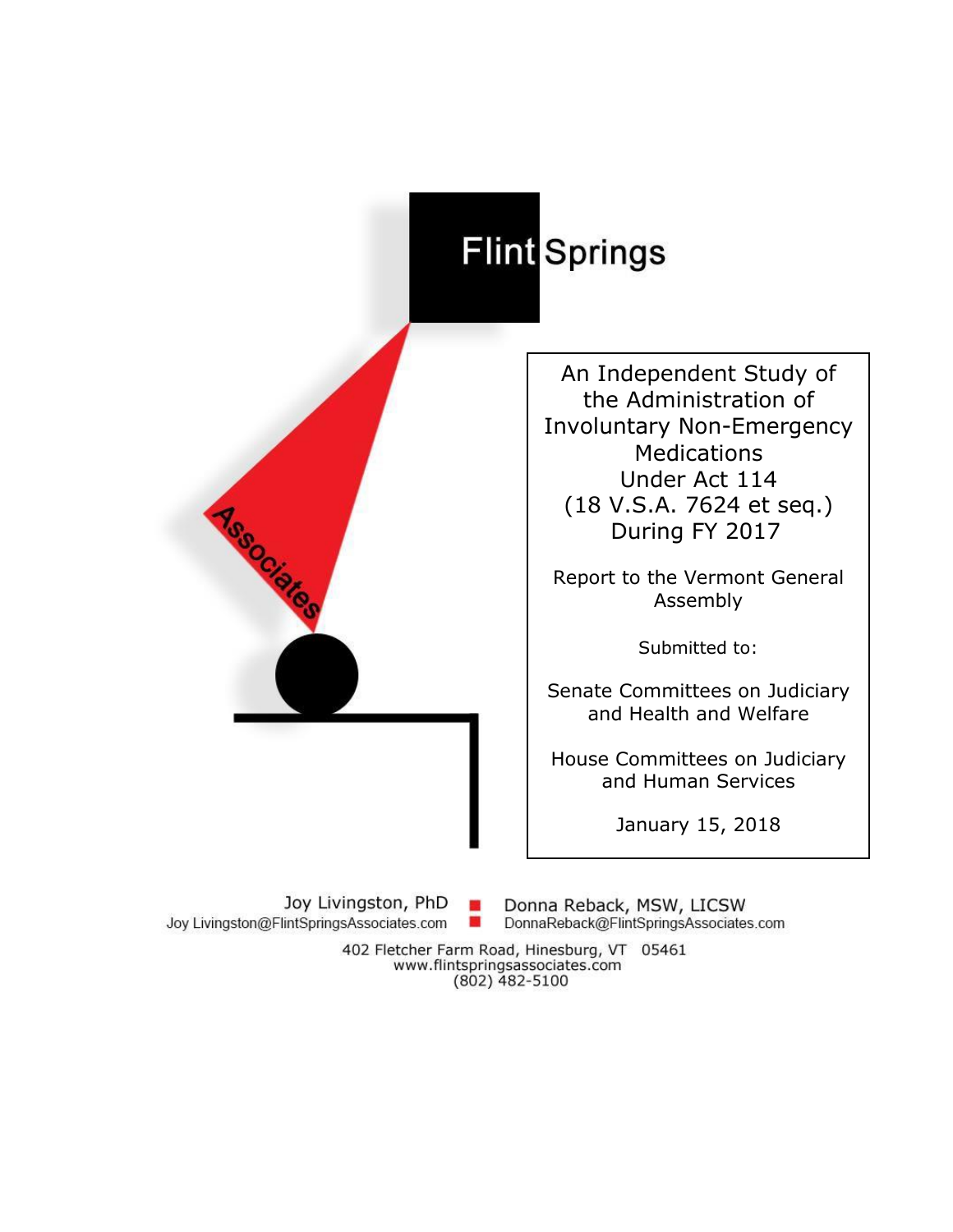## **Table of Contents**

|                                                                                                                                                                                                                                | - 6 |
|--------------------------------------------------------------------------------------------------------------------------------------------------------------------------------------------------------------------------------|-----|
| Section 1: Performance Implementing Provisions of Act 114 14 2000 11: 2012                                                                                                                                                     |     |
| Updates on Hospitals' Structure and Policies Related to Act 114                                                                                                                                                                |     |
|                                                                                                                                                                                                                                | 11  |
| Interviews with Judges, Legal Services, and Patient Representative                                                                                                                                                             | 21  |
| Review of Documentation Management and the series of the series of the series of the series of the series of the series of the series of the series of the series of the series of the series of the series of the series of t | 25  |
| Perspective of Persons Receiving Involuntary Medication_________________________                                                                                                                                               | 28  |
| Section 2: Outcomes from Implementing Act 114                                                                                                                                                                                  | 40  |
| Section 3: Steps to Achieve a Noncoercive Mental Health System__________________                                                                                                                                               | 43  |
|                                                                                                                                                                                                                                | 44  |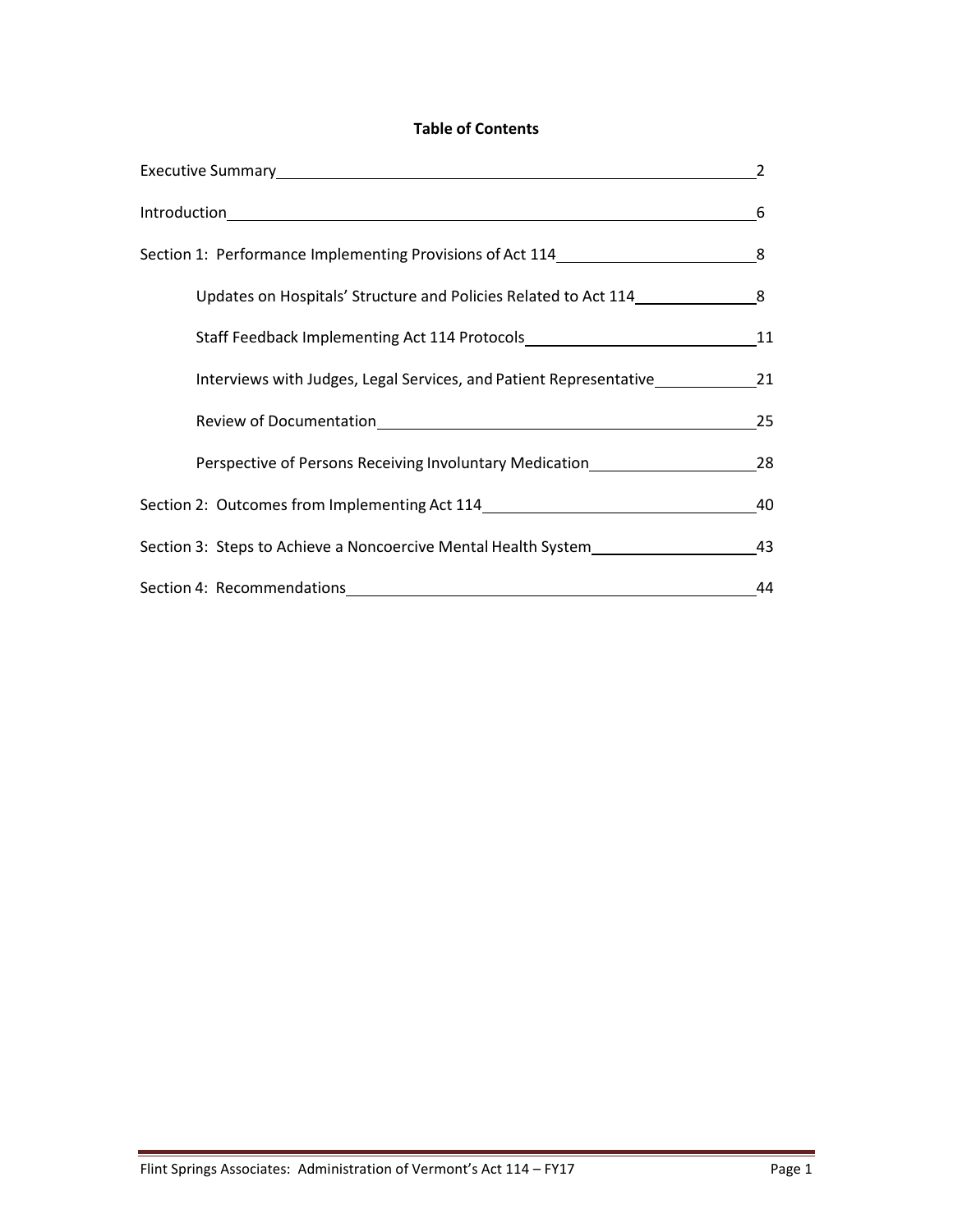## **EXECUTIVE SUMMARY**

The Vermont statute governing administration of involuntary nonemergency psychiatric medications to clients of the public mental health system committed to the care and custody of the Commissioner is 18 V.S.A. 7624 et seq. – referred to in this report as Act 114. The statute requires two annual assessments of the Act's implementation, one conducted by the Department of Mental Health (DMH) and a second conducted by an independent reviewer. The following report summarizes Flint Springs Associates' independent assessment, providing a review of implementation during FY17 (July 1, 2016, through June 30, 2017).

This report examines implementation of Act 114 at designated hospitals responsible for administering involuntary psychiatric medications under Act 114 during FY17.

During FY17, DMH reported that 67 petitions were filed requesting orders for nonemergency involuntary medication under the provisions of Act 114 for 61 different individuals. Petitions were sought by physicians at four of the hospitals designated to administer the medications and sent through the Attorney General's DMH office to the court. Of those 67 petitions, 55 (82%) were granted and 12 (18%) were dismissed. Hospitals involved included: Brattleboro Retreat, Rutland Regional Medical Center, University of Vermont Medical Center, and the Vermont Psychiatric Care Hospital.

In compliance with statutory requirements for the annual independent assessment, this report provides information on:

- Implementation of Act 114
- Outcomes associated with implementation of the statute
- Steps taken by the Department of Mental Health to achieve a mental health system free of coercion
- Recommendations for changes

## **Key Findings**

Among the findings presented in this report, this year's assessment found that:

 Based on documentation review, staff at UVMMC demonstrated full implementation of the provisions of Act 114 in the administrationof involuntary nonemergency psychiatric medication. Staff at RRMC generally completed needed Patient Information and Implementation forms indicating that protocols were followed. However, RRMC physicians used Progress Notes rather than a 7-Day Review form resulting in omission of information in 82% of the files reviewed. Files at VPCH included required forms, but half of the Patient Information Forms were missing information, and needed Administration of Medication forms were missing from three files (17%). VPCH physicians fully completed all needed 7-Day Review forms. Taken together, VPCH documentation suggests implementation of Act 114 protocols. The Retreat continues to work on documentation. Half of the files at the Retreat had completed Patient Information Forms; 31% were missing some or all of the Administration of Medication forms; and six (38%) files were missing completed 7- Day Review forms. This documentation does not provide sufficient evidence that the protocols were consistently and fully followed.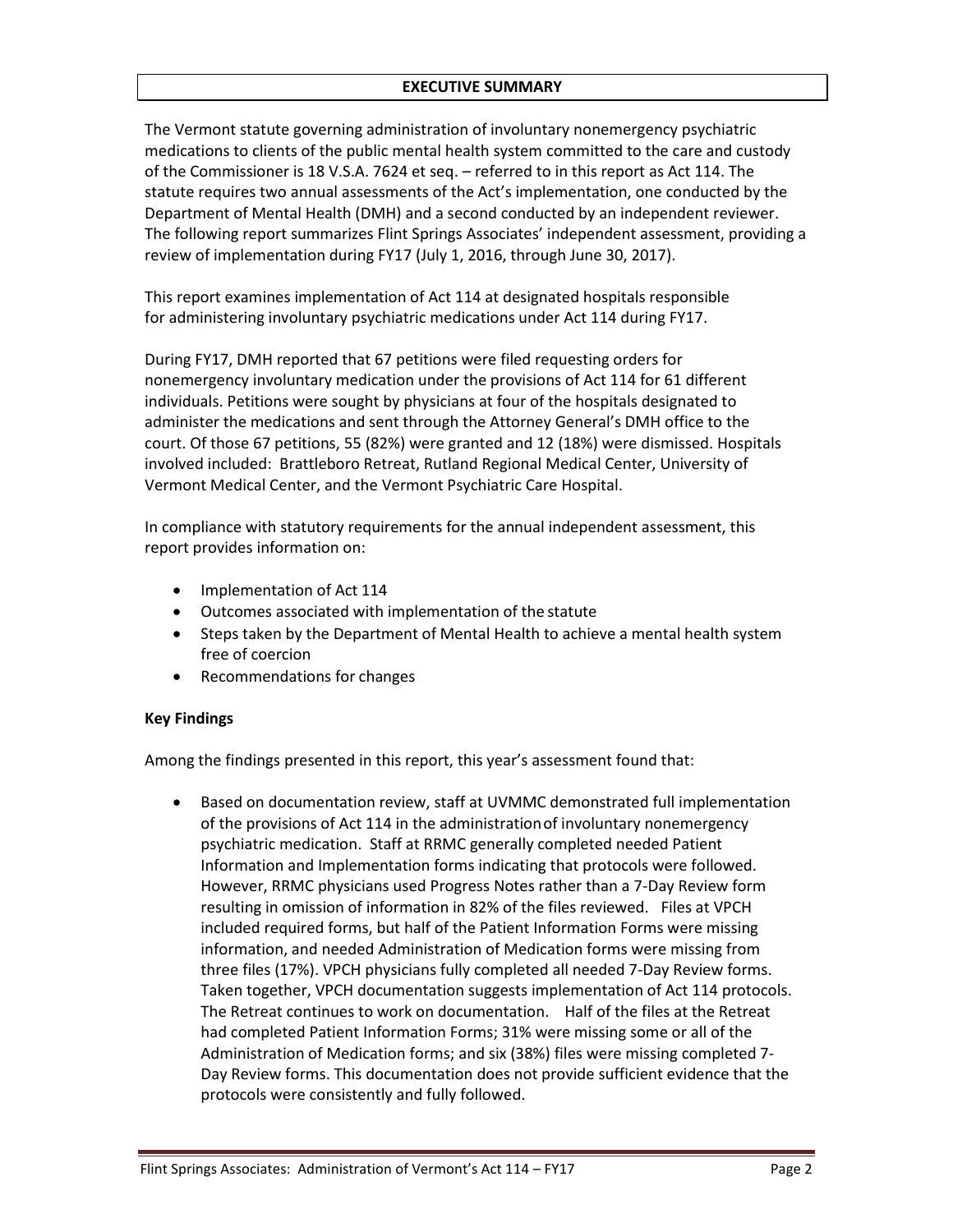- Hospital staff feel that the process leading to involuntary medication should move as quickly as possible. They believe that individuals for whom Act 114 petitions are filed suffer on many levels when not receiving psychiatric medication as soon as possible.
- As in past years, Vermont Psychiatric Patient Representatives and lawyers from Legal Aid/Mental Health Law Project (MHLP) and Disability Rights Vermont (DR-VT) believe that applications for involuntary, nonemergency court-ordered medication are filed too quickly, reflecting a reliance on the use of medication as the first line of treatment. From their perspective, hospital staff should prioritize efforts to build a therapeutic relationship with the patient by taking more time initially to explore and employ a wider range of approaches that respect patients' concerns and lead to theirrecovery.
- **•** Fewer individuals had petitions for medication under Act 114 filed in FY17 ( $n = 61$ ) than in past years. In addition, petitions were filed sooner after admission in FY17 than in past years: 39% were filed within 30 days and 34% within 30-60 days of admission, or, on average, 51 days from admission to petition filing. Once the petition was filed, a decision was recached within an average of 11 days, also faster than in past years. The average time from admission to an Act 114 order was 62 days, or about two months – overall, a decrease in time from previous years.
- On average, patients under Act 114 orders in FY17 were discharged from psychiatric inpatient care about two months after the Act 114 order for medication was issued. In FY16, it was on average three months between the order and discharge.
- Responses from individuals who received medication under Act 114 and agreed to be interviewed for this annual assessment were mixed in terms of how they perceived the experience of receiving involuntary medication. The majority, however, described the experience as coercive.
- The majority of individuals interviewed who were hospitalized during FY17 reported that they were not offered a support person. No one hospitalized in FY 17 reported that staff provided emotional support or the opportunity to debrief regarding their experience of receiving involuntary court-ordered medication. Some of the individuals who were interviewed reported they knew the name of the medication that was ordered, but all said they did not receive information about the dosage or possible sideeffects.
- In terms of the degree of control people felt they had, two of the eight persons interviewed who received medication under Act 114 during FY17 said they were able to negotiate when and how medication was given.
- Sixteen individuals interviewed who received Act 114 orders continue to take medication and remain involved either with community or private mental health services. The majority of individuals reports that their current medication helps them function better in the community.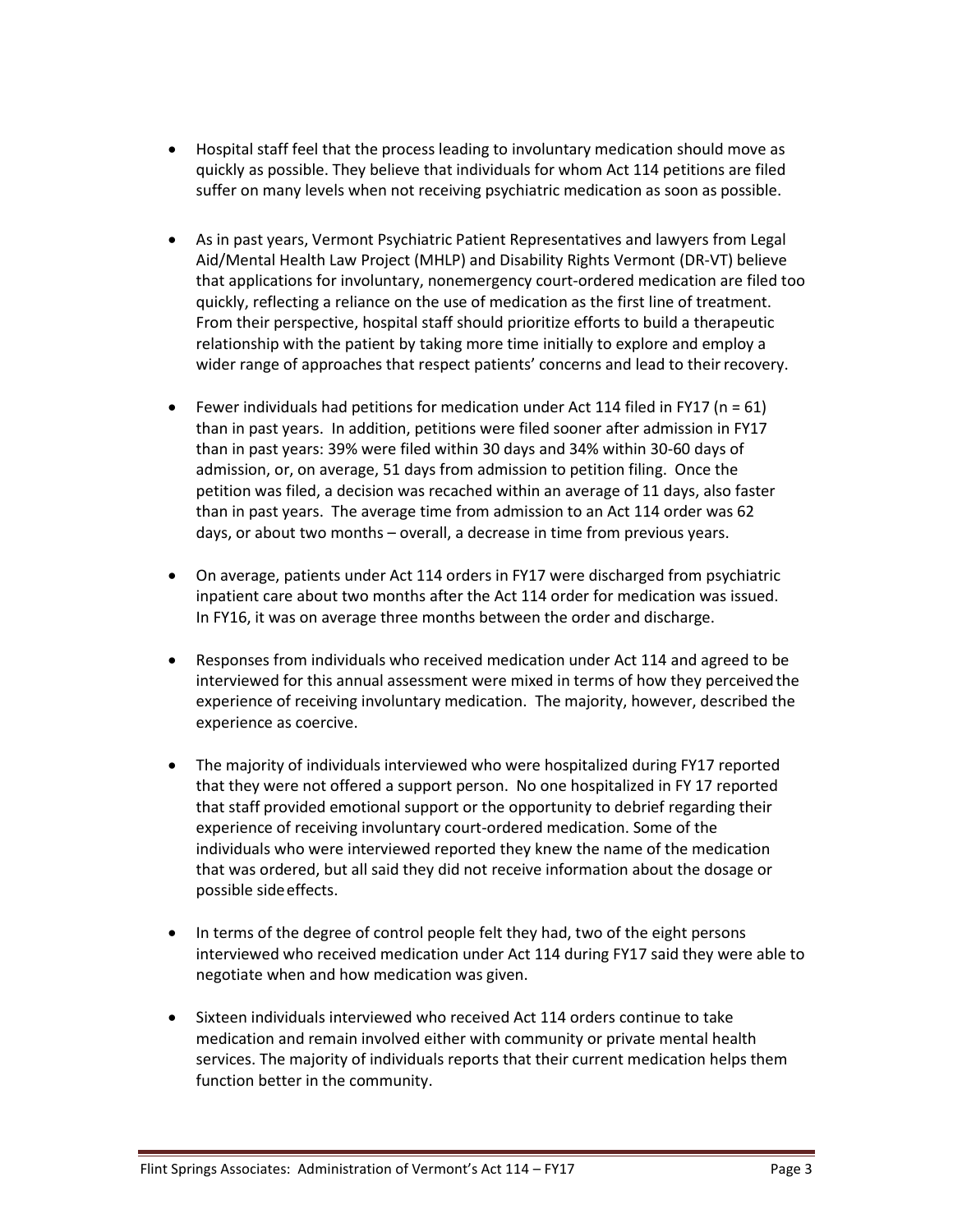## **Recommendations**

Flint Springs Associates offers the following recommendations:

#### Hospital Practices

FSA recommends that staff at hospitals administering Act 114 medication continue efforts to help patients understand the reasoning behind the decision to seek an order for involuntary medication and to invest time in talking with patients about the process and available options.

Beginning with the years in which the patient representatives employed by Vermont Psychiatric Survivors (VPS) have been interviewed, the report has included a recommendation that, with consent of the patient, patient representatives be included in treatment team meetings. As patient representatives bring the unique perspective of persons with lived experience, their inclusion could support both the interests of patients and the efforts of hospital staff seeking to help patients achieve recovery in the least-coercive manner.

To complement the prior recommendation, FSA also recommends that patient representatives be able to access information as to where people are located in the system and whether they are receiving Act 114 medication or applications have been filed under Act 114. This would help patient representatives reach out to more people.

In order to maintain clear records for documenting implementation of Act 114 in accordance with provisions of the statute, FSA recommends that each hospital maintain an electronic file or section within the electronic file for persons receiving medication under Act 114. This file should contain:

- Copy of court order
- Copy of Patient Information Form
- Copies of every Implementation of Court-Ordered Medication Form
- Copy of 7-day reviews Hospitals should use a specific 7-day review form, rather than progress notes, to ensure that three specific issues are addressed: continued need for involuntary medication, effectiveness of medication, and side effects of themedication.
- Copies of Support Person Letter, if used
- Copies of certificate of need (CON) or other documentation of emergency procedure, if needed
- Summary of medications based on court order
- Specific time line of court order based on language of court order

#### Annual Act 114 Assessment

FSA recommends that the following steps continue to be used in future assessments of Act 114:

- The annual assessment should expand to include these additional outcomes for persons receiving medication under Act 114l:
	- o Perceived treatment in hospital after receiving medication
	- o Continued use of medication after discharge
	- o Engagement with community services
	- o Quality-of life-measures such as achievement of individually defined wellness; independent living in community
	- o Readmission rates and reasons for readmission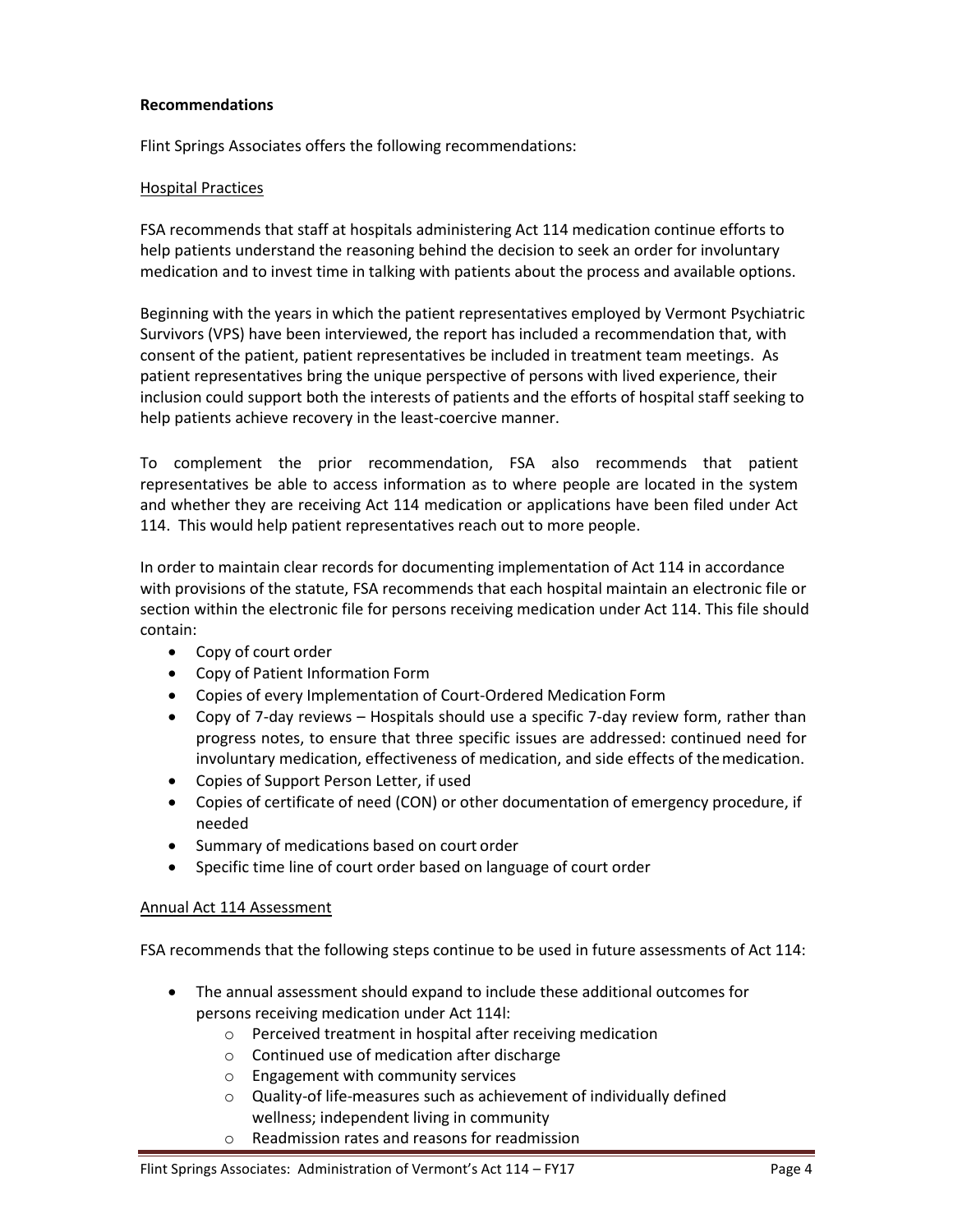- Provide a financial incentive for the participation of individuals who have received courtordered medication.
- Request input from individuals through extensive outreach efforts to any person who received medication under Act 114 in previous years, not just the year under review, in order to learn about longer-term outcomes including individuals' engagement in treatment and their lives in the community as well as experiences receiving medication under Act 114 orders.
- Ask persons interviewed if they would like any family members to be interviewedand pursue these as permitted.
- Use the same reporting period for both the Commissioner's assessment of Act 114 implementation and the independent assessment.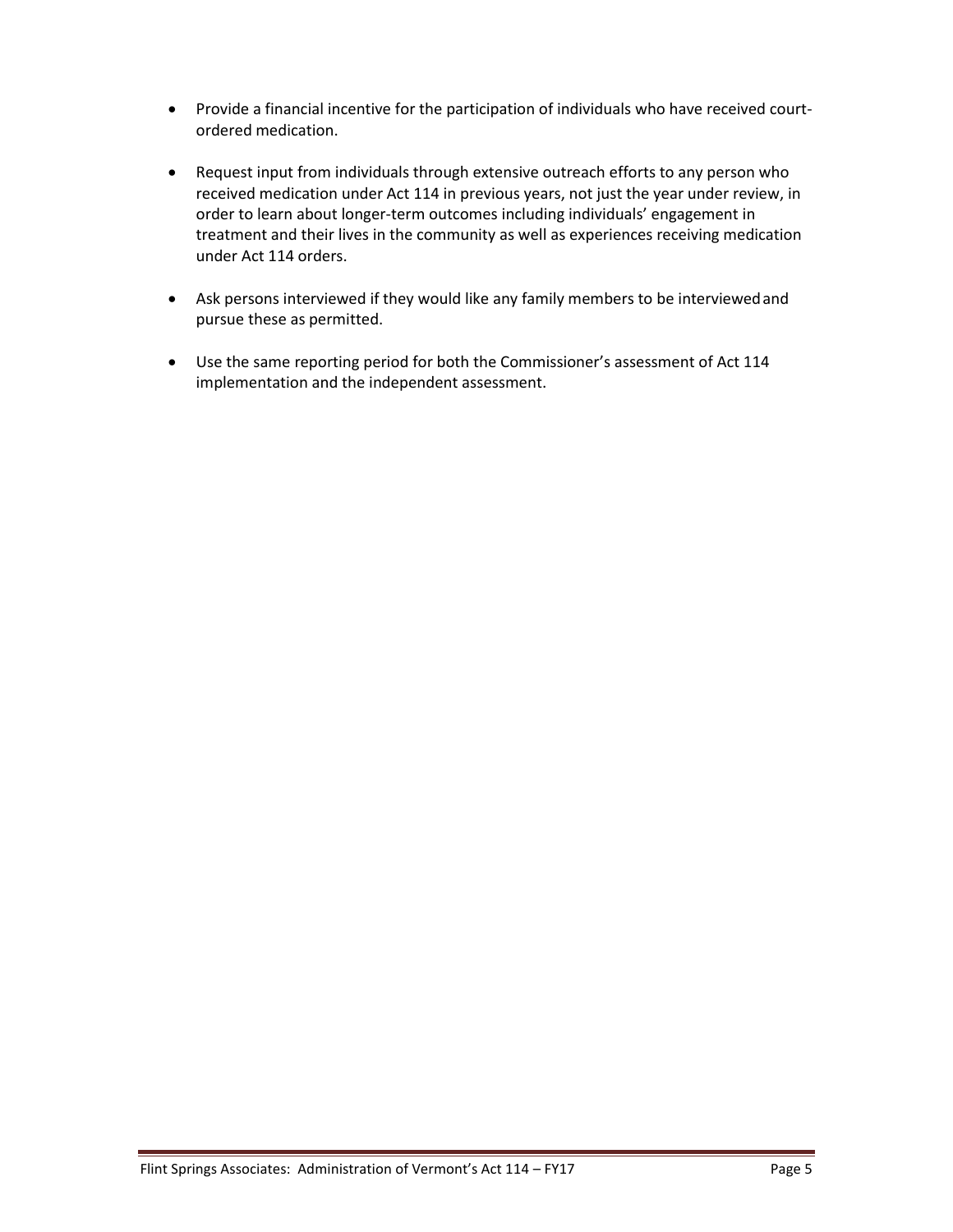#### **INTRODUCTION**

The Vermont statute governing administration of involuntary nonemergency psychiatric medications to clients of the public mental health system committed to the care and custody of the Commissioner is 18 V.S.A. 7624 et seq. The statute requires two annual assessments of the act's implementation, one conducted by the Department of Mental Health (DMH) and a second conducted by an independent reviewer. This report will refer to the statute as Act 114. Implementation of Act 114 commenced in late 2002.

This independent assessment report provides a review of implementation during FY17 (July 1, 2016, through June 30, 2017). The report also summarizes feedback from:

- sixteen individuals who chose to be interviewed and who received medication under Act 114 between January 2003 and June 30, 2017
- one person on whom an application was filed but denied by the court in FY17
- one mother of an individual who received an Act 114 order in FY 17.

As a result of the petitions filed during FY17, court orders for administration of involuntary nonemergency psychiatric medication under the provisions of Act 114 were issued for 52 individuals.

Prior to August 2011, all persons receiving involuntary nonemergency psychiatric medication were hospitalized at the Vermont State Hospital (VSH) at the time of the court order and receipt of medication. On August 28 of that year, Tropical Storm Irene flooded the Waterbury State Office Complex that housed VSH and other departments of state government. For most of FY12 through FY14, patients with acute needs who otherwise would have been referred to VSH, now designated as Level I patients, were served by the University of Vermont (UVM) Medical Center (previously Fletcher Allen Health Care), the Brattleboro Retreat and Rutland Regional Medical Center (RRMC). In FY13, the Department of Mental Health (DMH) opened the Green Mountain Psychiatric Care Center (GMPCC) in Morrisville to serve patients while the new psychiatric hospital was under construction; GMPCC became the Vermont Psychiatric Care Hospital (VPCH) and moved to its permanent location in Berlin in July 2014. At that time UVM Medical Center stopped serving Level 1 patients but continued to provide medication under Act 114. During FY15, Central Vermont Medical Center (CVMC) was designated to administer medications under Act 114. The Commissioner of Mental Health has thus designated these five hospitals responsible for administering involuntary psychiatric medications under Act 114 through FY17. During FY17, four of the five hospitals actually administered medication under Act 114, CVMC was the one hospital that did not.

This report, in compliance with statutory requirements for the annual independent assessment, provides the following information:

Section 1: The performance of hospitals in the implementation of Act 114 provisions, including interviews with staff, interviews with judges, lawyers and peers, review of documentation, and interviews with persons involuntarily medicated under provisions of Act 114.

Section 2: Outcomes associated with implementation of Act 114.

Section 3: Steps taken by the Department of Mental Health to achieve a mental health system free of coercion.

Section 4: Recommendations for changes in current practices and/or statutes.

Flint Springs Associates (FSA), a Vermont-based firm advancing human-services policy and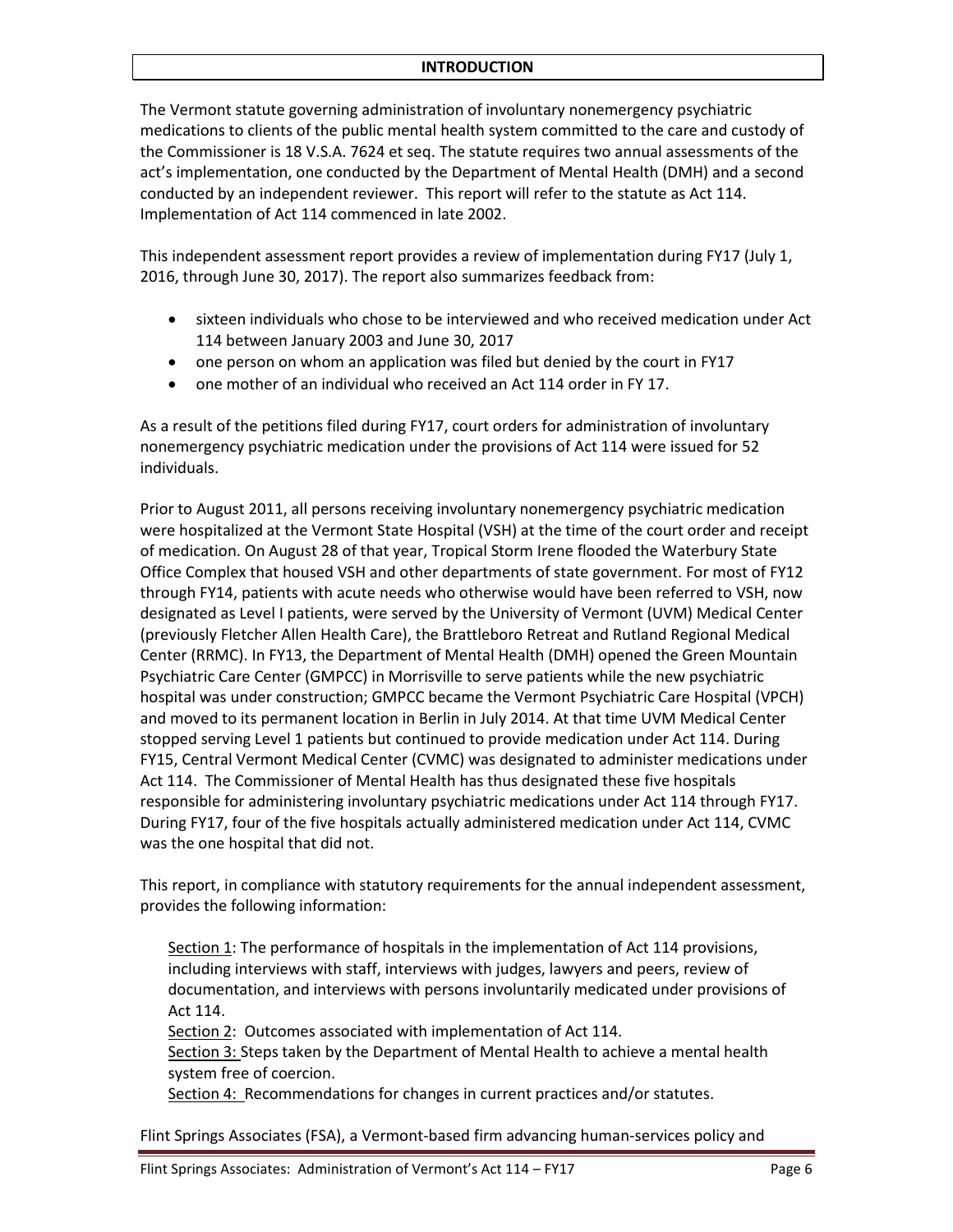practice through research, planning and technical assistance, conducted this assessment. Flint Springs' Senior Partners, Joy Livingston, Ph.D., and Donna Reback, MSW, LICSW, gathered the required information, analyzed the data, and developed recommendations reported here.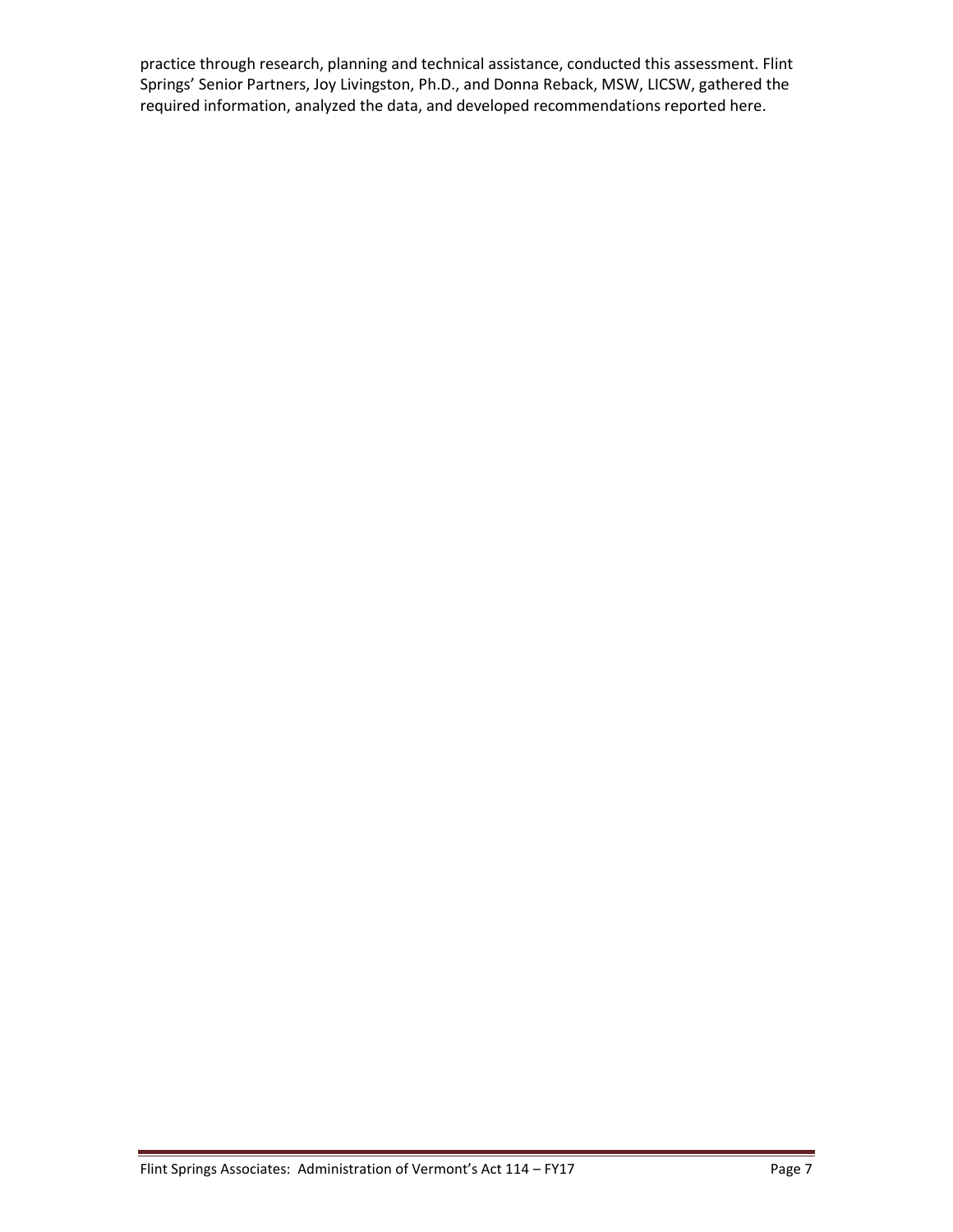## **Section 1: Performance Implementing Provisions of Act 114**

During FY17, DMH reported that 67 petitions were filed requesting orders for nonemergency involuntary medication under the provisions of Act 114 for 61 different individuals. Petitions were sought by physicians at four of the five hospitals designated to administer the medications and sent through the Attorney General's DMH office to court. Of those 67 petitions, 55 (82%) were granted and 12 (18%) were dismissed. Hospitals involved included: Brattleboro Retreat, Rutland Regional Medical Center, University of Vermont Medical Center, and the Vermont Psychiatric Care Hospital.

Table 1 provides information on the number of petitions for court orders that were granted, denied or withdrawn over the last five fiscal years of Act 114 implementation. "Other" court decisions include dismissal of the case, discharge of the patient by the court, or appeals brought by patients. In most years, courts granted the vast majority of petitions; during FY13, more petitions were withdrawn, primarily because individuals began to take medication voluntarily, thus bringing down the proportion of granted petitions. The number of petitions and individuals affected by Act 114 rose noticeably in FY14, and continued to rise into FY16; in FY17 the number of petitions filed decreased.

|                                 | FY of Petition Filing Date (7/1 to 6/30) |      |             |      |             |      |             |     |             |      |
|---------------------------------|------------------------------------------|------|-------------|------|-------------|------|-------------|-----|-------------|------|
| <b>Court</b><br><b>Decision</b> | <b>FY13</b>                              |      | <b>FY14</b> |      | <b>FY15</b> |      | <b>FY16</b> |     | <b>FY17</b> |      |
|                                 | Freg                                     | %    | Freg        | %    | Freg        | %    | Freg        | %   | Freg        | %    |
| Granted                         | 32                                       | 76%  | 55          | 80%  | 56          | 74%  | 66          | 75% | 55          | 82%  |
| Denied                          |                                          | 5%   | າ           | 3%   | 6           | 8%   | 6           | 7%  | ŋ           | 0%   |
| Withdrawn                       | 8                                        | 19%  | 11          | 16%  | 6           | 8%   | 16          | 18% | O           | 0%   |
| Other                           |                                          | 0%   |             | 1%   | 8           | 11%  | 0           | 0%  | 12          | 18%  |
| Total                           | 42                                       | 100% | 69          | 100% | 76          | 100% | 88          | 100 | 67          | 100% |

**Table 1: Court Decisions for Cases Filed during Last Five Fiscal Years**

# **Updates on Hospitals' Structure and Policies Related to Act 114**

FSA senior partners, Joy Livingston and Donna Reback, conducted site visits at each of the designated hospitals responsible for and actually administering involuntary nonemergency psychiatric medication under Act 114 in FY17. During those site visits, interviews were conducted with leaders to identify any changes in hospital facilities, staffing, and procedures relative to implementation of Act 114. In addition, leaders were asked to identify outcomes they expect to result from administration of medication under Act 114. Results from these initial interviews are summarized below.

# **Brattleboro Retreat**

During FY17, the Retreat enhanced its electronic medical records (EMR) to include documentation for Act 114. This allows administrative staff to track completion of needed documentation and provide physicians with reminders. The use of EMRs for Act 114 documentation and a new physician on staff contributed to less than 100% compliance with documentation, the leadership reported. Continued efforts are underway to improve documentation.

When asked about desired outcomes for patients receiving medication under Act 114, Retreat leaders identified the following measures: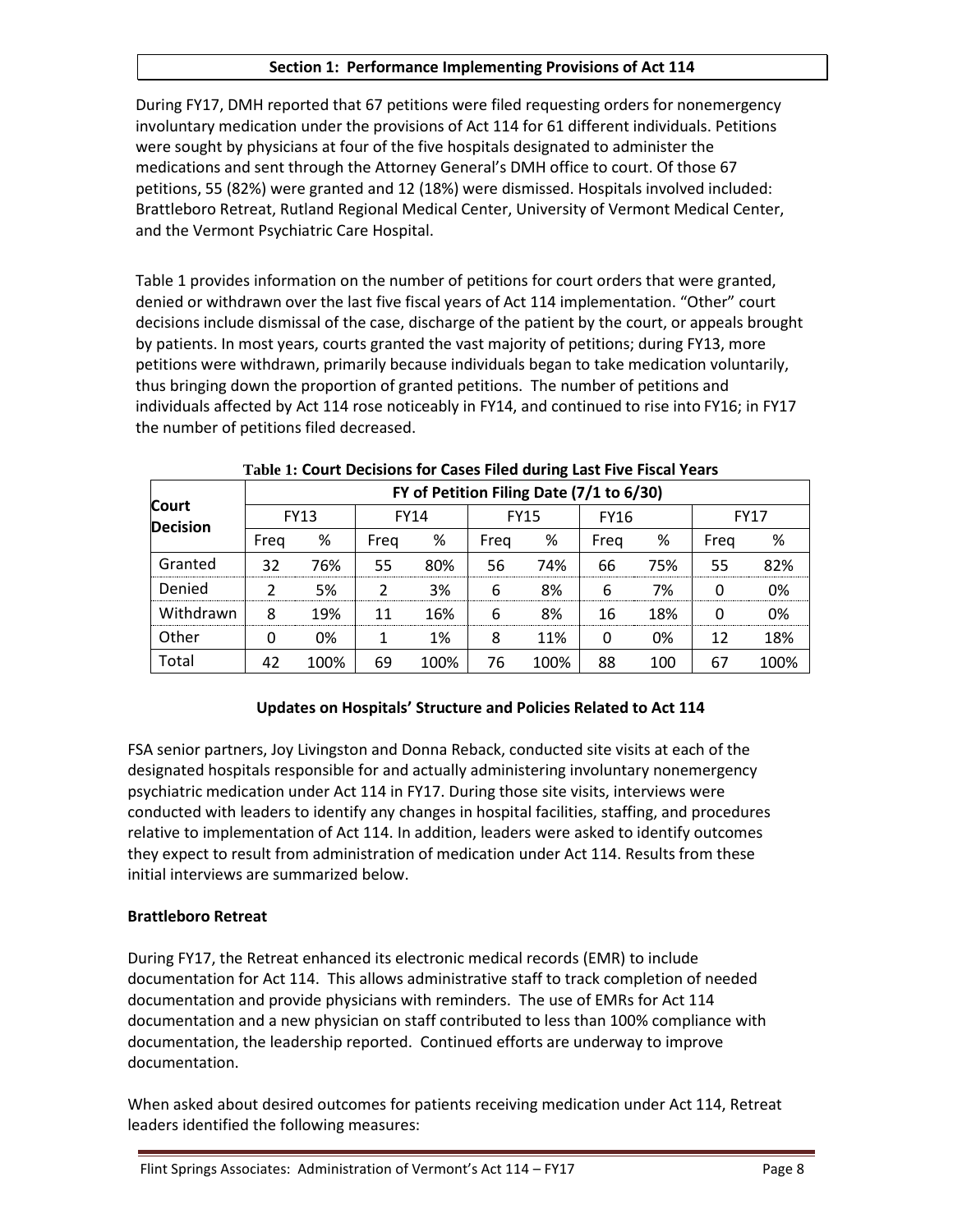- Rehospitalization rates
	- o Continued use of medication as evidenced by filling/refilling prescription
- **Engagement in community services as evidenced by:** 
	- o Follow-up appointments with health care providers within 90 days of discharge
	- o Level of engagement with CRT
- ONH followed after patient is released on ONH

The Retreat has limited capacity to follow up with patients once they have returned to the community. The hospital is, however, currently working with Dartmouth/Hitchcock Medical Center to use a telehealth device to allow follow-up with patients for 30 days post-discharge. The plan is to begin a pilot study during FY18 with 30 to 50 patients who volunteer to participate.

# **Rutland Regional Medical Center**

RRMC continues to implement the Six Core Strategies for reducing the use of seclusion and restraint, including staff training in trauma-informed care. Leaders note that staff "do a good job of giving people space to vent – this impacts on other patients, the other patients don't feel safe, they end up wanting to be in their own room. Patients who want to engage in therapeutic environment are now staying away because someone is out of control." This is a challenge for staff and for providing trauma-informed care to all patients. "People with trauma history are now being exposed to loud, triggering behavior daily, even all day. We have limited spaces to give people a place to go, to get out of the yelling – it is hard for patients to live in this environment. For a person who is acutely psychotic, that period is also traumatizing."

RRMC leaders identified several outcome measures they felt would be useful in understanding the impact of receiving medication under Act 114:

- Length of stay in hospital after receiving medication
- Remaining on ONH in community
- Readmission reasons (e.g., no longer taking medication)
- Use of medication
- Engagement with outpatient treatment through CRT
- Living independently
	- o Return to work
	- o Participate in community
	- o Maintain and/or re-establish relationships with family and friends

RRMC can track readmission for an individual, as well as the time between admission and receipt of medication, and between receipt of medication and release. The other data are not available through RRMC.

## **UVM Medical Center**

During FY17m UVMMC made several changes to the space for psychiatric patients. These changes included:

- A new porch that provides patients with access to the outdoors
- Addition of an exercise room
- Introduction of an exercise program provided by UVM Rehab and Exercise Department students under supervision of the group therapist – patients receive exercise programs they can do at home without having to join a gym
- Addition of new sensory modulation tools and access to the sensory modulation room

As with other hospitals, UVMMC doesn't have the capacity to follow up with patients once they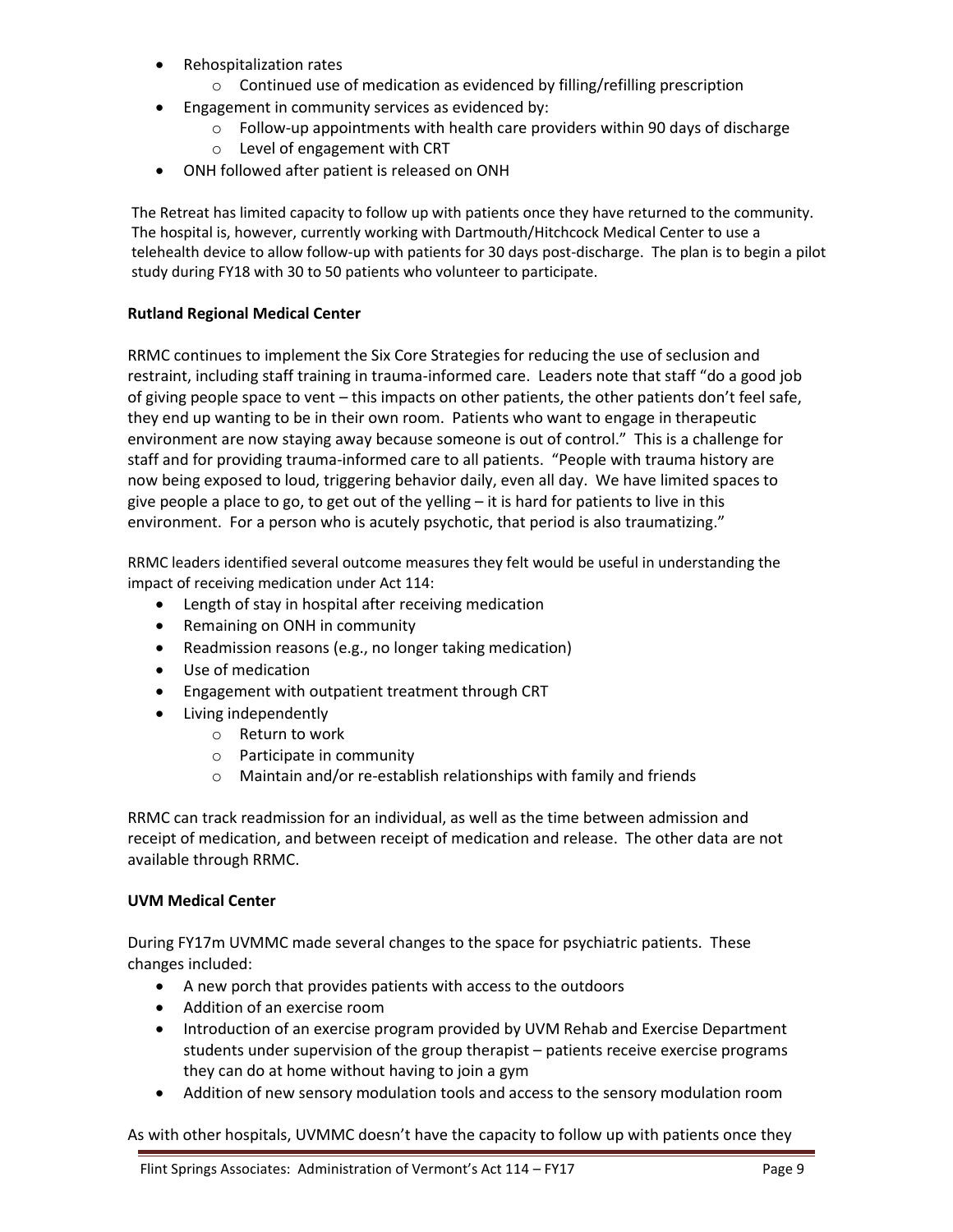leave the hospital. If it were possible to do so, however, outcome measures identified by staff would include:

- Patient knowledge about medications (how to take them, how to incorporate medications into lifestyle)
- Use of medication(s)
- Perception of care received in hospital
- Achievement of individually defined wellness

## **Vermont Psychiatric Care Hospital**

During FY17, there were no changes in VPCH policies or practices that would impact administration of Act 114. There were significant changes in leadership, however.

VPCH leaders identified the following outcome measures they would like to see tracked:

- Treatment in hospital after receiving medication under Act 114
	- o Quality of relationship with treatment team
	- o Access to treatment
	- o Length of stay
- Treatment in the community:
	- o Stability in community
	- o Use of medication
	- o Readmission rates
	- $\circ$  Ability to find providers who will take someone who has refused to take medication
- Number of Act 114 applications for one person, number denied/accepted
- Quality-of-life measures such as ability to live in the community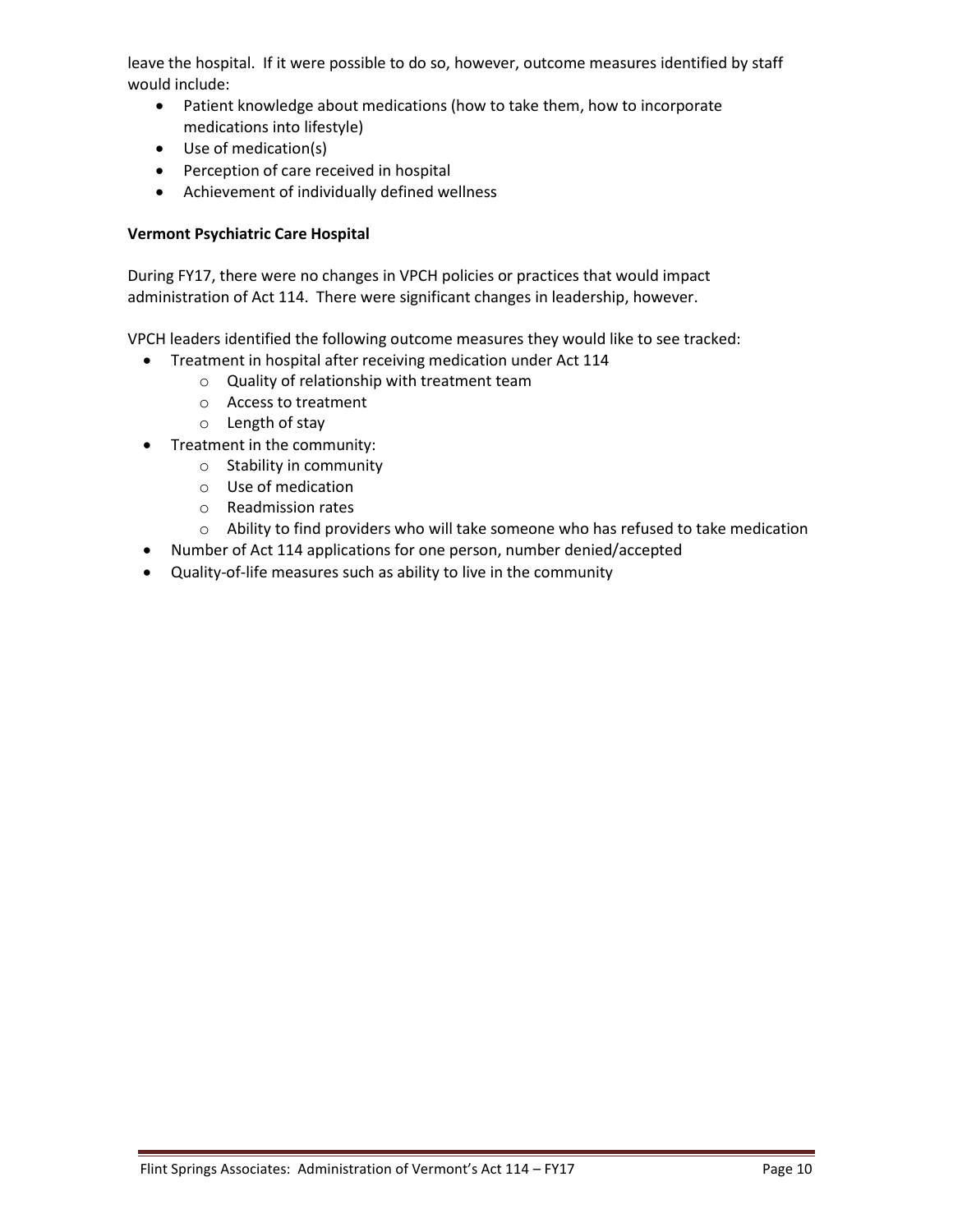## **Staff Feedback on Implementing Act 114 Protocol**

In past years, interviews were conducted with staff members during each hospital site visit. This year, in order to gather input from a wider range of staff members, an online survey was developed. Each hospital was responsible for distributing the survey link to staff involved in administering medication under Act 114.

As shown in Table 1, 77 staff members, 51% of whom were nurses, responded to the survey. RRMC and UVMMC were the most frequently represented among respondents, Brattleboro Retreat least represented.

| 1800                                |                        |         |                    |      |              |      |  |  |
|-------------------------------------|------------------------|---------|--------------------|------|--------------|------|--|--|
| <b>Position at Hospital</b>         | <b>All Respondents</b> |         | <b>By Hospital</b> |      |              |      |  |  |
|                                     | Frequency              | Percent | Retreat            | RRMC | <b>UVMMC</b> | VPCH |  |  |
| Physician/Psychiatrist              |                        | 13%     |                    |      |              |      |  |  |
| <b>Nurse</b>                        | 39                     | 51%     |                    |      | Я            |      |  |  |
| Social Worker                       |                        | 6%      |                    |      |              |      |  |  |
| Psychiatric<br>technician/assistant |                        | 25%     |                    |      |              |      |  |  |
| Other                               |                        | .5%     |                    |      |              |      |  |  |
| Total                               |                        | 100%    |                    |      |              |      |  |  |

**Table 1: Act 114 Survey Respondents**

## **Act 114 Implementation Training**

Nurses were the only staff members to report that they received at least some training on Act 114, most often formal training (see Table 2). Past assessments found that Act 114 is regularly included in annual training for nurses. About half of the physicians responding had received formal training. Psychiatric assistants most often received formal training while social workers responding most frequently reported no training at all.

| Table 2: Training Staff Receive on Protocols for Administering Medication under Act 114 |
|-----------------------------------------------------------------------------------------|
| <b>By Position at Hospital</b>                                                          |

| <b>Training on Protocols for administering</b> | <b>Position at hospital</b> |              |           |       |       |  |
|------------------------------------------------|-----------------------------|--------------|-----------|-------|-------|--|
| medication under Act 114                       | Doctor                      | <b>Nurse</b> | <b>SW</b> | Psych | Other |  |
|                                                |                             |              |           | Tech  |       |  |
| No training at all                             |                             | 0            | 3         | 4     |       |  |
| Informal training through other staff members  | 3                           | 9            |           | 4     |       |  |
| Learn through completion of required forms     | 2                           | 3            | O         |       |       |  |
| Formal training through orientation or         | 4                           | 27           |           | 9     |       |  |
| another program                                |                             |              |           |       |       |  |
| Total                                          | 10                          | 39           |           | 18    |       |  |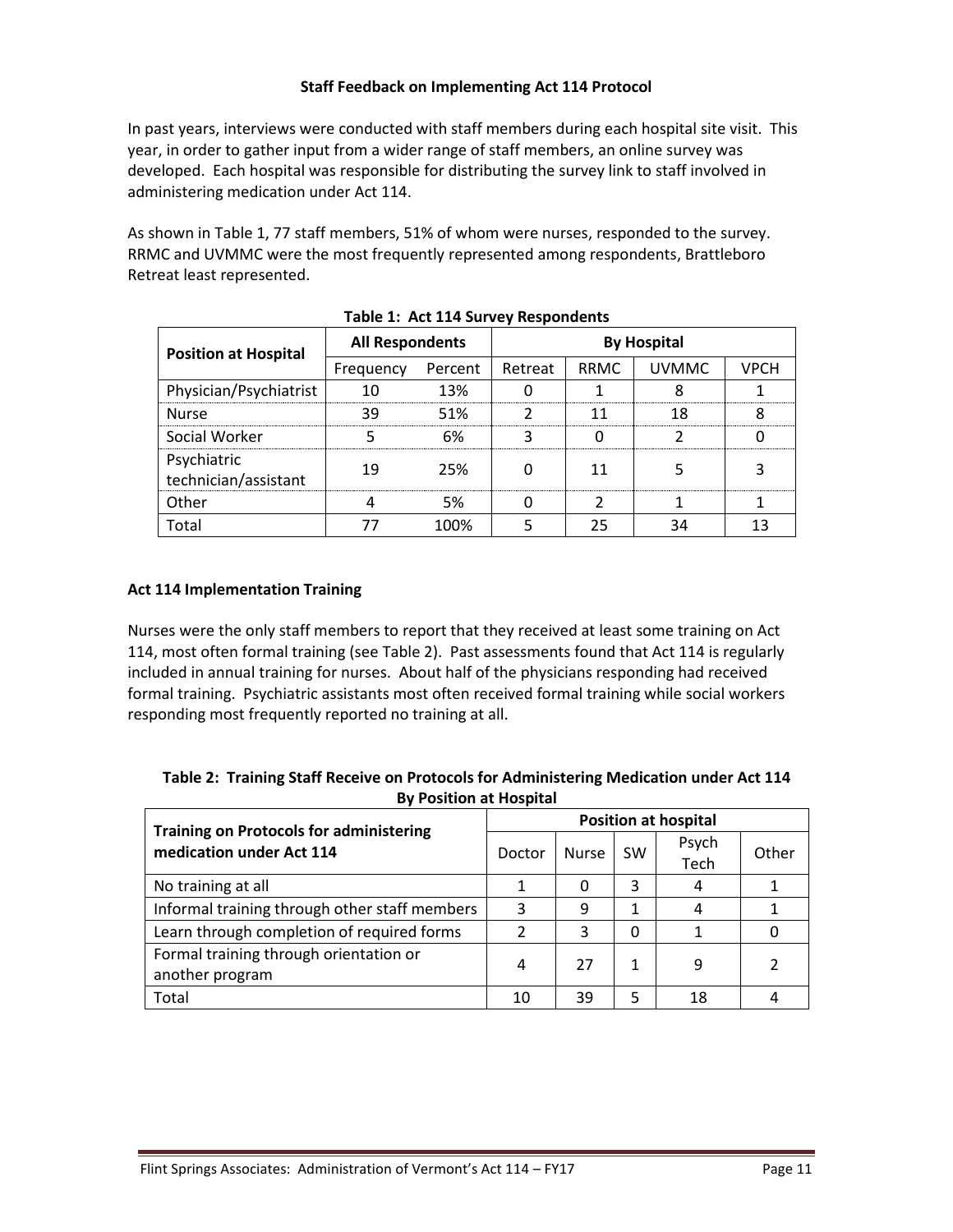## **Patients' Rights**

Staff were presented a list of steps taken to ensure that patients understand the process under Act 114 and are fully informed of their rights. These steps have been reported by staff in previous assessment interviews.

As shown in Table 3, nearly all staff at the Retreat, RRMC and VPCH report that most of these steps are utilized. Patient advocates were reportedly involved most often at RRMC and the Retreat. Staff from UVMMC provided a number of "other" responses, including six respondents who were not sure.

|                                                                                                | All Respondents |         | By Hospital        |                         |                          |                         |
|------------------------------------------------------------------------------------------------|-----------------|---------|--------------------|-------------------------|--------------------------|-------------------------|
| <b>Steps taken</b>                                                                             | Frequency       | Percent | Retreat<br>$(n=5)$ | <b>RRMC</b><br>$(n=24)$ | <b>UVMMC</b><br>$(n=34)$ | <b>VPCH</b><br>$(n=14)$ |
| Patients receive contact<br>information for<br>advocates, including<br>attorneys               | 68              | 87%     | 5                  | 23                      | 27                       | 13                      |
| Members of the<br>treatment team review<br>the above information<br>with the patient           | 65              | 83%     | 4                  | 23                      | 26                       | 12                      |
| Physician meets with<br>patient to review all of<br>the above                                  | 63              | 81%     | 5                  | 20                      | 26                       | 12                      |
| Written information is<br>provided to patients                                                 | 60              | 77%     | 3                  | 23                      | 22                       | 12                      |
| Patients are encouraged<br>to contact their<br>attorney                                        | 58              | 74%     | 4                  | 21                      | 22                       | 11                      |
| Patient advocates are<br>asked to explain the<br>process, reasons, rights,<br>and consequences | 43              | 55%     | 3                  | 19                      | 13                       | 8                       |
| Other (please specify)                                                                         | 14              | 18%     | $\mathbf{1}$       | 3                       | 9                        | $\mathbf{1}$            |

**Table 3: Steps Taken to Ensure that Patients Understand Process and Rights under Act 114**

Staff, in past years' interviews, have often identified a number of challenges that arise when they attempt to provide patients with information about the Act 114 process. Thus, the survey asked, "How do you, and the others on the treatment team, respond to challenges that arise when providing patients with information about their rights and the Act 114 process?"

Staff often (n = 17) described ongoing efforts to engage with the patient, for example staff quotes include:

- *If the first attempt to provide patients with the necessary info is unsuccessful, more attempts are made. If the patient agrees, family support and guidance is also helpful in getting info to patients*
- *Listening, providing information, and patience*
- *To be as supportive as needed when navigating this process. A relationship needs to be built between staff and patient, and the talk about treatment and medications is happening*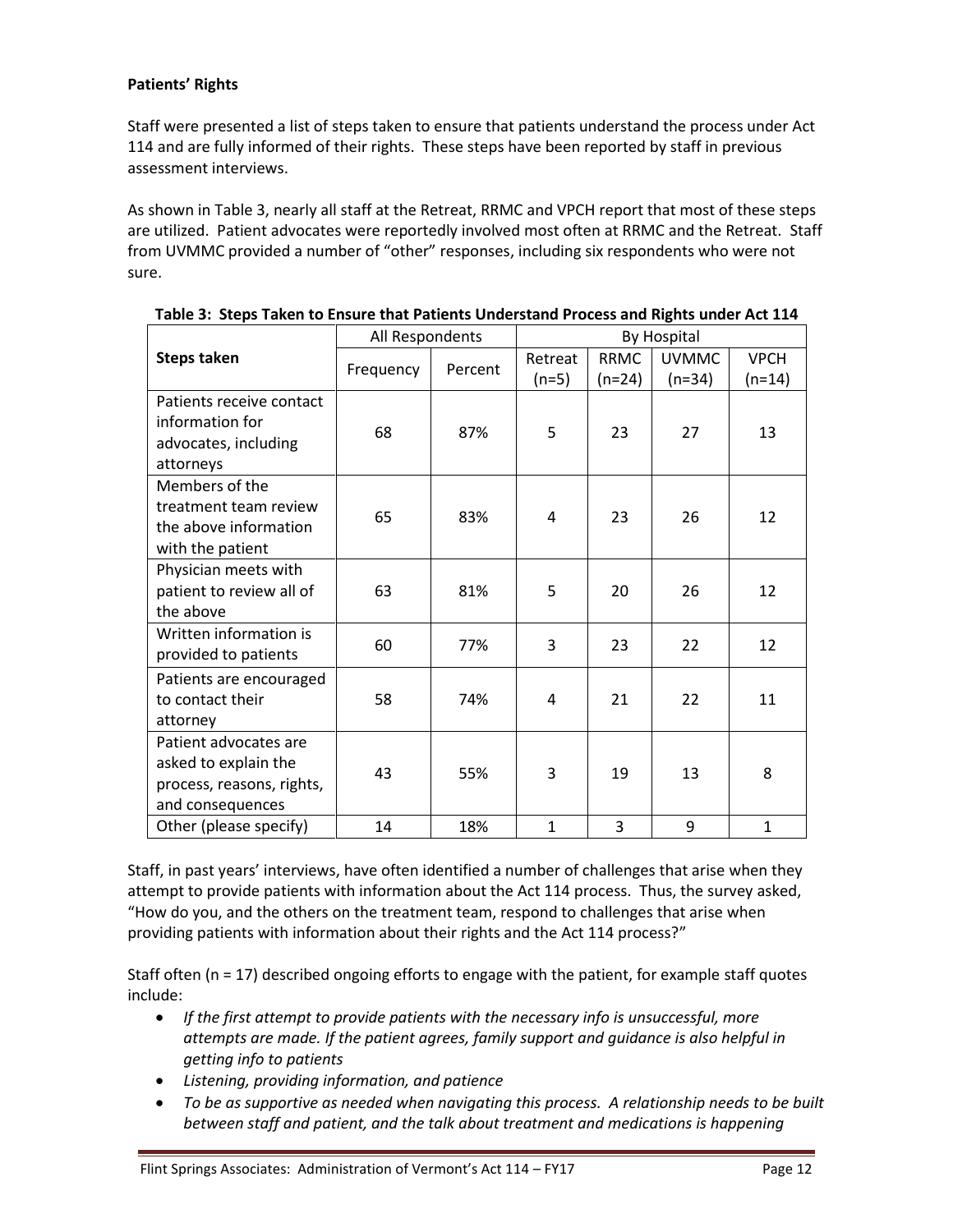*before court-ordered meds are even brought up. If/when they are needed to be brought up, staff and the patient already have a knowing, working relationship around medications and treatment.*

- *Use patience to try and help the patient understand the process and reasoning behind the request. Attempt on multiple occasions with different staff members if necessary.*
- *We repeatedly attempt to inform the patient verbally and in writing, trying to catch the moment when he/she may be more receptive or capable of having a dialogue.*
- *We try our best to be compassionate, patient, and reassuring. We make sure that patients have a voice in the decision and try our best to accommodate their terms of the agreement (such as asking them what time they'd like the medication, or if they'd like to come to the med window for them or have them brought down to their room; would they like a staff member whom they have good rapport with to be there for support? etc...)*
- *We work on establishing a rapport with the patient. Even if only one staff member is able to connect with the patient we will use that avenue to make sure the patient listens to the important information. We also consistently repeat the same information to the patient, all members of the treatment team and on all shifts.*

Another frequent response ( $n = 17$ ) was to encourage patients to speak with their advocates. Examples of quotes from staff include:

- *Encourage communication with community supports, peer advocates and legal advocates.*
- *Have the patient contact legal aid, their lawyer or direct them to talk to their MD.*
- Let them know they are able to call and speak to their attorney, I let them know there is a *phone here and get them the phone number*
- *Refer to attorney, offer information about the involuntary admission process, communicate with the social worker and MD re: patient questions/concerns*
- *Trying at different times of day with different staff, asking an advocate to talk with patient*
- *Encourage them to ask questions and provide resources as needed.*

A number of respondents (n = 14) said that they would refer concerns or challenges to the physician or treatment team. For example, the following quotes from staff:

- *I am not part of the treatment team. Line staff aren't included in treatment team meetings or rounds.*
- *I do not provide information to patients other than directing them to patient advocacy or encourage them to speak to their treatment team.*
- *I let my manager know what's going on so that we can have some guidance with this.*
- *I personally refer them to their nurse or doctor for those questions*
- *Refer to the unit manager*
- *Seek assistance from management*

Three respondents commented on the challenge of providing information to patients who are not able to understand, as demonstrated by these quotes:

- *Patients are usually not in a place in their minds that they are able to understand the whats and whys of Act 114. There may not be any reasoning with patients because of a compromised mental state.*
- *Patients in need of court-ordered medications are frequently disorganized because they are not taking medication*

## One respondent offered the following comment:

*Unfortunately, it seems that there is a divide between the clinical staff at VPCH who are trying to provide treatment to those in need, versus the advocates/lawyers who are there to defend patients. The hospital is seen as the "bad guy" and the lawyers and advocates are the*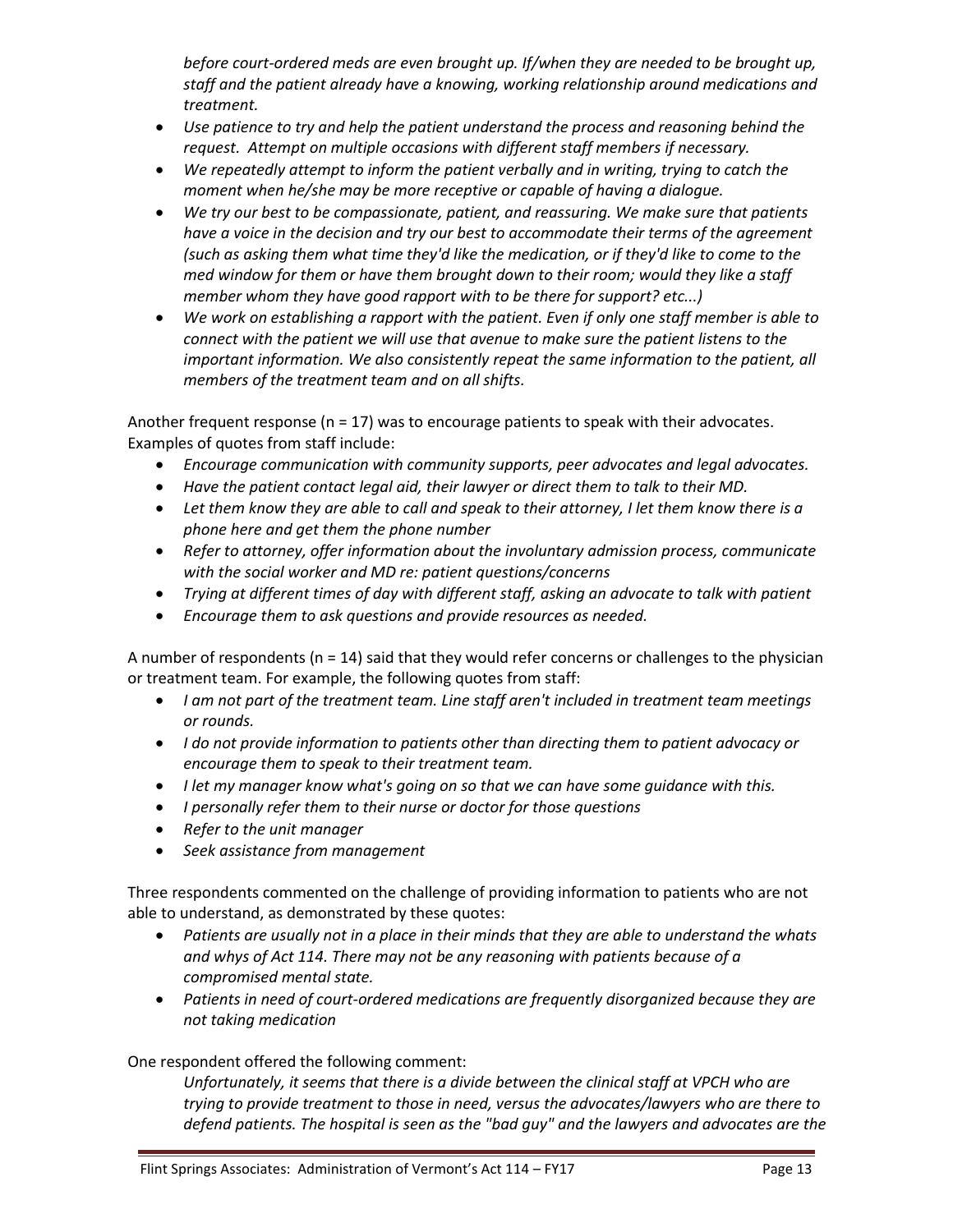*"good guys." A more therapeutic/efficient system would include the treatment team working together with advocates/lawyers to help patients fully understand their options while in the hospital. But instead we are split, which causes confusion for patients and an "us vs them" environment. If the treatment team worked together with advocacy and the defense I believe there would be less need for court-ordered medications (as patients would have a better understanding of their circumstance and their options) and hopefully a decrease in length of stay…*

## **Alternatives to Medication**

Hospital staff were asked to "describe any alternatives to involuntary psychiatric medication offered to patients." Most frequently (n = 38), staff responded with an array of options as shown in the following quotes from staff respondents:

- *Everything and anything to activities, groups, time spent, enhanced observation, family/outside supports*
- *Additional staff support, one to one or two-to-one. Private garden time, safety planning with patient around triggers, quiet space.*
- *Patients have personal space, quiet spaces and outdoor spaces, groups and recovery services, opportunities to work with psychologists and other therapists, as well as assistance developing and strengthening coping skills.*
- *Processing groups, physical activities, sensory modulation, art therapy, open dialogue, therapeutic environment, and voluntary medications.*
- *Sensory integration, staff support in meeting their needs, to listen, provide warm beverages, music, coping strategies, counseling. A team effort to provide care and encouragement to help the patient feel safe and supported.*
- *De-escalation techniques, quiet room, low stimulation room, head phones, private outdoor time, diversional activities*
- *Emotional regulation via sensory modalities, therapeutic rapport techniques, group activities.*
- *Talking, space as needed, offer to meet basic needs, distraction from psychosis or behavior.*
- *Verbal redirection, coping plan, sensory modulation options, access to activities, access to exercise, access to garden*
- *We work together as a team to try lots of different avenues to decrease the use of involuntary medication*
- *Yard, food, sensory therapy, walking, art, music and fitness.*
- *Milieu therapy in the form of quiet rooms, music, tablets with headphones, 1:1 staff time, coloring, crafts, exercise, Wii games, having the patient buy in to an agreed-upon voluntary medication regimen that may start to benefit them.*
- *Behavioral plans, Stress and Coping Tools/Plans, Time*
- *Our facility has added more groups and a larger area for patients to be able to calm down and take space in times of crisis.*
- *The team attempts to find a treatment plan that the patient is in agreement with, often discussing which medications the patient might prefer among those they could benefit from and compromising on dosage etc.*
- *Treatment team discussions with a patient to identify any alternatives that the patient would agree to.*

Eight staff said that there were no alternatives to psychiatric medication for some patient. The following quotes offer examples:

*With severely decompensated and psychotic patients, my experience has been that they*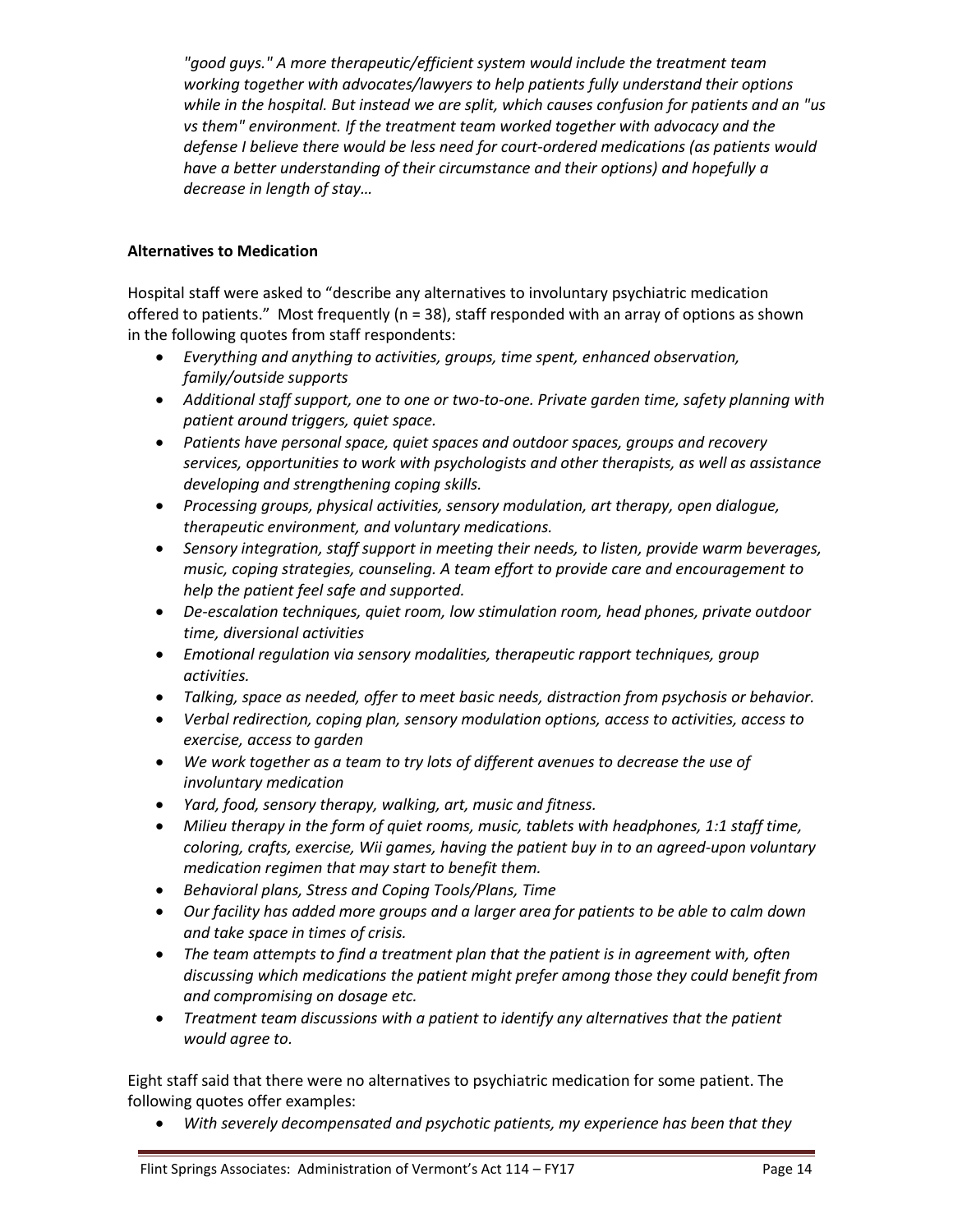*continue to decline and get worse until the administration of medication and the length of time it takes prior to administration of an anti-psychotic determines the likelihood of their return to baseline (the shorter the time, the more likely they will recover and the episode will resolve).*

- *By the time it comes to our recommendations for involuntary medication, all other reasonable options have been exhausted.*
- *On inpatient, we have groups, exercise, good nutrition, phototherapy, and vitamins to offer which we invariably do. These alone, though, are unlikely to address more severe illnesses such as psychosis and the severe end of the spectrum of mood disorders.*
- *Usually if the person is disorganized enough to need involuntary medications, there are not many alternatives. I have never seen a person improve while waiting for involuntary medications.*

The survey asked a forced-choice question: What would be needed to provide more extensive alternatives to involuntary psychiatric medication? As shown in Table 4, slightly more than half of respondents suggested more programs and activities, as well as more private quiet spaces.

|                              | Frequency | Percent |
|------------------------------|-----------|---------|
| More programs and activities | 44        | 56%     |
| More private quiet spaces    | 41        | 53%     |
| Outdoor spaces               | 34        | 44%     |
| More sensory equipment       | 34        | 44%     |
| More staff                   | 31        | 40%     |
| ገ†her                        | っっ        | 41%     |

**Table 4: Needed to Provide more Extensive Alternatives to Involuntary Medication**

More than 40% of respondents offered other suggestions; 14 of these suggested that there were no viable options to psychiatric medication. The following respondent quotes are examples:

- *All of these would be wonderful alternatives and/or adjunctive treatments. None of these would obviate the need for medical treatment.*
- *Even with all of the above alternatives, there will still be a population of patients that require involuntary medications as their illness is so severe that they have limited insight and judgment*
- *First explain to me how these alternatives will help the patient re-compensate if they have a biologically based psychiatric illness that requires medications, such as schizophrenia or a severe psychotic mania.*
- *When the person has acute psychosis, there is often no other alternative than antipsychotic medications... that is the history about how they gained freedom. When the person has trauma-related symptoms, other methods can work.*
- *By the time that Act 114 is being sought all of these alternatives have been used.*
- *Suggesting [that] the interventions listed above can effectively treat acute psychosis is like suggesting meditation, exercise and a low sodium diet can effectively treat congestive heart failure. They help but failure to treat acute psychosis or congestive heart failure with medications harms the patient and is inhumane.*

Seven respondents suggested changes in spaces to address the needs of patients; example quotes include:

- *Asylum for individuals who do not wish to take medications but are a danger to themselves or others in the community.*
- *Institutions that are willing to house patients indefinitely. Severe depression with*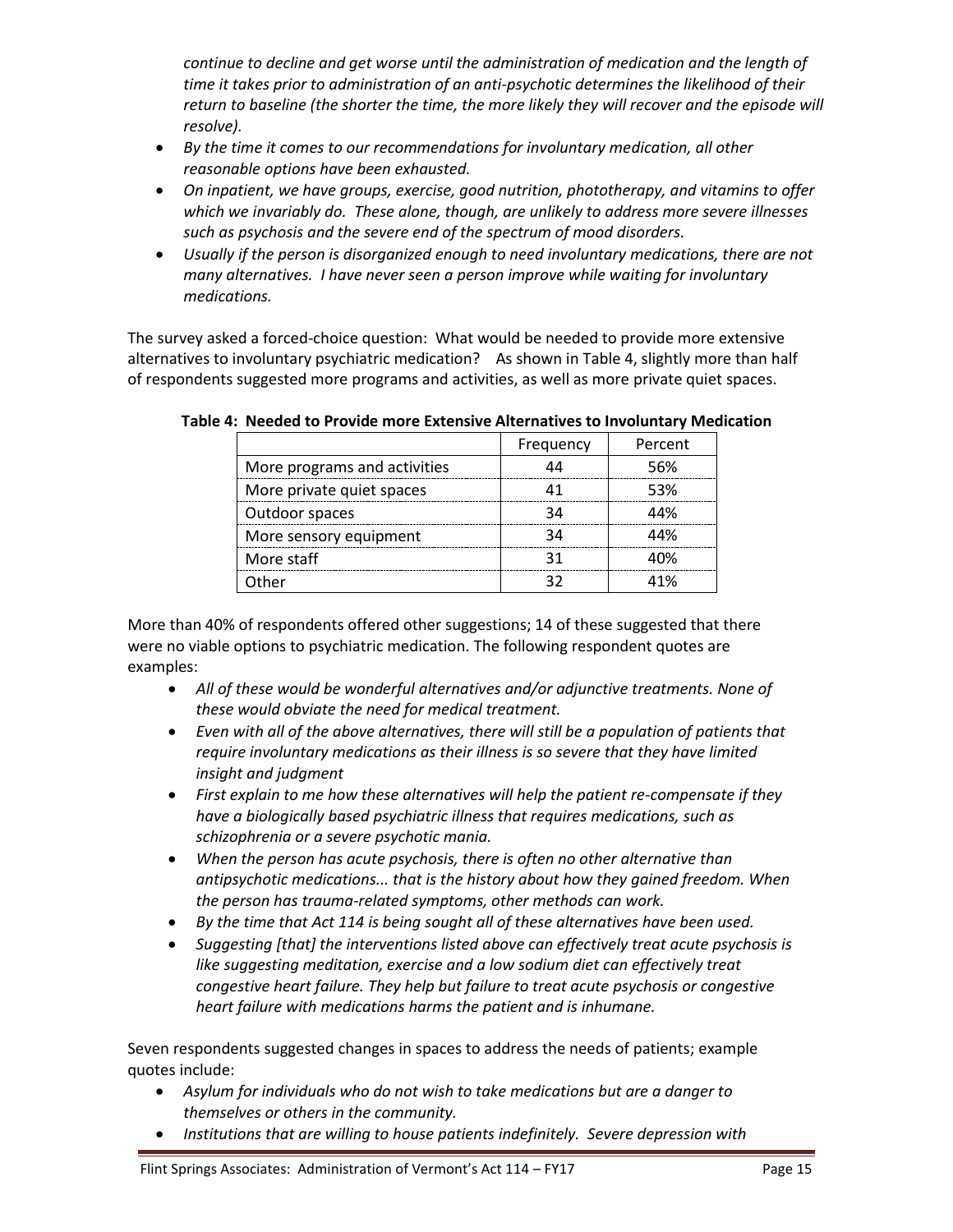*psychosis, severe mania with psychosis, and severe psychosis are unlikely to remit with the above listed alternatives.*

- *Better soundproofing to help muffle the sound of screaming, swearing, threats, doors slamming, chairs being flipped over, etc. This noise pollution is frightening and causes patients to become anxious or triggered. … Also, the environment is just too cramped, and patients have little to no escape to get away from the alarming behaviors of some of our patients. Having more staffing and more room would allow for staff to safely bring patients to quieter areas away from the patients who are acutely ill and disruptive.*
- *More capacity at level one facilities for patients who are more acute and choose not to take medications.*

Four staff identified a need for additional services in the community; example quotes:

- *There is a strong need for mid-level programs for patients in between home and hospitalization. Currently there are such long waitlists and criteria that patients have to decompensate in the community to the point of needing hospitalization and courtordered meds instead of intervening sooner because there aren't services for those that fall in between.*
- *More state hospital beds so people don't end up trapped in hospitals on involuntary status but without the necessary medications to treat their very real and disabling mental health condition.*

## **Benefits of Act 114**

The survey presented a list of four possible benefits of Act 114 – drawn from staff responses in previous years. Staff most often felt the benefit of Act 114 was that patients not willing to take medications received them (see Table 5).

| <b>Benefits of Act 114</b>                                  | Strongly<br>agree | Somewhat<br>agree | Not sure | Somewhat<br>disagree | Strongly<br>disagree | Total |
|-------------------------------------------------------------|-------------------|-------------------|----------|----------------------|----------------------|-------|
| It provides a consistent                                    | 16                | 22                | 27       |                      | $\mathfrak{p}$       | 74    |
| process across all hospitals                                | 22%               | 30%               | 36%      | 9%                   | 3%                   | 100%  |
| Patients who are not willing<br>to take medication on their | 25                | 22                | 9        | 13                   | 5                    | 74    |
| own receive medication                                      | 34%               | 30%               | 12%      | 18%                  | 7%                   | 100%  |
| It provides a check on the<br>decision to administer        | 19                | 31                | 17       | 6                    | $\mathbf{1}$         | 74    |
| involuntary medication                                      | 26%               | 42%               | 23%      | 8%                   | 1%                   | 100%  |
| It protects the legal rights of                             | 23                | 27                | 16       | 6                    | $\mathfrak{p}$       | 74    |
| patients                                                    | 31%               | 36%               | 22%      | 8%                   | 3%                   | 100%  |

# **Table 5: Benefits of Act 114**

Additional comments were offered by 13 respondents; most of these comments ( $n = 9$ ) spoke to the time it takes for patients to receive medication under Act 114. Examples of quotes from respondents include:

- *While it protects the patients' rights, the process takes much too long, and I am not sure the judge is always sufficiently aware of the consequences, despite the legal representation trying to make their case.*
- *Frequently once patients are taking the medications and feeling better they ask why it didn't happen sooner so that they could recover more quickly and "get their lives back."*
- *The check that it provides on the decision to administer involuntary meds serves the patient*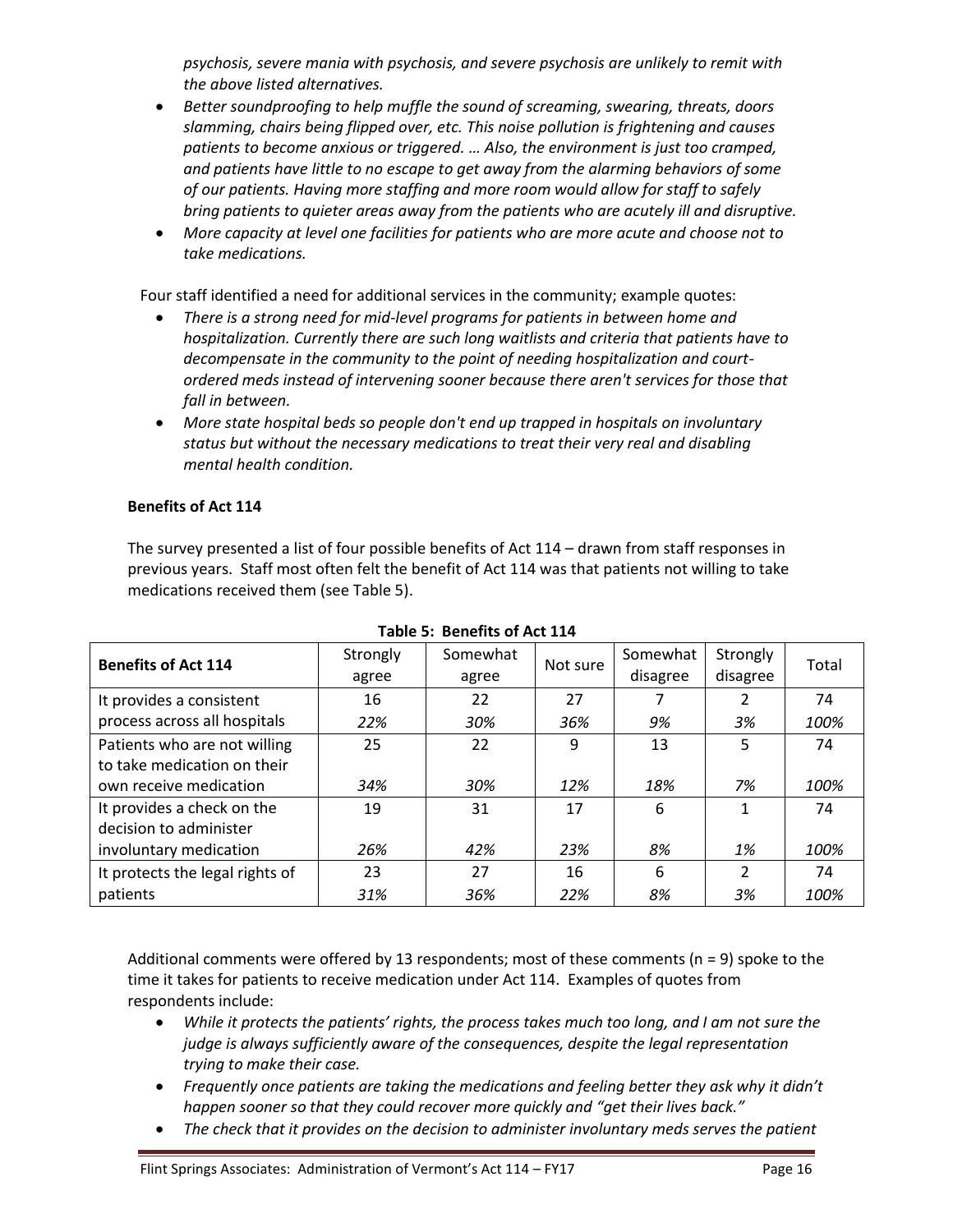*so very poorly; they lose unnecessary days of their lives and livelihoods; and it causes healthcare costs to skyrocket. It may influence the legal rights of patients, but more often than not it dramatically takes away their dignity.*

- *The fact is that patients wait too long to be medicated. If the patient could manage in the community with no medications, they would be in the community. … The fact that they have to wait so long is heartbreaking. Come watch a patient who is acutely psychotic by horrific delusions walk up and down the hall screaming and holding their head, day after day, after day.*
- *Patients have the right to treatment when they lack capacity to make medical decisions due to severe brain disease. Patients who are not acutely psychotic can refuse to take medications…*

Two comments focused on the decision-making power of the courts:

- *Judges often decide against involuntary medication or pick and choose what medications should be used, practicing medicine from the bench. The process is not at all consistent.*
- *The process inappropriately allows people who are not medically trained and who have no clinical relationship with the patient to make medical decisions*

# **Challenges Posed by Act 114**

The survey also asked a question about challenges posed by Act 114, again using a forced-choice list developed from previous staff interviews. The primary challenge identified by staff in this survey, and in every previous assessment interview, was the delay between admission and receipt of medication (see Table 6).

| <b>Challenges</b>                                           | Strongly<br>agree | Somewhat<br>agree | Not sure | Somewhat<br>disagree | Strongly<br>disagree | Total |
|-------------------------------------------------------------|-------------------|-------------------|----------|----------------------|----------------------|-------|
| Results in long delays before                               | 59                | 10                | 2        | 1                    | 1                    | 73    |
| patients receive psychiatric<br>medication                  | 81%               | 14%               | 3%       | 1%                   | 1%                   | 100%  |
| Oversight is provided by judges                             | 48                | 14                | 12       | 0                    | 0                    | 74    |
| not trained in psychiatry                                   | 65%               | 19%               | 16%      | 0%                   | 0%                   | 100%  |
| It creates an adversarial<br>relationship between providers | 28                | 22                | 11       | 11                   | $\overline{2}$       | 74    |
| and patients                                                | 38%               | 30%               | 15%      | 15%                  | 3%                   | 100%  |
| Court orders are too restrictive                            | 36                | 16                | 18       | 3                    | 1                    | 74    |
| to allow adjusting medications                              | 49%               | 22%               | 24%      | 4%                   | 1%                   | 100%  |

# **Table 6: Challenges posed by Act 114**

Two comments offered by respondents included more details about the length of time for patients to receive medication, as shown by these two quotes:

- *Clinical trials and reviews of the literature show duration of untreated psychosis is directly related to poor long-term outcomes for patients including more severe positive and negative symptoms, less likelihood of remission and worse social functioning.*
- *The length of time that it takes most patients to receive court-ordered medication places other patients in a toxic, disruptive, non-therapeutic living situation. I strongly believe that the patients who are less ill are negatively impacted by those patients who can't control their behavior but are not medicated until weeks/months after their admission.*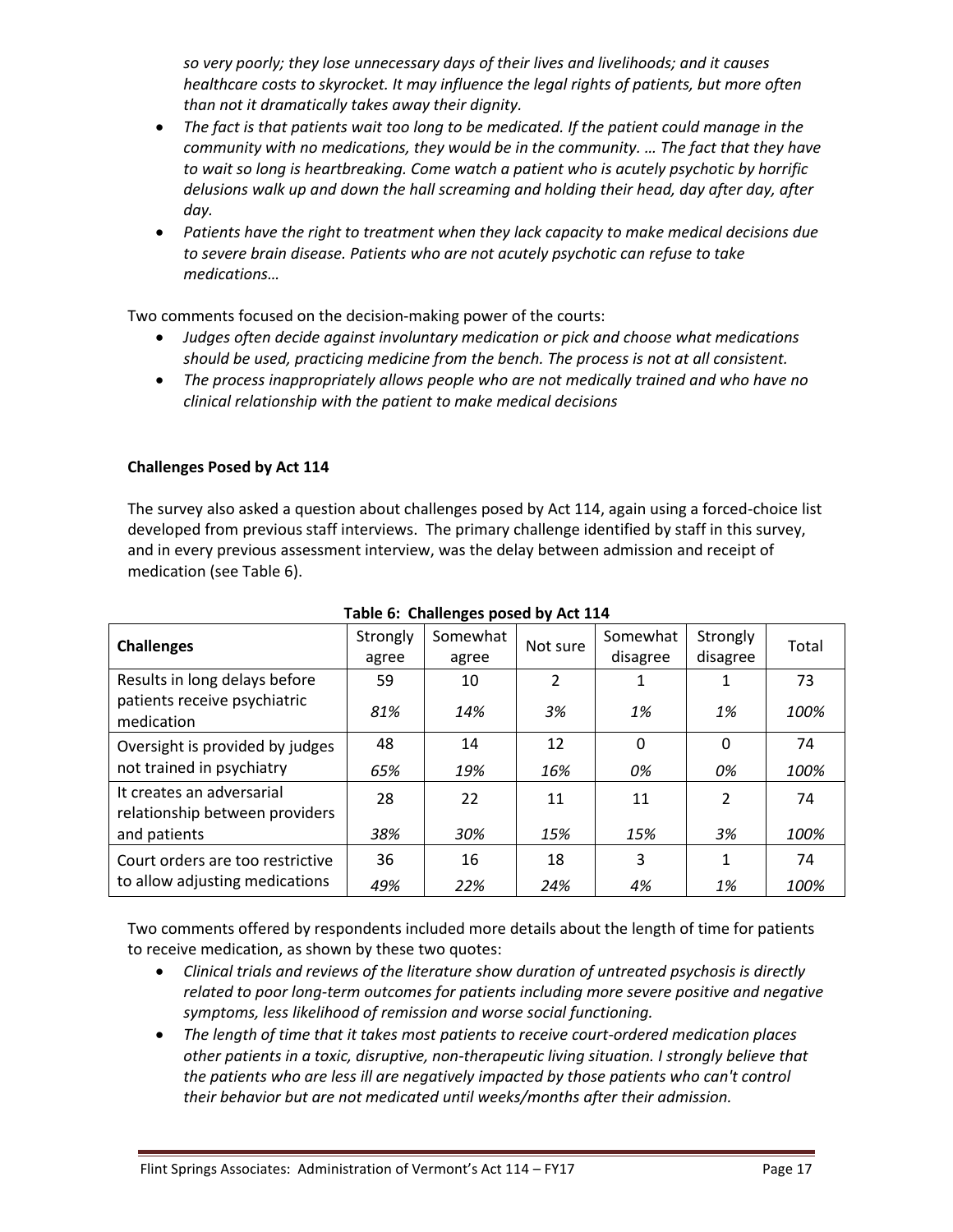Three quotes focused on concerns with court involvement in decisions about medications:

- *Lots of issues with judges who have no known experience with mental health. Very odd that a judge who has no experience or understanding of this field is able to make the final ruling on someone's health. In many other states (this is reported by travel nurses) judges are REQUIRED to go to the unit to meet patients who refuse to come to court, that way a judge always gets a face-to-face interaction with this person they are ruling on.*
- *The judicial system is too inconsistent. Judges act as pseudo-physicians.*
- *We can still not get a court order for medications like mood stabilizers or Clozaril, which are oftentimes the only options to support an individual in being able to leave the hospital.*

One comment addressed the creation of adversarial relationships:

 *For the adversarial relationship- that is unavoidable and likely was there prior to the court order for medications. Yes, it can get worse but that risk is worth it, given the likely clinical improvement of the patient.*

# **One Hearing for Commitment and Act 114**

The survey asked staff if recent legislation that allows the courts to hold one hearing for both commitment and involuntary non-emergency medication for some patients has reduced the time it takes for many patients to receive medication under Act 114. As shown in Table 7, 46% of staff felt that the option had reduced time for many patients, while 30% felt it had not; 15% of respondents were not sure.

|                   | Frequency | Percent |
|-------------------|-----------|---------|
| Strongly agree    | 15        | 19%     |
| Somewhat agree    | 21        | 27%     |
| Not sure          | 12        | 15%     |
| Somewhat disagree | 14        | 18%     |
| Strongly disagree | 16        | 21%     |
| Total             | 78        | 100%    |

## **Table 7: The Option for Hearing on Commitment and Act 114 Simultaneously Has Reduced Time for Many Patients to receive Medication**

## **Staff Recommendations**

The primary recommendation offered by hospital staff was to speed up the legal process so that it takes much less time to obtain an Act 114 order (n = 33). Several of the comments included concerns about patients who wait to start taking medications; the following quotes are examples:

- *Patients who are suffering mentally need to be on medication sooner [rather] than later. Their brain is deteriorating every day that they are not well which can also be dangerous for staff and other patients as well*
- *The longer patients go without meds the longer it takes for patients to come back to a base line, and sometimes are not able to reach the base line they were at previously.*
- *Shorten the length of time the whole process takes. Months of languishing without treatment is unfair, and deepens the psychosis.*
- *Shorten the time span to process the involuntary order. Keeping patients locked up and not providing treatment is cruel and unfair.*
- *If a patient is hospitalized involuntarily, they should also be able to receive necessary*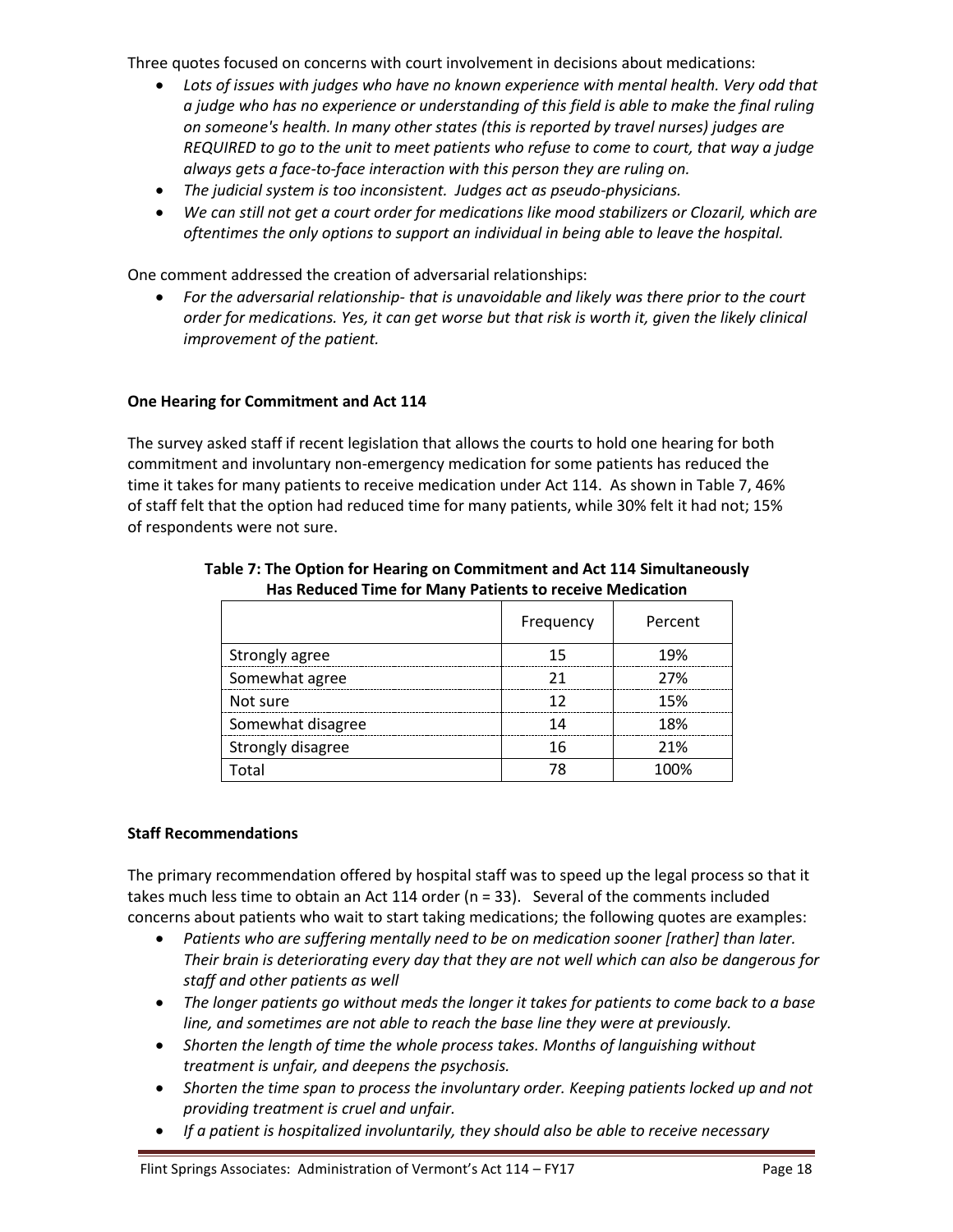*medications on an involuntary basis. Delaying treatment with meds leads to prolonged hospitalizations and patient's [sic] remaining in active psychosis/mania for far too long often leading to harm to self and others.*

Eight respondents offered specific recommendations for shortening the time between admission and receipt of non-emergency involuntary medication. Quotes with suggestions included:

- *To stop delaying help for the patients suffering and become 72 hours like most states to allow involuntary psychiatric medications to help stabilize and give them the quality of life they deserve.*
- *The hearing should be held within the first week of evaluation to expedite patient treatment as it is neurotoxic to withhold treatment as the brain is an organ that sustains damage with each psychotic episode, and/or release patient to open more beds for others who need/want help.*
- *For those patients on an ONH, whom [sic] have gone off their medication, they should be having a court hearing within 2 days to determine if the medication is still needed. If it's determined that it is, then ACT 114 medications should be granted immediately before the patient becomes more ill and has an opportunity to self-harm or assault others.*
- *Allow for physician to make changes to the medication without having to go back to court; look at past admissions and if the patient has been on court-ordered medication in the past this should expedite the process*
- *We need a combined hearing and court order completed for both commitment and medications done within less than 5 days…There is no clinical logic to incarcerate someone in a hospital without the appropriate treatment given. It is a loss to the psychotic patient who end[s] up staying in the hospital longer without treatment, loss to the mental health care system that end[s] up with beds full of patients waiting to start treatment, loss to patients waiting in correction[al] system and emergency rooms for a bed in the hospital.*
- *We need to address the limited slots for court to expedite the process. Consider mood stabilizing medications/Clozaril to be able to be court-ordered.*

Several respondents (n = 14) suggested increasing the decision-making power of physicians and reducing that of judges, for example the following quotes:

- *I really don't have a problem with Act 114, but I do have a problem when some judges make determinations about medications in which they are not trained or licensed to do.*
- *Judges should not be vested with the authority to decide which medications doctors will use to treat patients.*
- *Put more of the decision-making on the MD's who are working with [patients] and experts on this, less with the judges/legal systems. Have a two-MD/Provider check system when deciding there is a need to [file for] court-ordered medications...*
- *Judges need some more education in the mental health field, and/or need to be required to see each patient face to face. Defense lawyers/advocates need to work with physicians/ treatment providers in a neutral manner to help provide patients with more clarity.*
- *Judges [should] have some training on the risks and benefits of medications in this population - based on scientific evidence.*

Four staff spoke to the need for community treatment options, including these example quotes:

- *Create a mechanism to administer medications in the community, including corrections [,] because the majority of our patients are chronically ill.…Not everyone needs to be medicated but those that are repeatedly hospitalized and have a clear history of recovery with pharmacological treatment should not endure the delays or shortcomings of the system while their disease progresses.*
- *Needs to have a community component.*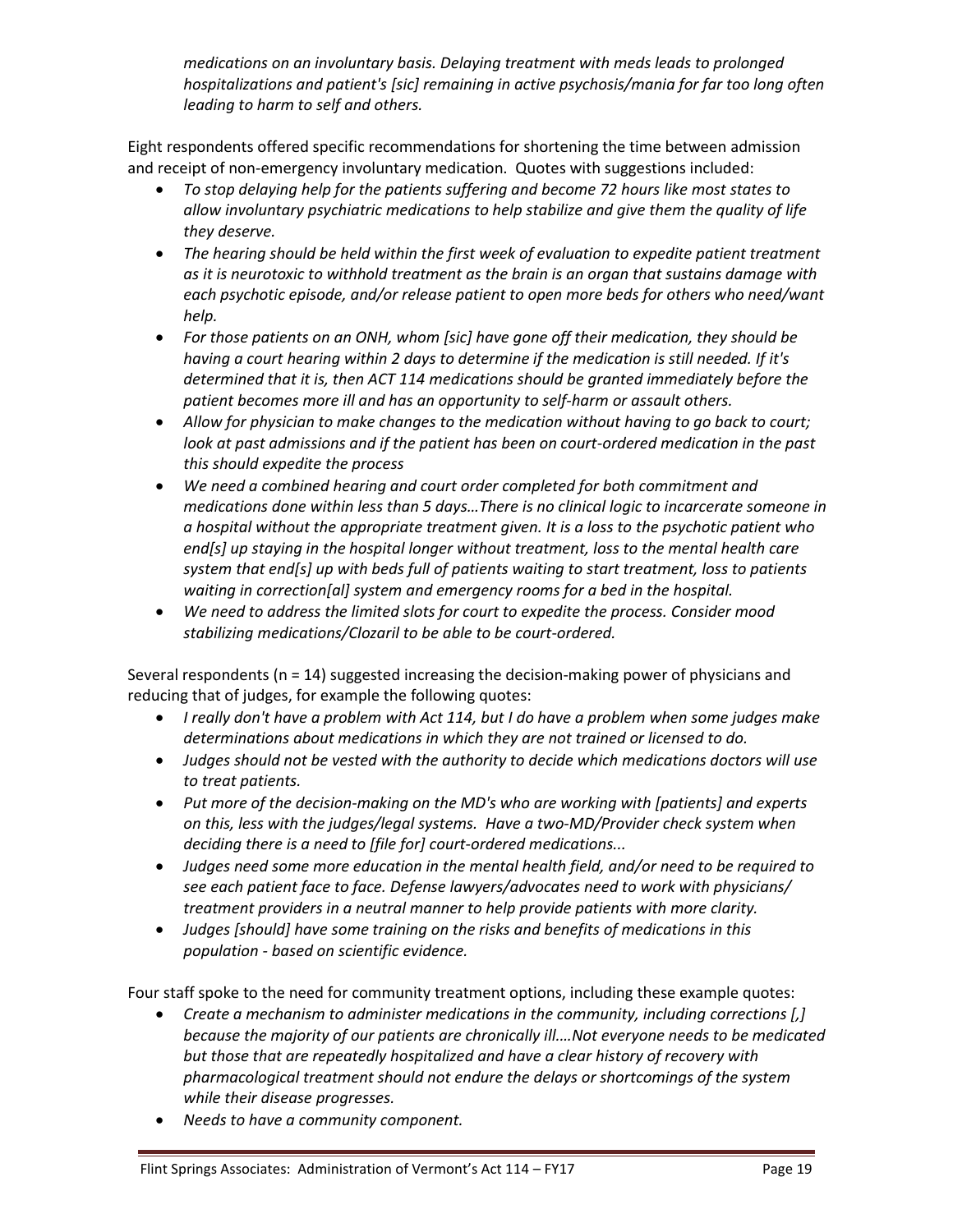Three comments focused on providing the legislature with more information about involuntary psychiatric medication:

- *Have legislature be aware of the impact of ACT 114 on the safety, well-being and willingness to do this kind of work of the workforce*
- *For legislature to experience what it's like for patients. It's hard to vote on something that you have not experienced.*
- *Review the literature that shows longer duration of untreated psychosis leads to worse outcomes. Understand that allowing patients to remain untreated with antipsychotic medications means allowing patients to absolutely suffer and is tantamount to cruel and unusual punishment for having a mental illness.*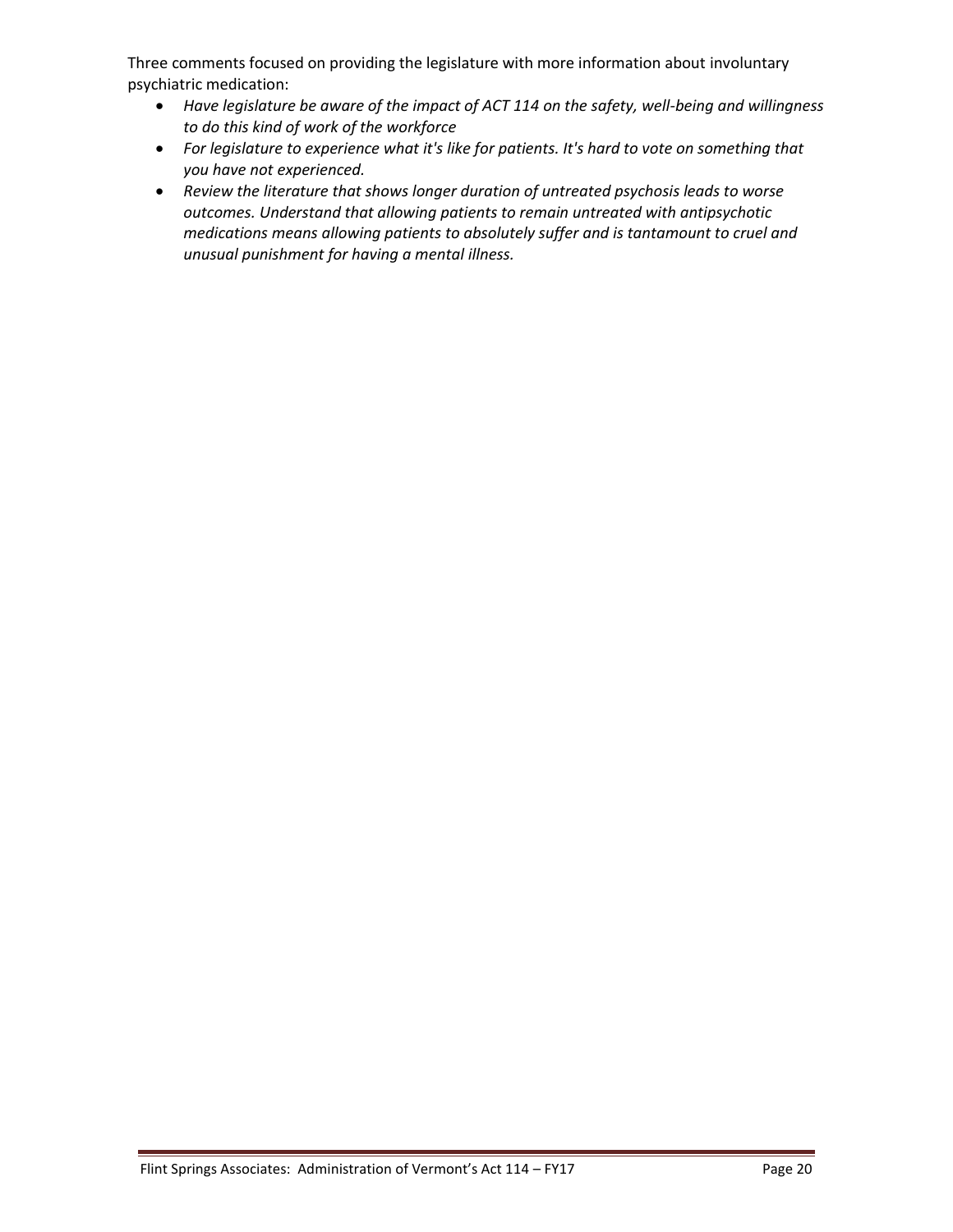## **Interviews with Judges, Legal Services and Patient Representatives**

This year, following up from interviews conducted during the prior five studies, two judges, three lawyers representing the Mental Health Law Project (MHLP) and Disability Rights Vermont (DRVT), and three patient representatives from Vermont Psychiatric Survivors (VPS) who work at UVMMC, VPCH and the Brattleboro Retreat were interviewed in order to learn, from their perspectives:

- What is going well in relation to implementation of Act 114?
- What challenges exist in relation to implementation of Act 114?
- What could be done to improve the implementation of Act 114?

## **What is going well in relation to implementation of Act 114?**

Attorneys from both organizations note that the legal process through which judgments are made on whether an individual should be forced to receive medication guarantees that due process is followed for each case. The ability to provide information to the court from an independent psychological evaluator stands as an acknowledgement of a patient's civil rights and, at times, has led to a modification of a medication order.

There is an orderly process for conducting hearings which is reflected in:

- the predictability of knowing which judges will be sitting at each of the hospitals
- some degree of predictability for defense attorneys in scheduling hearings.

Finally, this may be the first year in a while that fewer medication orders were granted.

Judges identified multiple aspects related to court processing as going well. Both judges noted that attorneys on both sides are working collaboratively on behalf of patients and agreeing to continuances on the application if a patient is accepting treatment. This has also led to a reduction in the volume of cases judges are hearing.

Doctors are providing information that judges need to issue an order. One judge has asked doctors to explain why, in the case of patients with a known history for a specific medication being effective, additional medication is being requested. This has led to attorneys on both sides asking this question as well and the impact has resulted in doctors revisiting and often revising their request for additional medication in these instances.

In the Berlin court the judge notes the important role that the two guardians ad litem (GAL) play in reaching patients in a way that helps reduce their suspicions and distrust of the system. While one GAL has just left, there is a desire to fill that position so as not to overburden the remaining person in that position.

Finally, doctors are submitting typed, versus handwritten orders making once illegible orders easier for the judge to read and rule on.

The patient representatives continue to hold the perspective that things are going well when an application has not been granted. Minus that, they feel that what works well is time that is taken by hospital staff to work with someone who does not want medication and build a relationship with that person.

## **What challenges exist in relation to implementation of Act 114?**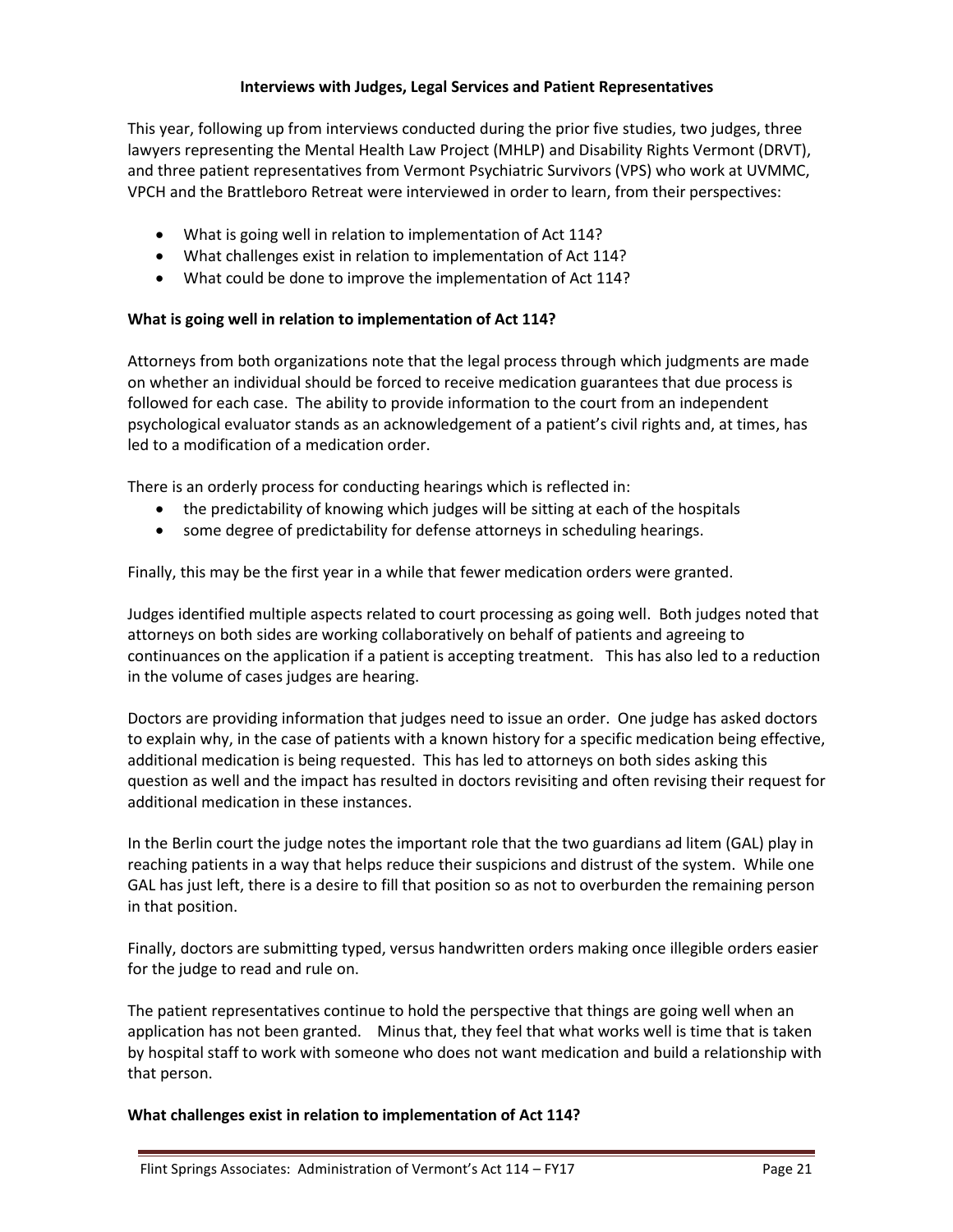Concerns identified by defense and advocate lawyers fall into a number of categories. Both organizations feel that the use of involuntary medication, once meant for a small number of instances, has become a trend. Citing the continued increase in orders since the initial implementation of the law, MHLP in particular believes that DMH will propose to speed up the process as a remedy for the lack of beds and back-up of patients in hospital emergency departments. MHLP feels that hospital psychiatric units are holding people who, once on medication, are responding positively and could be released. DRVT lawyers note that the community mental health system lacks adequate capacity to provide community-based services to people in need, which in turn creates individual mental health crises that result in hospitalization.

Lawyers believe that psychiatrists are requesting long-acting medications increasingly as a routine versus exceptional practice, using the argument that the patient's history of refusing medication supports the need for a long-acting agent. Lawyers believe that long-acting medications are extremely intrusive and, if they cause side effects, those effects can't be reversed or stopped as long as the medication is active. Other impacts related to the use of long acting medication negate the obligation for doctors and staff on the units - and in community mental health settings - to work to build a therapeutic relationship with their patients. Again, lawyers say that if Vermont's intend is to move toward a system free of coercion that system should include therapeutic interactions needed to get an individual to the point of voluntarily accepting medication each day. Finally, lawyers believe that the continued underfunding for both community and inpatient mental health services, staff and resources sets up the system to rely on the widespread use of involuntary medication. Knowing that most of the people who go through the mental health system have experienced some form of trauma, use of involuntary medication in its present volume serves to re-traumatize those the system is mandated to serve.

Judges identified two major challenges that Act 114 both faces and creates. One is time. Judges want to hear and rule on applications as quickly as possible. There is a concern about the amount of time, prior to an application receiving a hearing, that an individual transferred from jail and/or another hospital may have spent untreated either with medication or with any form of mental health intervention. In those situations, judges believe that reducing the length of time that elapses before a hearing would help a patient's symptoms abate.

Another challenge to time arises from situations when a a person already under mental health supervision through an ONH stops taking medication and a new case must be filed. The creation of a new case on a person already involved with the mental health system seems unnecessarily timeconsuming as it creates more paper work and complicates an already complex court processing system.

Finally, from one judge's point of view, the current mental health system lacks capacity, both in terms of effective medication treatment and hospital bed space, to address the needs of persons with serious mental health issues.

The VPS patient representatives agree that, as one of them stated, *"it's difficult to see anything positive about forced drugging."* Another representative said, *"There is no kind, humane, efficient, effective way to take away someone's right to choose their treatment"* and views the extent of the use of involuntary medication as an indicator that *"something else is not working".*

They cite the Retreat, where group and individual activities including WRAP and Art Therapy have been scaled back due to changes in budget and staffing. In their opinion, these activities can reduce the reliance on the use of medication as the primary treatment modality. They see a correlation between staff-to-patient ratios and reliance on medication, seclusion and restraint. Specifically, when fewer staff are available to deal with difficult incidents on a unit, they feel that medication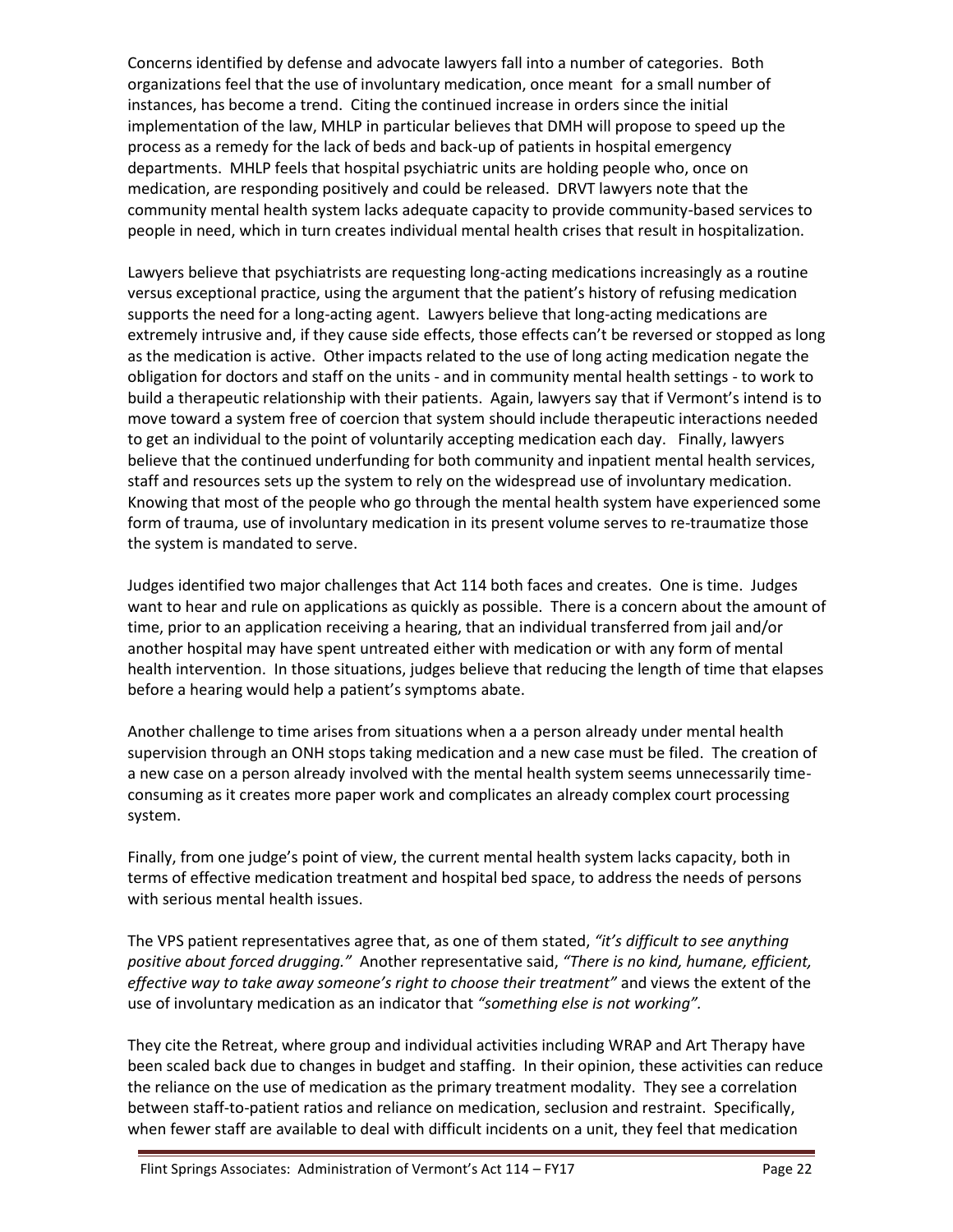comes to be used as a form of chemical restraint. Furthermore, medication orders request dosages that are unnecessarily high which have the potential of being harmful to one's physiology. Additionally, they are concerned about the use of medications such as Ativan to calm people down. Ativan and similar medications are addictive and, as such, increase the potential harm to patients receiving involuntary medication orders.

Overall, as in recent years, patient representatives play a limited role as resources to the patient and to hospital treatment teams. Unless a patient requests their presence at treatment team meetings, they are not included in hospital team efforts to work with patients, present alternatives, and monitor and encourage the use of best practices.

## **What could be done to improve the implementation of Act 114?**

## Suggestions from Lawyers:

- Independent evaluations of an individual's capacity to determine one's own medication care should be conducted and routinely provided as information to be considered in Act 114 hearings.
- Commitment hearings should not take place in the same judicial process with hearings on medication orders as they are addressing two different issues, i.e., the former addresses whether to take away one's liberty and the latter makes a determination about one's medical care.
- DRVT lawyers would like doctors to be required to inform and educate patients who are deemed to have capacity and, prior to receiving forced medication, about their right to issue an advance directive as well as the costs and benefits of doing so.
- The mental health system should be identifying and investing in efforts like Housing First that are known to create healing environments for persons with mental health challenges.
- As is happening in other areas of health care, payments for mental health services should be linked, , to the effectiveness of treatment and not just to treatment services provided.

# Suggestions from Judges:

- Court proceedings related to Act 114 should be filed in a centralized place for the entire state. This suggestion was made last year and remains relevant this year, as little progress has been made on this point. Centralization of information would address the frequent movement and transfer of individuals from their county of residence to hospitals and community treatment organizations in different locations, and it would also allow the court to have timely access to filings for Act 114. A centralized filing place would:
	- o reduce the number of hearings that people would have to attend
	- o reduce the amount of time and staff required
	- $\circ$  result in a coordinated docket that would let judges know that an Act 114 application had been filed elsewhere.
- Convene judges, attorneys and mental health providers to discuss challenging cases, provide opportunities for shared education and information on developments in the treatment field.

## Suggestions from Patient Representatives

 The mental health system should move away from the assumption that medication is the front-line response, that it is always helpful, and that everyone needs it. Instead, it should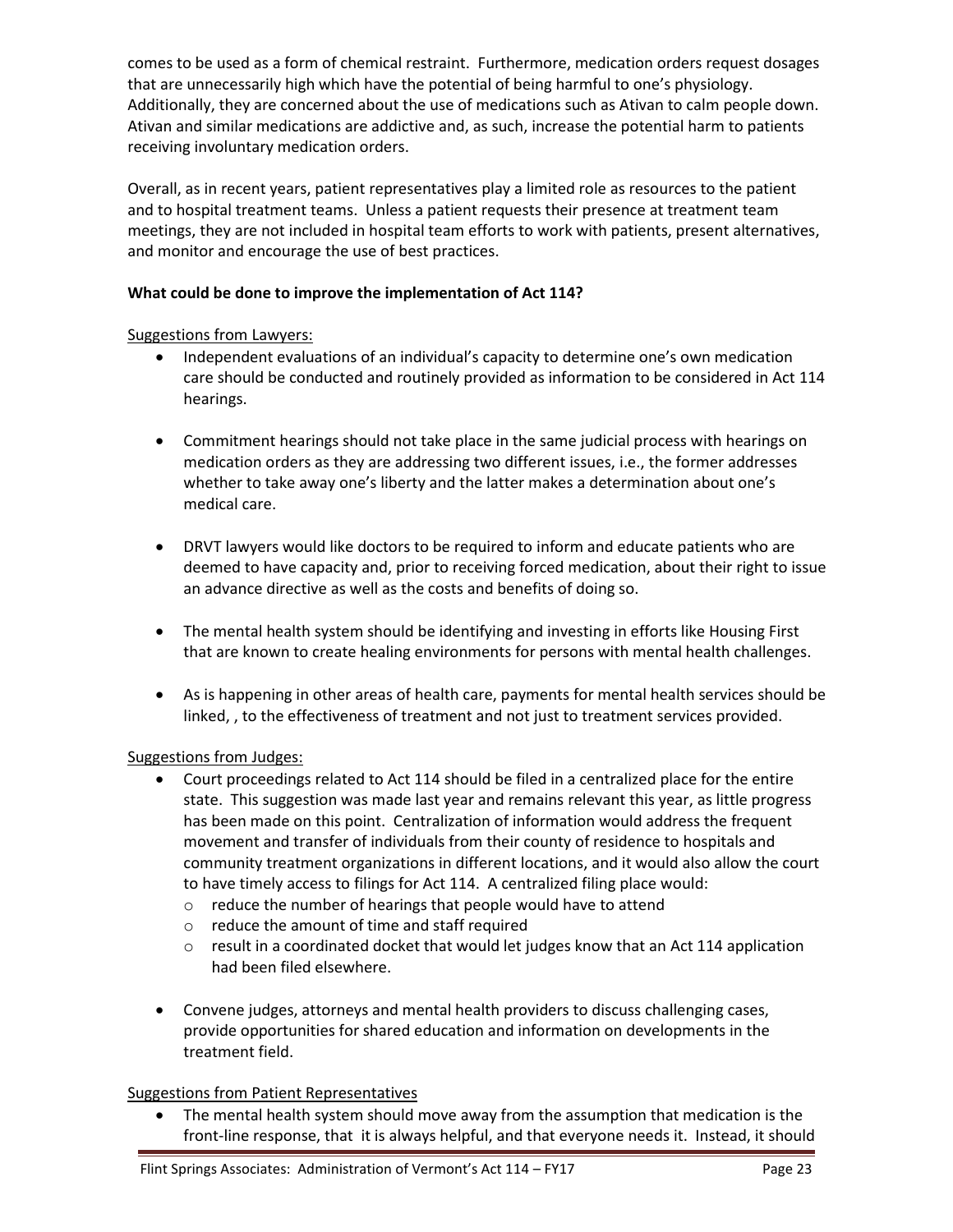move toward an understanding that whatever state a person presents, s/he has autonomy and can still participate in decision-making. In keeping with this suggestion, shared decision-making between providers and patients should be a goal of the system. Doctors should listen to patients and seek to understand what medications may have worked well or not so well in the past. Clinical staff should be competent in the use of alternative modalities such as Dialectical Behavioral Therapy (DBT) with patients who have cognitive as well as psychiatric issues.

- Professional staff should engage people beyond clinical staff in the treatment team. This would include the involvement of patient representatives. Toward this end, professional staff regularly should remind the patient that s/he can invite representatives to be present in treatment team meetings.
- Patients should be educated in the use of advance directives. Patient representatives believe that advance directives, as a tool for informing the court of an individual's preferences, can empower an individual and can reduce the potential of harm caused by future attempts to administer involuntary court-ordered medication.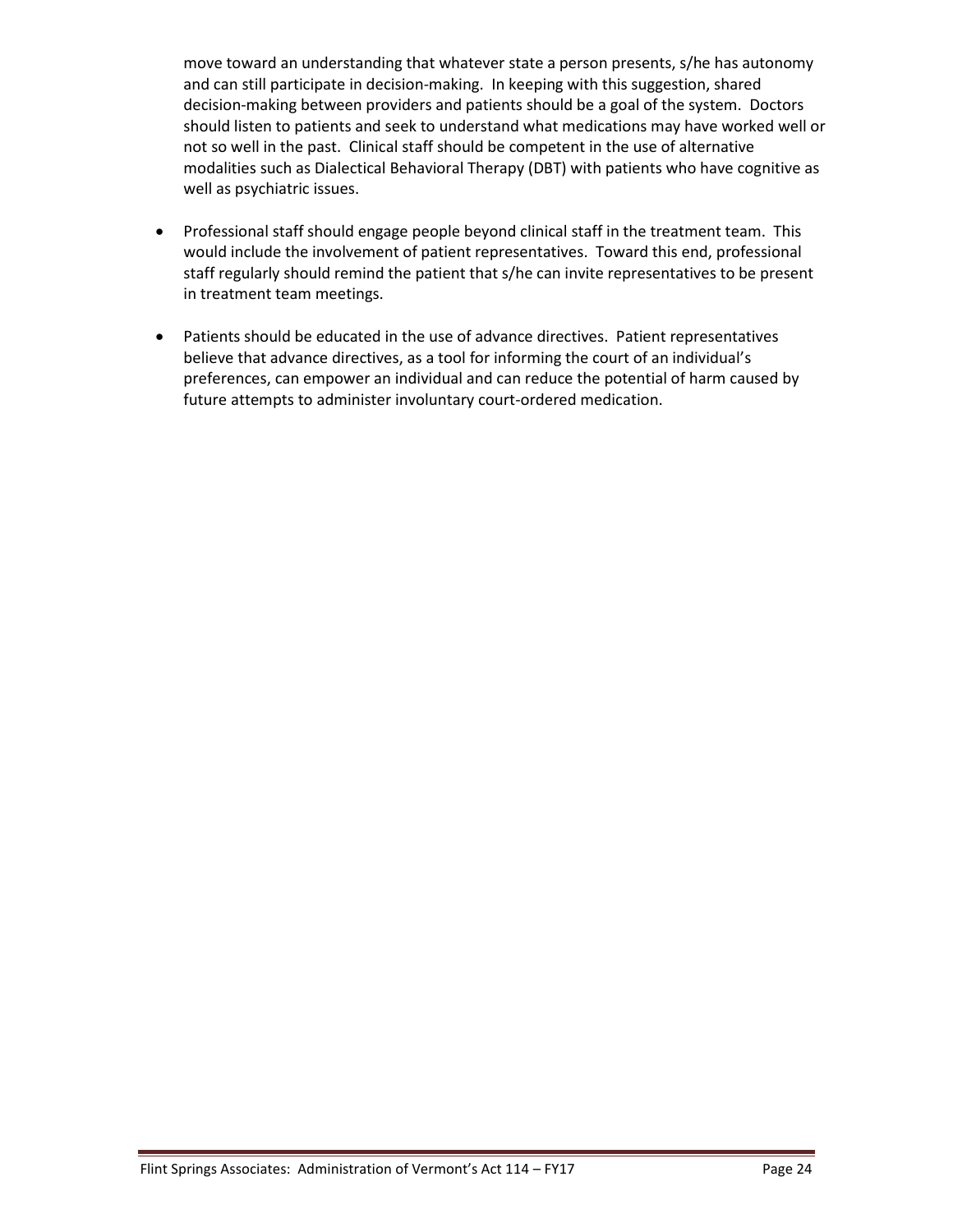## **Review of Documentation**

The Act 114 statute requires the Department of Mental Health to "develop and adopt by rule a strict protocol to insure the health, safety, dignity and respect of patients subjected to administration of involuntary medications." VSH had in place a protocol and set of forms intended to guide its personnel in adhering to the protocol, including written, specific, step-bystep instructions that detailed what forms must be completed, by whom and when, and to whom copies were to be distributed. As other hospitals took on responsibility for administering medication under Act 114, they utilized the forms VSH had developed. Forms included:

- 1. Patient Information: Implementation of Nonemergency Involuntary Medication completed once – includes information on the medication, potential side effects and whether patient wishes to have support person present.
- 2. Implementation of Court-Ordered Involuntary Medication completed each time involuntary medication is administered in nonemergency situations – includes whether support person was requested and present, type and dosage of medication, and preferences for administration of injectable medications.
- 3. 7-Day Review of Nonemergency Involuntary Medications by Treating Physician completed at 7-day intervals – includes information on dose and administration of current medication, effects and benefits, side effects, and whether continued implementation of the court order is needed.
- 4. Certificate of Need (CON) packet completed anytime emergency Involuntary procedures (EIP), i.e., seclusion or restraint, are used. This form provides detailed guidelines for assessing and reporting the need for use of emergency involuntary procedures.
- 5. Support Person Letter completed if a patient requests that a support person be present at administration of medication.

The VSH protocol included a requirement that each patient on court-ordered medication have a separate file folder maintained in Quality Management including:

- 1. Copy of court order
- 2. Copy of Patient Information Form
- 3. Copies of every Implementation of Court-Ordered Medication Form
- 4. Copy of reviews
- 5. Copies of Support Person Letter, if used
- 6. Copies of CON, if needed
- 7. Summary of medications based on court order
- 8. Specific time line of court order based on language of court order

To assess the implementation of the Act 114 protocol, FSA reviewed each hospital's documentation for patients with Act 114 orders for whom the petition had been filed during FY17. This year the hospitals were all using electronic records; staff provided hard copies of Patient Information Forms, Implementation of Court-Ordered Medication Forms, and 7-Day Review Forms (or Progress Notes if review forms were not used), along with any CON documentation for review. Staff at the Retreat provided separate Act 114 files for each patient, along with useful summary sheets built from tracking data.

FSA reviewed forms completed by hospital staff for 49 of the total 52 persons with Act 114 applications filed and granted in FY17 (July 1, 2016 - June 30, 2017). This included patients from Brattleboro Retreat (n = 16), Rutland Regional Medical Center (n = 11), Vermont Psychiatric Care Hospital ( $n = 18$ ), and UVM Medical Center ( $n = 4$ ).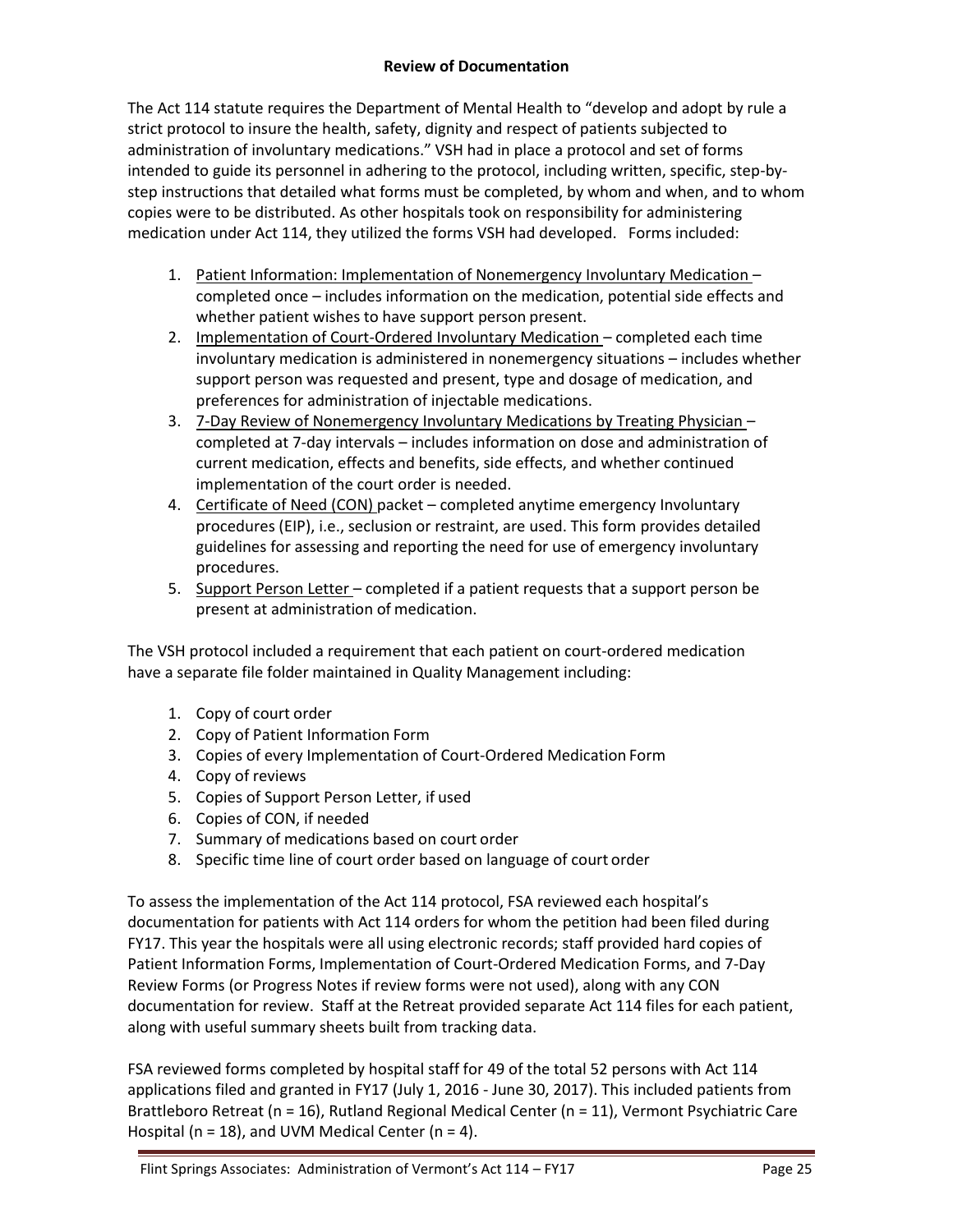#### **Patient Information Form**

Patient Information forms were present for 32 of the 49 files (65%) reviewed. Half of the files at the Retreat (8 out of 16) and half of those at VPHC (9 out of 18) had completed Patient Information Forms. At the RRMC and UVMMC all files had the forms, though two of the files at UVMMC had forms completed at VPCH.

Thirty-eight (76%) of the Patient Information Forms that were reviewed were completed fully. Eleven forms (1 at VPCH, 1 at UVMMC, 4 at the Retreat, and 5 at RRMC) left blank the item that asks whether the patient wanted a support person present when the medication was administered. Among the forms that included responses to this item, one at the Retreat indicated that the patient wanted a support person present and named the physician as the desired support person. The remaining forms indicated that the patient either did not want a support person or refused to discuss the issue.

The Patient Information Form also includes space for the patient to sign the form. In most cases patients did not sign the form and the document noted that the patient either refused to sign or was not able to discuss signing the form. Three VPCH patients, one UVM Medical Center patient, one RRMC patient, and two Retreat patients signed the form.

The Patient Information Forms should be completed prior to the first administration of courtordered nonemergency involuntary medication. This is indicated by the Patient Information form completion date at least one day prior to the date of the first Implementation of Court-Ordered Medication form. All but one of the Patient Information Forms had been completed either a day or two prior to first administration of medication or on the same day as first administration. One form, from the Retreat, was completed 16 months prior to the order issued in FY17 – in this case it appeared that the form was for a previous court order, not the one issued in FY17.

## **Form for Implementation of Court-Ordered Medication**

FSA examined the forms documenting the first three administrations of involuntary medication following the court order, and then the same forms documenting administration of medications at 30-day intervals following the court order. Of the 209 Implementation Forms reviewed, 190 (91%) were complete. At the Retreat two files were missing implementation forms for blocks of time between the first and final administration of medication; and three files did not have any implementation forms. Most missing information from the Retreat files concerned whether or not the patient wanted a support person (7 of 71 forms). VPCH files most often were missing the gender of the person administering injections (6 of 82 forms) or copies of CON forms (4 of 71 forms).

The UVMMC and RRMC forms were all complete.

One patient at the Retreat asked for a support person to be present when medication was given; the form did not indicate whether or not the support person was present.

## **Review of Nonemergency Involuntary Medications by Treating Physicians**

Required review forms (every 7 days after January 1, 2015) were present and complete for all UVMMC and VPCH files.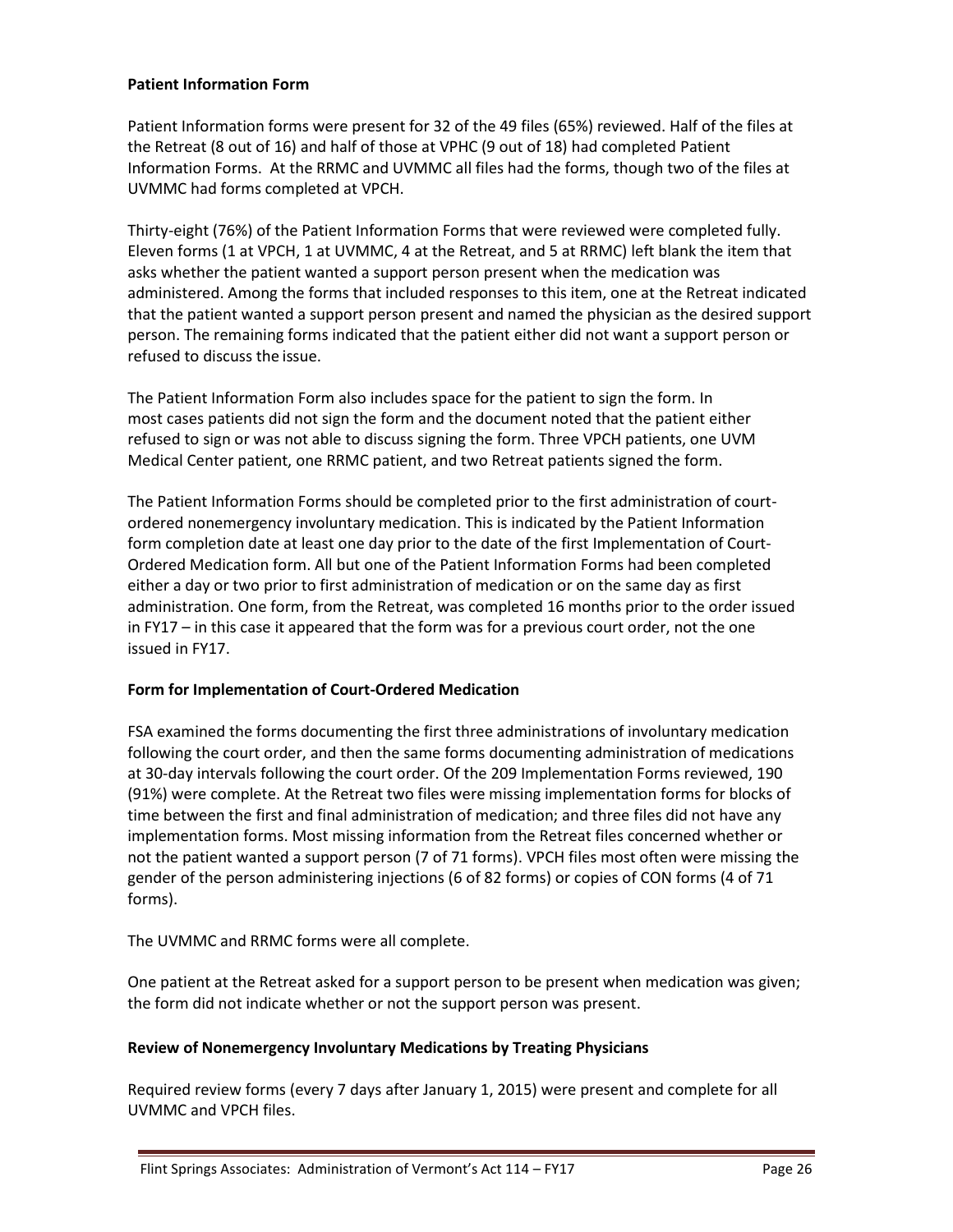The Retreat piloted an electronic 7-Day Review Form in FY16 and implemented its use for FY17; prior to this, physicians used Progress Notes rather than a review form. Two of the 16 Retreat files did not include Review Forms; instead these two files had Progress Notes. Four files had some of the required forms, but were missing at least one Review Form (n =1 ) or three forms (n = 3). Of the 42 Review Forms, three (7%) were missing information on the continued need for medication; three (7%) were missing information on side effects; and four (10%) were missing information on the effectiveness of the medication.

RRMC files did not include Review Forms but, rather, included the information in Progress Notes. Of the 37 Progress Notes reviewed, 23 (62%) did not include information about medication side effects; 17 (46%) did not address the effectiveness of medication; and one (3%) did not speak to the continued need for medication under Act 114.

# **Certificate of Need (CON) Form**

The forms documenting administration of medication include a check box to indicate whether or not a CON form was needed. The check boxes indicated that CON forms were needed 10 times for VPCH patients, six times for RRMC patients, and 18 times for Retreat patients. These CON forms were present and complete three times (30%) for VPHC and in all other cases for the Retreat and RRMC.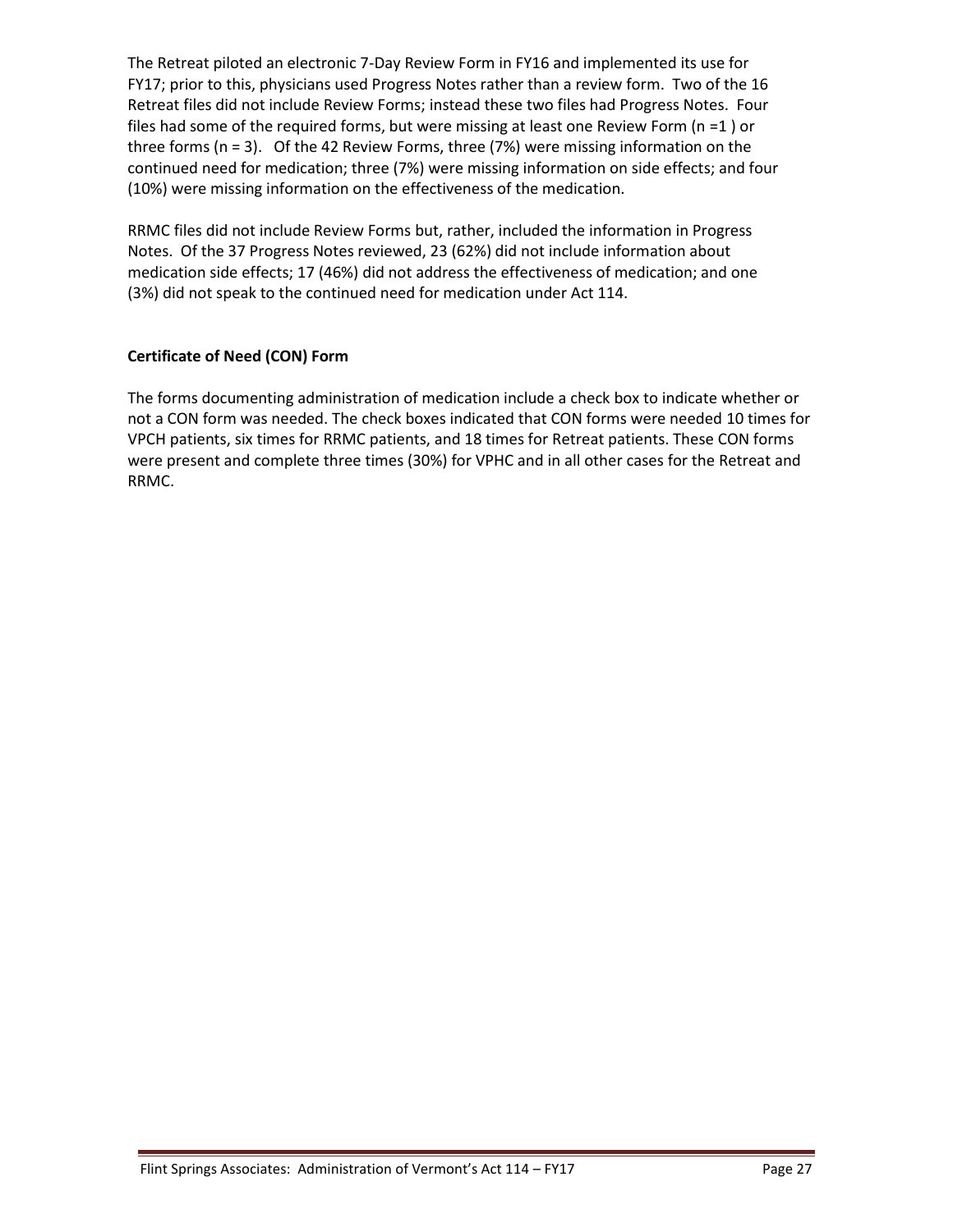## **Attracting Participants**

The 2017 annual assessment invited feedback from persons to whom medication had been administered under an Act 114 court order anytime between 2003 and June 30, 2017, as well as from persons for whom an application for an Act 114 court order had been filed and denied by the court. In our conversation with the Adult Program Standing Committee following submission of our 2007 assessment, members suggested that the study should offer *anyone* who has received Act 114 court-ordered medication the opportunity to reflect on the experience. The suggestion was driven by an interest in knowing if and how individuals' perceptions of their experiences receiving involuntary medication while hospitalized might change over time with changes in their living situation to a community setting. Thus, beginning with the 2008 Annual Assessment, anyone who had been under an Act 114 court order (through June 30<sup>th</sup> of each year) was invited to participate in an interview. Additionally, in the 2014 legislative session, legislators asked that beginning in the FY 2015 assessment interviews be offered to individuals on whom a petition was filed during the assessment period but NOT granted by the court. Therefore, invitation letters were sent by MHLP both to:

- Individuals for whom an Act 114 application was filed and granted
- Individuals for whom any Act 114 application filed between 2003 and June 30, 2017 had not been granted.

The following steps were used to engage individuals in this study:

- A brochure, intended to inform people and create interest in participating, was written for distribution.
- The Vermont Legal Aid Mental Health Law Project (MHLP) mailed a packet of information to all persons who were involuntarily medicated under an Act 114 court order between January 1, 2003, and June 30, 2017, and for whom they had postal addresses.
- This packet included a letter and the brochure referred to above, which described the study, how one could get more information about the study, and compensation for participation.
- Additionally MHLP mailed a letter inviting feedback to persons on whom applications submitted for Act 114 medication were not granted by the court.
- A toll-free phone number was provided to make it as easy as possible for people interested to learn about and schedule an interview.
- A peer advocate, well known and highly regarded in the peer community, was engaged by the consultant team to talk with individuals interested in learning more about the study, to answer their questions, and to refer interested parties to the consultant conducting interviews.
- Compensation of fifty dollars (\$50.00) was offered and paid to those individuals who received the packet from MHLP and chose to be interviewed.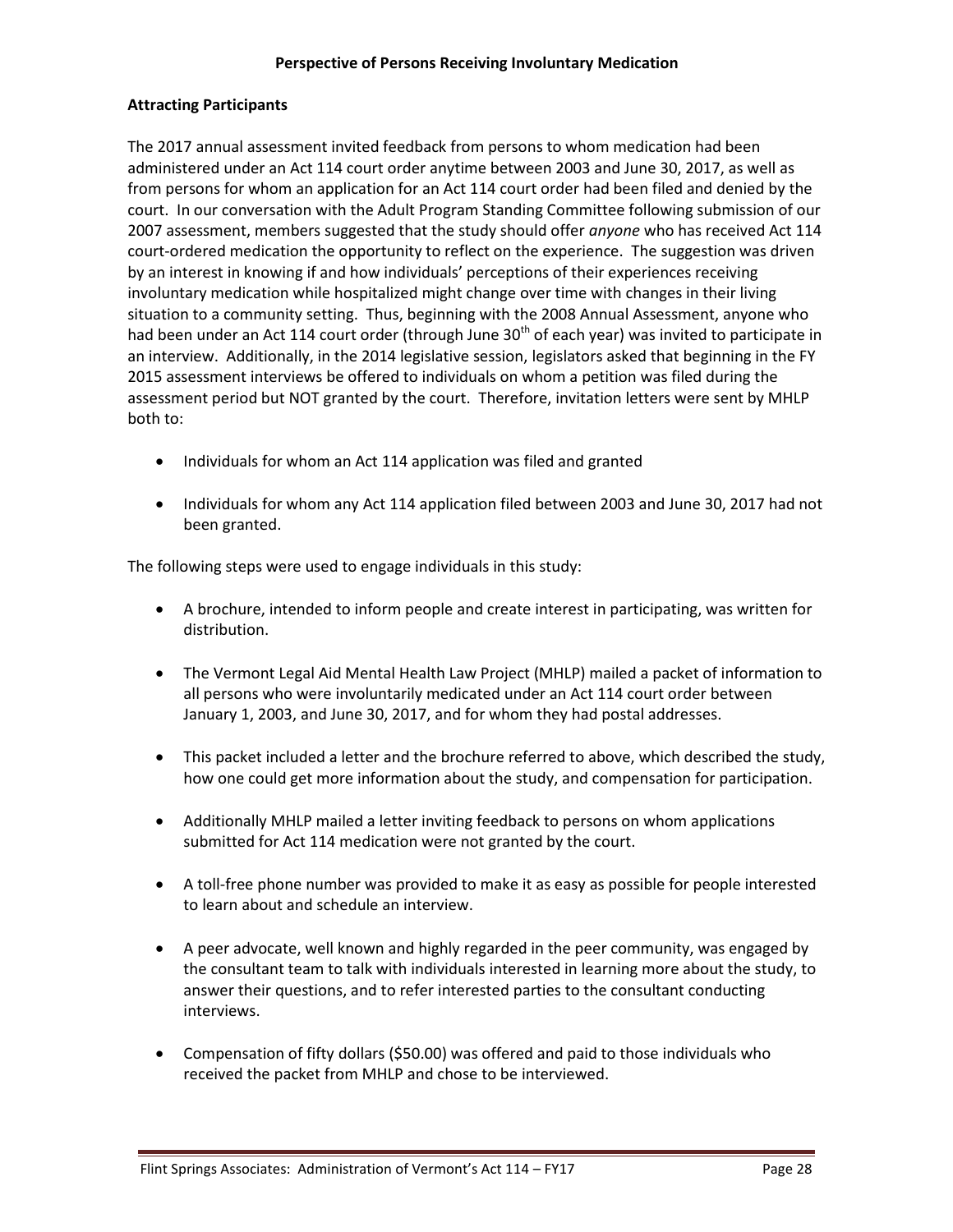## **Focus of Interviews**

The assessment pursued two lines of questioning: one for persons hospitalized and receiving Act 114 medication orders at some point between July 1, 2016, and June 30, 2017, and another for those discharged from VSH, the Retreat, RRMC, GMPCC or UVM Medical Center at any time prior to July 1, 2016.

The interviews with persons who had been hospitalized and had received Act 114 medication orders during this annual assessment study period sought to understand:

- How the event of receiving court-ordered, nonemergency medication was experienced
- To what extent the protocols identified in the statute were followed, and
- What recommendations individuals might have for improving the experience of receiving Act 114 medication.

Detailed information was sought from them regarding the extent to which provisions of Act 114 had been implemented including:

- Conditions and events leading up to the involuntary medication
- How well individuals were informed regarding how and why they would be receiving involuntary medication
- Whether and how individuals were apprised of their rights to have a support person present and to file a grievance
- Conditions and events related to the actual experience of receiving involuntary medication
- Each individual's view of what was most and least helpful
- Current engagement in treatment and self-care

Persons discharged at any time prior to July 1, 2016, were asked the following:

- How the event of receiving court-ordered medication was experienced on reflection
- What impact receiving court-ordered medication has had on their current life
- What course of treatment they are currently engaged in and how they are caring for themselves
- What recommendations they have for improving the administration of court-ordered, nonemergency, involuntary medication at the UVM Medical Center, Rutland Regional Medical Center, the Brattleboro Retreat, Central Vermont Medical Center and the Vermont Psychiatric Care Hospital

## **Number of Persons Interviewed**

Between 2003, when Act 114 court orders were first granted, and June 30<sup>th</sup>, 2016 (the end of the FY16 study period), MHLP records indicate that a total of 52 individuals received Act 114 courtordered medication.

MHLP had correct addresses for and sent letters to 214 individuals. Of those, 191 were persons whose application for Act 114 medication was granted by the court anytime between 2003 and June 30, 2017, and the remaining 23 were persons on whom applications filed were not granted. A total of twelve letters were returned, all of which were sent to persons who received Act 114 medication. As a result, 202 letters sent by MHLP were received by:

179 individuals for whom Act 114 medication applications were granted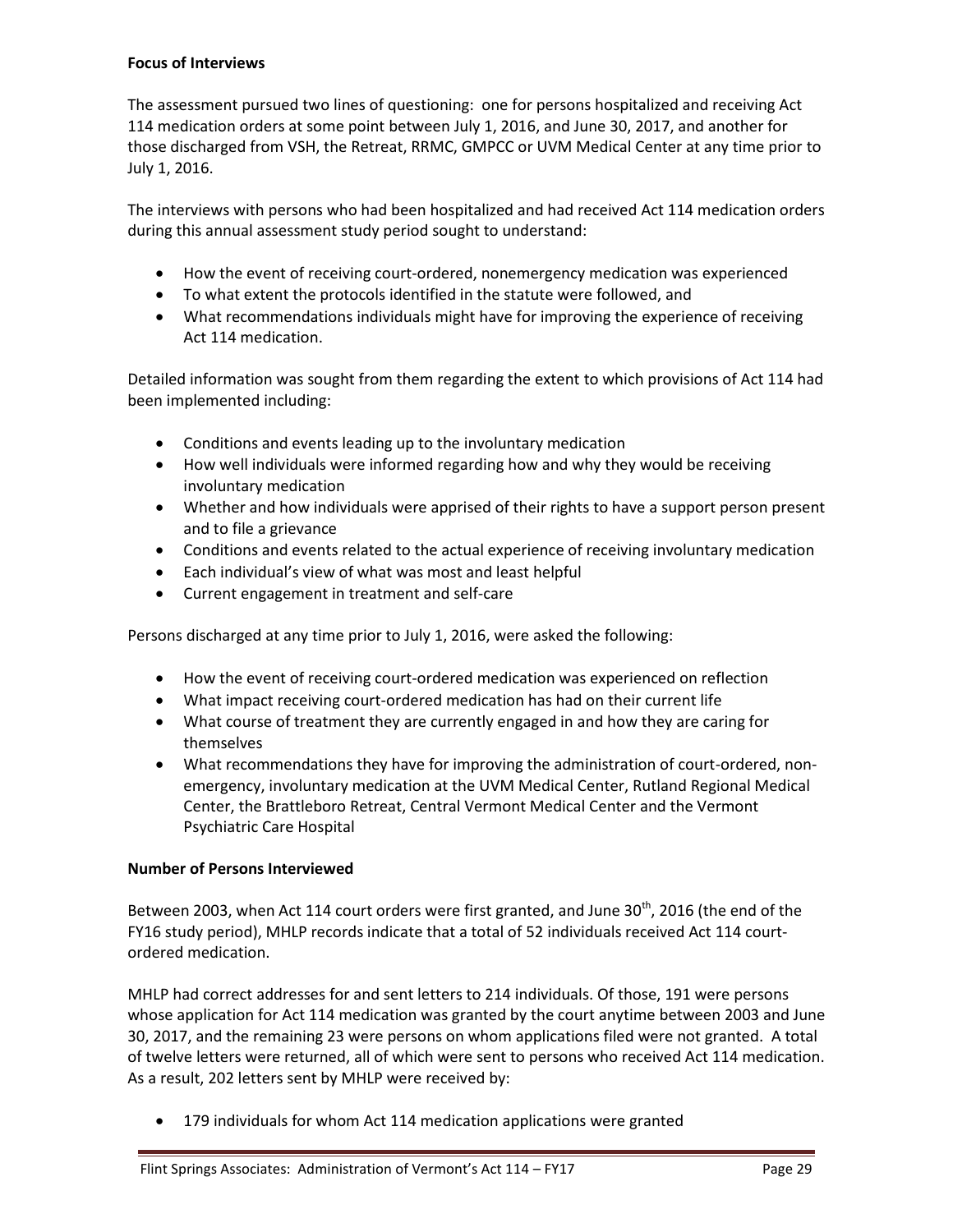23 individuals for whom applications were not granted by the court between FY 14 and FY 17

The recruitment efforts yielded phone calls from twenty individuals interested in learning more about the project. Ultimately, nineteen persons (including one family member) of the 202 individuals who had received letters provided feedback, which is summarized below.

Of those nineteen persons interviewed:

- Eight had been hospitalized and received Act 114-ordered medication between July 1, 2016, and June 30, 2017.
- One person who responded had been hospitalized during FY 17 and had an application for Act 114 medication denied.
- One person interviewed is the mother of an individual who received court-ordered medication during FY17. Her son did not request an interview.
- Nine had received Act 114 medication before FY 17 and have been living in the community for more than a year prior to the study period.

|                            | <b>Persons Who Received 114 Court Orders</b> |                     |                   |  |  |  |  |
|----------------------------|----------------------------------------------|---------------------|-------------------|--|--|--|--|
|                            | Number with                                  | Number              | Response Rate of  |  |  |  |  |
| <b>Year of Court Order</b> | Orders Issued in                             | Interviewed Who     | Interviews within |  |  |  |  |
|                            | Designated Study                             | Received Order in   | Same Study Period |  |  |  |  |
|                            | Period                                       | <b>Study Period</b> | as Order          |  |  |  |  |
| 2003                       | 14                                           | 1                   | 1%                |  |  |  |  |
| 2004                       | 27                                           | 6                   | 22%               |  |  |  |  |
| 2005                       | 13                                           | 4                   | 31%               |  |  |  |  |
| 2006                       | 22                                           | 4                   | 18%               |  |  |  |  |
| 2007                       | 18                                           | $\mathfrak{p}$      | 1%                |  |  |  |  |
| 2008(1/1/08-11/30/09)      | 12                                           | 4                   | 33%               |  |  |  |  |
| 2009 (7/1/08 -6/30/09)     | 19                                           | 3                   | 16%               |  |  |  |  |
| 2010 (7/1/09 -6/30/10)     | 26                                           | 4                   | 15%               |  |  |  |  |
| $2011 (7/1/10 - 6/30/11)$  | 28                                           | 4                   | 14%               |  |  |  |  |
| $2012(7/1/11-6/30/12)$     | 28                                           | 6                   | 21%               |  |  |  |  |
| $2013 (7/1/12 - 6/30/13)$  | 32                                           | 4                   | 13%               |  |  |  |  |
| 2014 (7/1/13 - 6/30/14     | 55                                           | 6                   | 11%               |  |  |  |  |
| 2015 (7/1/14 - 6/30/15)    | 50                                           | 6                   | 12%               |  |  |  |  |
| $2016(7/1/15 - 6/30/16)$   | 62                                           | 6                   | 10%               |  |  |  |  |
| $2017(7/1/16 - 6/30/17)$   | 52                                           | 8                   | 15%               |  |  |  |  |

## **Table 8: Interview Participants as Proportion of All Persons under Act 114 Orders in Each Study Year**

Of the eight persons interviewed who received Act 114 medication orders during FY17:

- two received the medication order at the Brattleboro Retreat
- four at the Rutland Regional Medical Center, and
- two at the Vermont Psychiatric Care Hospital (VPCH).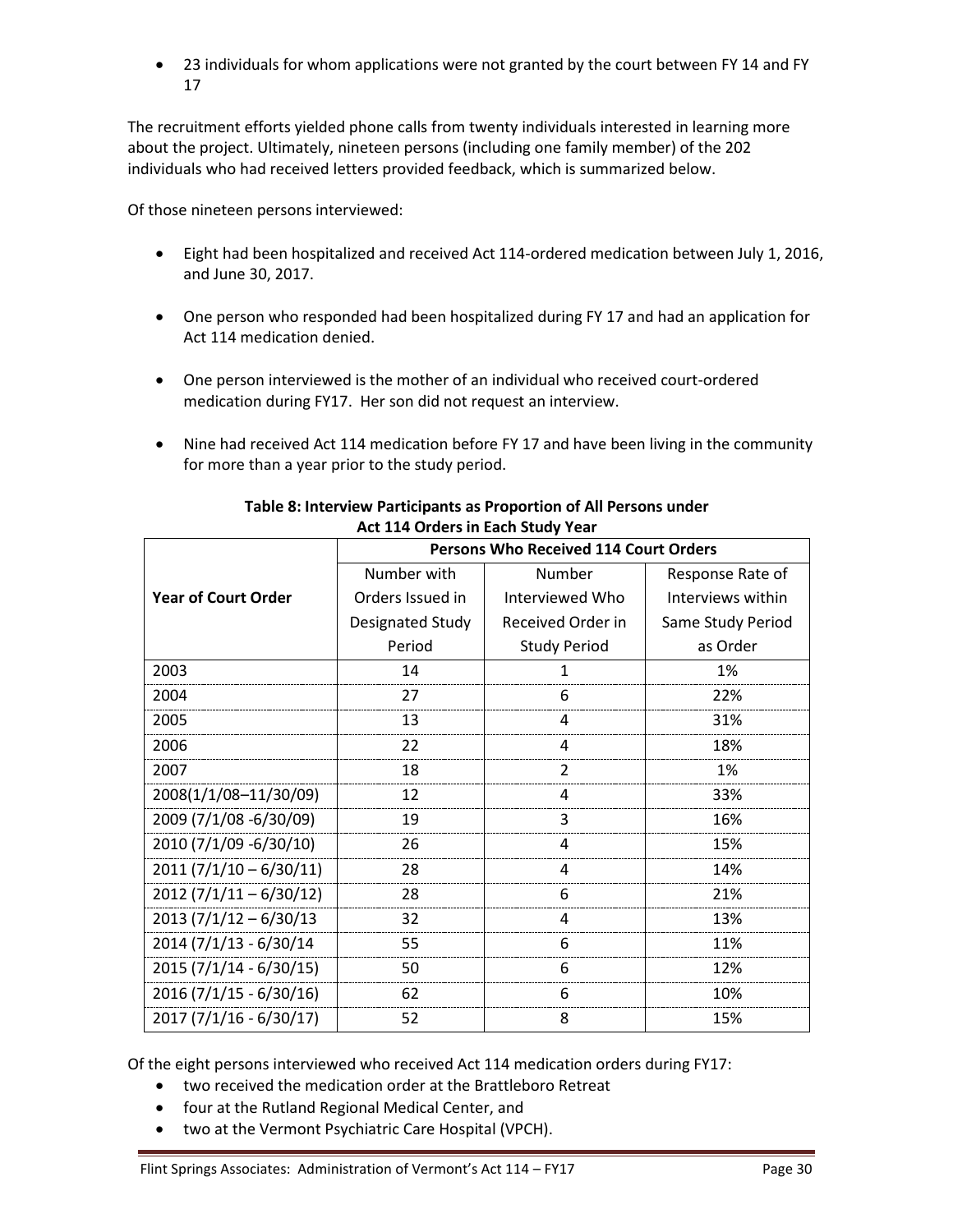Additionally:

- one individual whose application was denied was committed to VPCH at that time
- the mother who provided feedback regarding her son's treatment noted that he was at VPCH during the study period for this study.

The following summary of responses will reflect feedback from the above ten individuals.

## **Responses from the ten persons described above regarding FY 17 medication applications and orders.**

## The reason for refusing to take medication

Five individuals did not believe they needed medication. Different reasons were cited to back up their beliefs. In one case an individual didn't think she was a danger to herself or others. Another person, looking back at the hospitalization, stated that "I just don't think it's necessary when I am in that state".

Unlike previous years, no one interviewed said that negative side effects were their main reason for refusing medication.

# Information about the court hearing, the court order, the Act 114 protocols, and the right to file a grievance

Act 114 protocols stipulate that individuals be given information about the upcoming court hearing and the subsequent court order. Two respondents said they could not remember if they had been informed about the initial hearing and a third said no information was given. Five respondents knew about the hearing and had learned about it through either the Mental Health Law Project, staff at the hospital, or prior hospitalizations. In all but one case, people said they were told by hospital staff or legal representation that the court had ordered medication. Reports of receiving or not receiving information about court hearings had no association with any particular hospital.

While Act 114 requires that individuals be given information about the prescribed medication being ordered, including its name, the frequency with which it would be administered and the dosage, only two persons interviewed who received court-ordered medication in FY 17 said comprehensive information regarding the medication ordered was provided to them. The remaining feedback indicated that people's experiences varied from having vague recollections of receiving bits of information to adamantly saying they were given no information and knew nothing about the medication ordered.

Finally, people were asked what they knew about the Act 114 protocols for administering courtordered involuntary medication and whether they were aware of their right to file a grievance. In three instances people reported knowing something about the protocols for receiving medication and one of these reported having filed an appeal to the court order. All three had been hospitalized at RRMC. One person reported no awareness of the protocols or the right to file a grievance and, among the remaining five individuals, their answers revealed a lack of clarity about the protocols or grievance rights.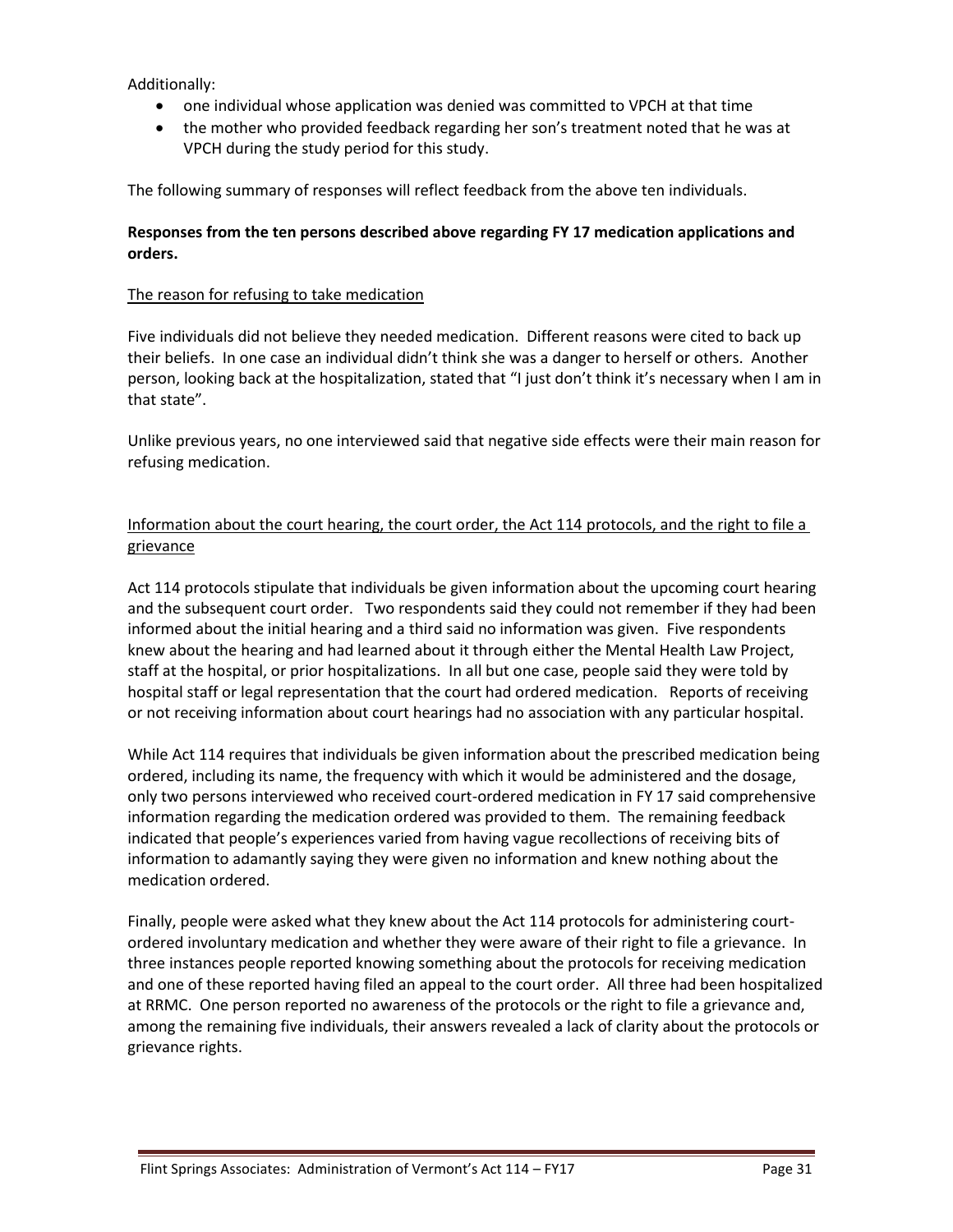## Treatment by staff during and after administration of involuntary medication

People were asked to comment on:

- How they felt they were treated in general by staff around, during and after the administration of court-ordered medication
- Concern that staff showed for a patient's interest in being afforded privacy when medication was being administered
- Whether they were asked if they wanted a support person present when receiving medication, as stipulated in the protocols
- Whether they were offered emotional support
- Whether staff offered to help debrief them after administration of court-ordered medication

Responses regarding how people were treated by staff in relation to the administration of the courtordered medication revealed mixed reactions. None of the six respondents said they had been treated throughout their stays in either a uniformly positive or negative way by all staff. One person said that sometimes staff treatment was fair, other times unfair. Another person said staff treatment could have been more respectful, but did not elaborate. Two female respondents, each of whom had been at different hospitals when receiving medication, described incidents of being restrained as physically forceful and resulting in their being hurt.

Patients receiving Act 114 medication should be asked by staff if they would like a support person present when receiving medication, and should receive offers from staff to debrief the experience of receiving involuntary medication and to receive emotional support. Two respondents said they thought or believed staff had asked if they wanted a support person present when receiving courtordered medication, while six individuals said they had not been asked. In response to the question "would you have wanted a support person present?" three persons answered in the affirmative, naming, in one case, staff from Disability Rights Vermont (DRVT) and, in two other cases, a specific member of the hospital staff.

When asked whether staff offered to debrief with or provide emotional support to them regarding receiving the medication, all respondents said that no hospital staff had offered to debrief how the experience of receiving court-ordered involuntary medication had impacted them. Two individuals who had received the medication order at RRMC felt that certain staff had been emotionally supportive and described them as:

- "very professional and compassionate" or
- "very supportive…one nurse in particular".

The interviewer asked respondents how, in overall terms, they felt staff at the hospitals demonstrated concern and respect for their dignity, safety and health. Feedback reflected two different perspectives regarding this question. Three individuals stated clearly that they were not treated with any concern or respect for their health, safety or dignity. Comments to that effect included the following:

- "I was treated punitively in a hostile, aggressive manner."
- "[I received] no respect, no attention to health, safety, dignity."

Of these three, two received their medication orders at VPCH and the third at RRMC. However, four individuals, three hospitalized at RRMC and one at VPCH, remember their treatment by hospital staff as respectful.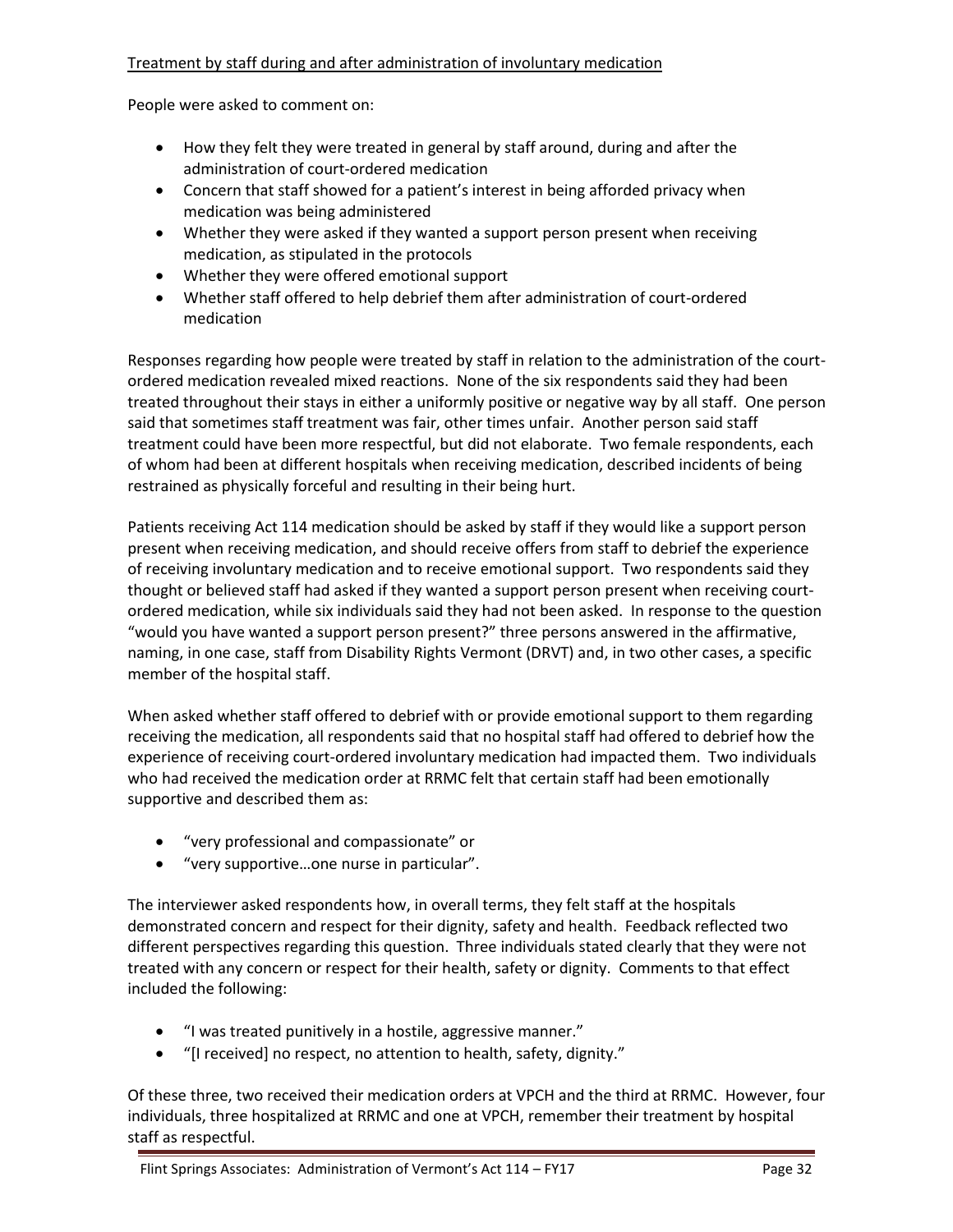- "When people gave me the medication they were polite, calm, answered questions if I had them……When you get to RRMC they give you a welcome bag with a squeeze ball for stress….a couple of things and a list of rules of the facility. It was cute."
- "Some staff gave me compliments on my dress style."
- "Overall I was treated with respect."

## Regarding the extent of force used to get people to take medication:

The interviewer asked people overall how much force was used to get them to take medication. Three of seven respondents noted that physical restraint and/or verbal threats had been used multiple times to force them to take court-ordered medication during their hospitalizations. Two of these individuals were at VPCH and one at RRMC. The remaining five respondents had a different experience which was reflected, as follows, in their ability to exercise differing degrees of control over what was happening to them:

- "Yes, I negotiated around when to take the medication and who gave it to me"
- "It gives me the opportunity to think about it the next time and the next time…and eventually my mind becomes clear enough that I think the medication is helping me"
- "They really did everything in their power to give me a choice"
- "I was asked what time [I wanted to take] the PRN"

## What was most helpful and unhelpful about the experience?

The interviewer asked people what was most unhelpful and/or negative and what was most helpful and/or beneficial about the experience of receiving court-ordered medication. Nine out of ten people interviewed (including the person whose application was not granted and the mother of a former patient) gave various explanations regarding the negative aspects related to receiving courtordered medication. One person noted that the medication ordered had uncomfortable side effects, including fidgeting, headaches and *"other maladies you have for the rest of your life."* Two individuals hospitalized at VPCH noted treatment by staff at all levels as detrimental. Another individual said that being locked up in the hospital and having to take more medication than needed was most difficult. The parent of one individual was highly critical of the court process which, due to unforeseen continuances, left her son without medication for more than two months. She disagreed with her son's unwillingness to take medication as she felt that his condition deteriorated over the delay in getting a court order. The person whose medication application was denied by the court noted the collateral trauma experienced by other patients who, by proximity on a ward or in common areas, witness the restraint and injection of individuals who refuse medication.

When asked what was most helpful or beneficial four people provided feedback. One person said that once she began taking medication family and friends were able to visit, *"which was very nice."* Another person talked both about the care staff were providing and the ability to engage in activities as follows:

- "I knew they were doing the best care for me."
- "The longer I was there the more activities I could participate in which helped the time pass."

Another person who was transferred to UVMMC after the initial court order had been granted at VPCH felt the staff at UVMMC were truly trying to teach her to take better care of herself.

Both positive and negative comments reported immediately above came from persons hospitalized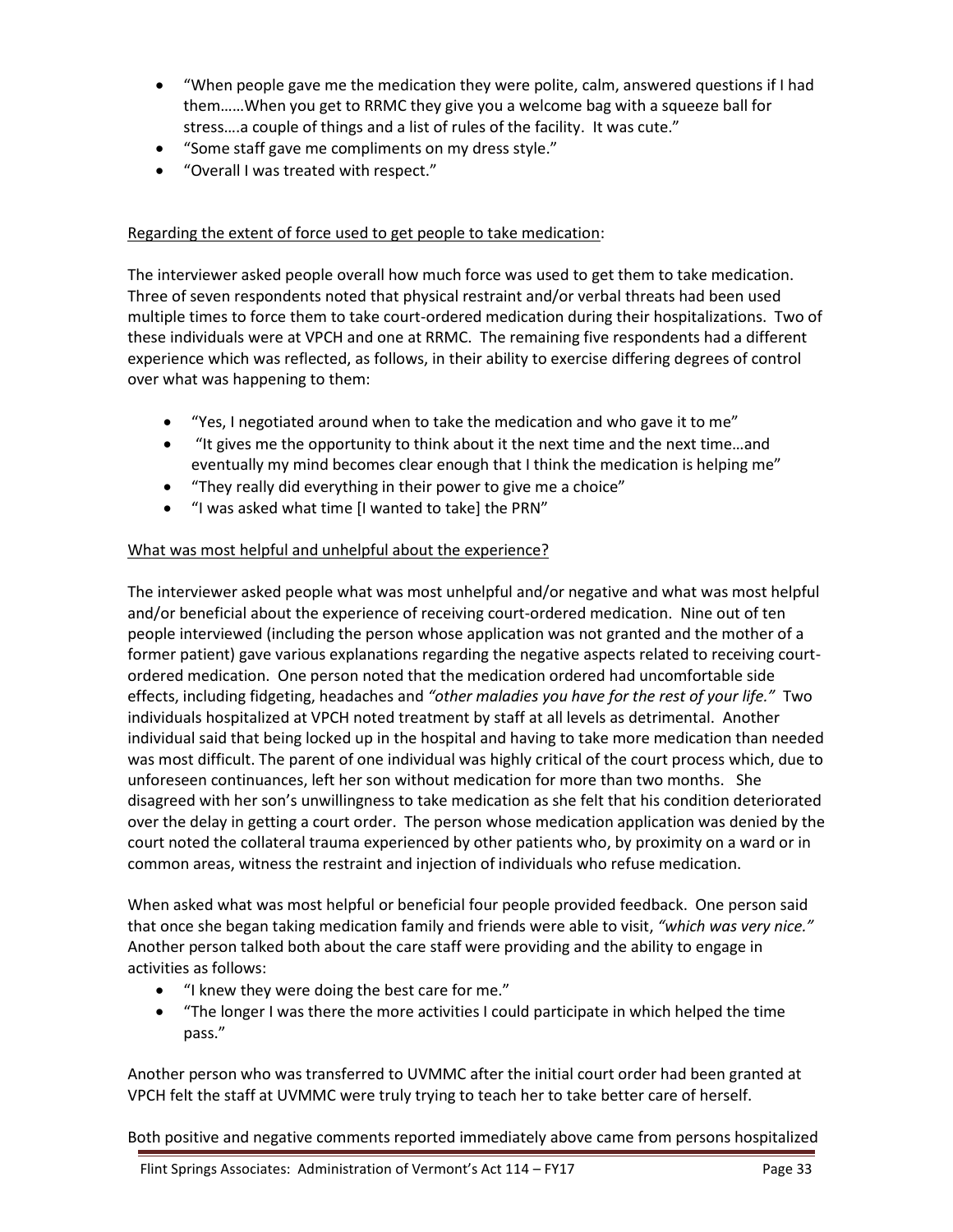in different facilities.

The interviewer asked people whether, looking back, they felt the state had made the right decision in giving them involuntary, court-ordered, nonemergency medication. Two persons, one hospitalized at RRMC and the other at VPCH, who believe the state did the right thing offered the following thoughts:

- "I was very unsure about myself and how I would react to taking medication if I did it on my own. I needed their help….I told them I have a mental illness and I needed your help."
- "in the end I'm alive and well and can think clearly. The longer I can think clearly, the more grateful I am…..I don't feel I have to hide the need for medication. If I do go back [to the hospital] I won't be embarrassed [to take the medication]. The hospital is there to help me and they do a really good job at it."

Another respondent noted that the question was a *"tough"* one. Being hospitalized removed her from her life, but on reflection she felt that the thought and emotional process *"I was going through was causing me to get in trouble outside."*

Five people did not think the decision was a good idea and, of those, two believe the medication is permanently damaging their health. One of the five notes that she takes medication on a daily basis, understands its positive effects on her but still disagrees with the state's decision.

# **Responses from people who had been discharged prior to July 1, 2016, and were living in the community during this study period:**

Nine people living in the community completed interviews. Each of these individuals last received a court order for involuntary nonemergency medication prior to July 1, 2016. Respondents gave the following years, to the best of their recollections, in which the last Act 114 court orders had been granted:

- 1 person in 2011 at VSH
- 2 persons in 2012, both at RRMC
- 1 person in 2013 at the Retreat
- 2 persons in 2014, one at RRMC and one at UVMMC (formerly Fletcher Allen Health Care)
- 3 persons in 2015, two at RRMC and one at UVMMC

People living in the community were asked to reflect on the following:

- How the event of receiving court-ordered involuntary, nonemergency medication was experienced
- The impact of receiving medication on their current life
- Their current involvement in self-care and treatment activities

# How was the event of receiving court-ordered medication experienced?

Responses to this question were clearly negative or positive. Three individuals noted they had been treated well by staff and felt that they needed the medication as reflected through the following statements:

- "I'm grateful I got the medication and grateful that it was court-ordered. [Without the] court order I wouldn't have taken it and would have lost everything…lost my apartment."
- [At the time] "I didn't understand how medication could be helpful to me…[but I] was treated well by the staff at UVM."
- "I needed the medicine."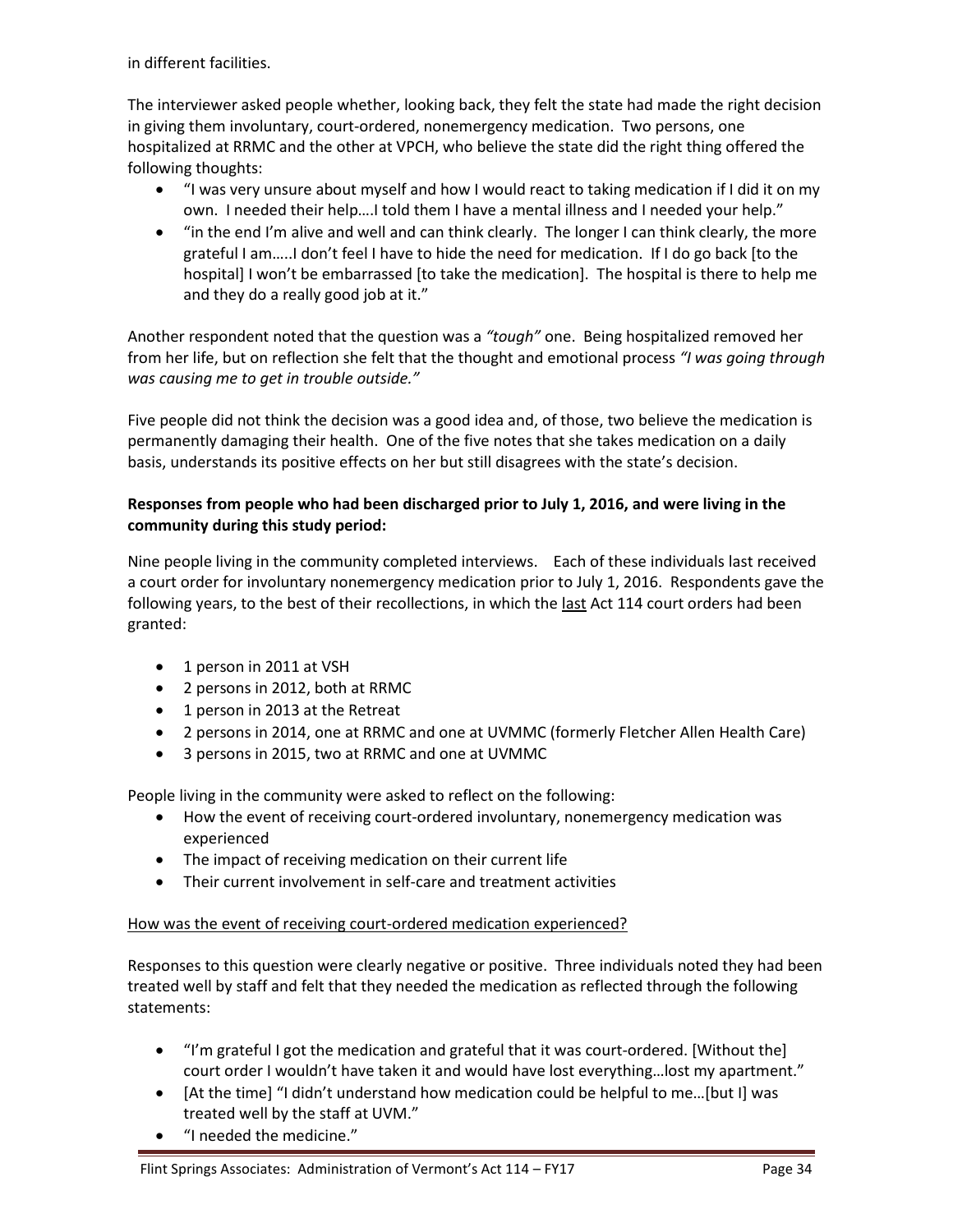Six individuals, however, view the last hospitalization and resulting court order for medication through a negative lens based on their beliefs that they did not need the medication, were treated badly by hospital staff, had a false report made to the court depicting them as violent, were forced to take more medication than they needed, and were deprived of their rights.

- "It was absolutely terrible…my rights were violated, I wasn't violent, didn't put my hands on anyone [but] because I wouldn't take it orally so they restrained me and I got the shot."
- "A caseworker wrote a false report that I attacked her…they thought I was dangerous so that influenced how I was treated. The staff would be aggressive toward me but I would get verbally aggressive and it created a vicious circle.
- "It was a bad experience. I thought the medication was up to me. Whatever concerns I raised weren't attended to…Some of the stuff was so hurtful to go through, psychologically, physically and emotionally it was so damaging - it was very painful."
- "When I was forced and restrained, the coercion was horrifying."

# What impact has receiving court-ordered medication had on your current life?

People were asked to describe how their current lives had been affected by receiving medication under the provisions of Act 114. Regardless of differing perceptions of how they were treated while hospitalized, six persons identified positive longer-term benefits gained from receiving Act 114 medication. These included gains in independence and autonomy, clarity of thinking and stability in housing.

- "I needed the medication I didn't think I needed it but I did. A few days after I began taking it I started feeling better and realized how delusional my thoughts were."
- "If I didn't take medication my life would be in a nursing or group home….I have some independence….I got a dog and live alone with my cat."
- I'm able to live an independent life. There are problems with the medicine. I would gain weight but it's more important to take the medication rather than be a [problem] to society."

Two individuals were left with more negatives impressions of receiving court-ordered medication, pointing out impacts on physical and emotional health. A weight gain of up to seventy pounds, coupled with loss of self-esteem, left one person feeling that *"medication had the effect of making me afraid to go anywhere alone…I didn't want to leave my house."* Those effects, in his words *"took a long time to overcome."* Another individual attributes high cholesterol counts to the results of the medication, even while acknowledging that the medication *"can be positive in a way"*.

# What course of treatment they are currently engaged in and how they are caring for themselves:

People were asked to discuss how they are taking care of themselves. Specifically, they were questioned about what activities and events they participate in that they view as beneficial and what, if any, course of treatment they are following.

Each person reports engaging in one or more forms of activity either individually or with others that goes beyond involvement with the formal mental health system. Three people identified different ways in which they interact socially with friends, five people described exercise and wellness routines they try to follow, three individuals follow some form of religious and/or spiritual practice, and five respondents named specific activities/hobbies that give them pleasure.

Social interactions include going shopping with friends, having a long-term stable partner, playing bingo, going to car shows, snowmobiling and riding motorcycles with friends. People who attend to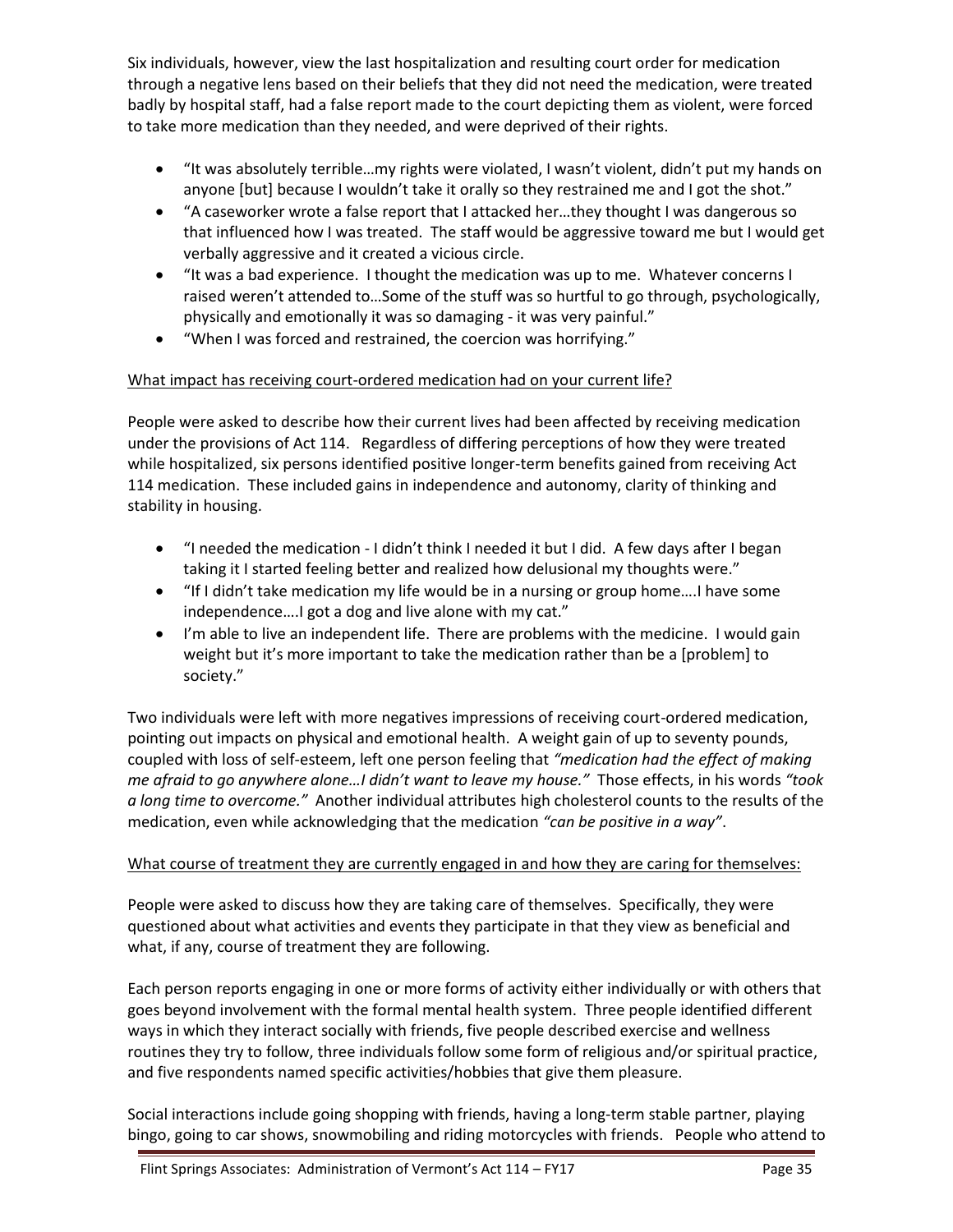their physical wellness do that through gym memberships at a gym, daily exercise with home equipment, walks in the out-of-doors, and eating healthily. Two individuals go to church regularly one prays and practices meditation in her home, and five people report that their hobbies include reading, art projects, home decorating, fishing and writing in a journal.

People were asked whether they remained connected to the formal mental health system and if so what course of treatment they were following. Eight persons take medication and, of those, seven receive medication under Orders of Non-Hospitalization (ONH) while one takes medication entirely of her own volition. Some people take medication because they know it helps them.

- I make sure I take my medication daily for the schizophrenia…. I can't let myself slip. I see the difference in myself [between taking and not taking the medication] and it's well worth it."
- "Yes, I will never go off my medication its' very effective at this point…and I have no side effects or weight gain."

One person takes medication to cooperate with the mental health system and to avoid another hospitalization.

 "I do continue to take medication but I'm doing this because I don't want them to put up roadblocks. If they think it's the best thing then I'm taking it. I want to work with them."

All eight respondents who take medication continue to see a psychiatrist primarily to monitor their medication. Each of the seven on an ONH have case workers affiliated with a local mental health organization, and the majority feel very positively about the concrete help and caring their caseworkers provide. That support comes in the form of being taken on shopping trips for food, providing transportation to activities and church, and making connections and gaining access to vital social and health services. One respondent who is going blind reported that the caseworker made arrangements to get a guide dog. Finally, two respondents participate in support groups run through their mental health agencies.

Two persons who were interviewed live in their own homes, either with family members or with a life partner. One person lives in a group residence and the remaining six live in individual apartments, each of which is supported by their local mental health agencies. One person reports being employed full-time, and another reports taking on part-time jobs.

|                                                                       | <b>Number of</b>         |
|-----------------------------------------------------------------------|--------------------------|
| <b>Key Responses</b>                                                  | <b>Responses</b>         |
| Involved in some way with mental health professional services (has    | 8                        |
| caseworker, sees MD, participates in individual and/or group therapy) |                          |
| Currently taking psychiatric medication                               | 8                        |
| Lives in independent housing                                          | $\overline{\mathcal{L}}$ |
| Lives in Community Mental Health residential support setting          | 7                        |
| (apartment, group home)                                               |                          |
| Exercises regularly (exercises, taking walks, etc.)                   | 5                        |
| Engages in some form of spiritual practice                            | 3                        |
| Works full- or part-time and enjoying it                              | 1                        |
| Engages in social activities with others in the community             | 3                        |

**Table 9: Reported Treatment Participation and Self-Care Activities**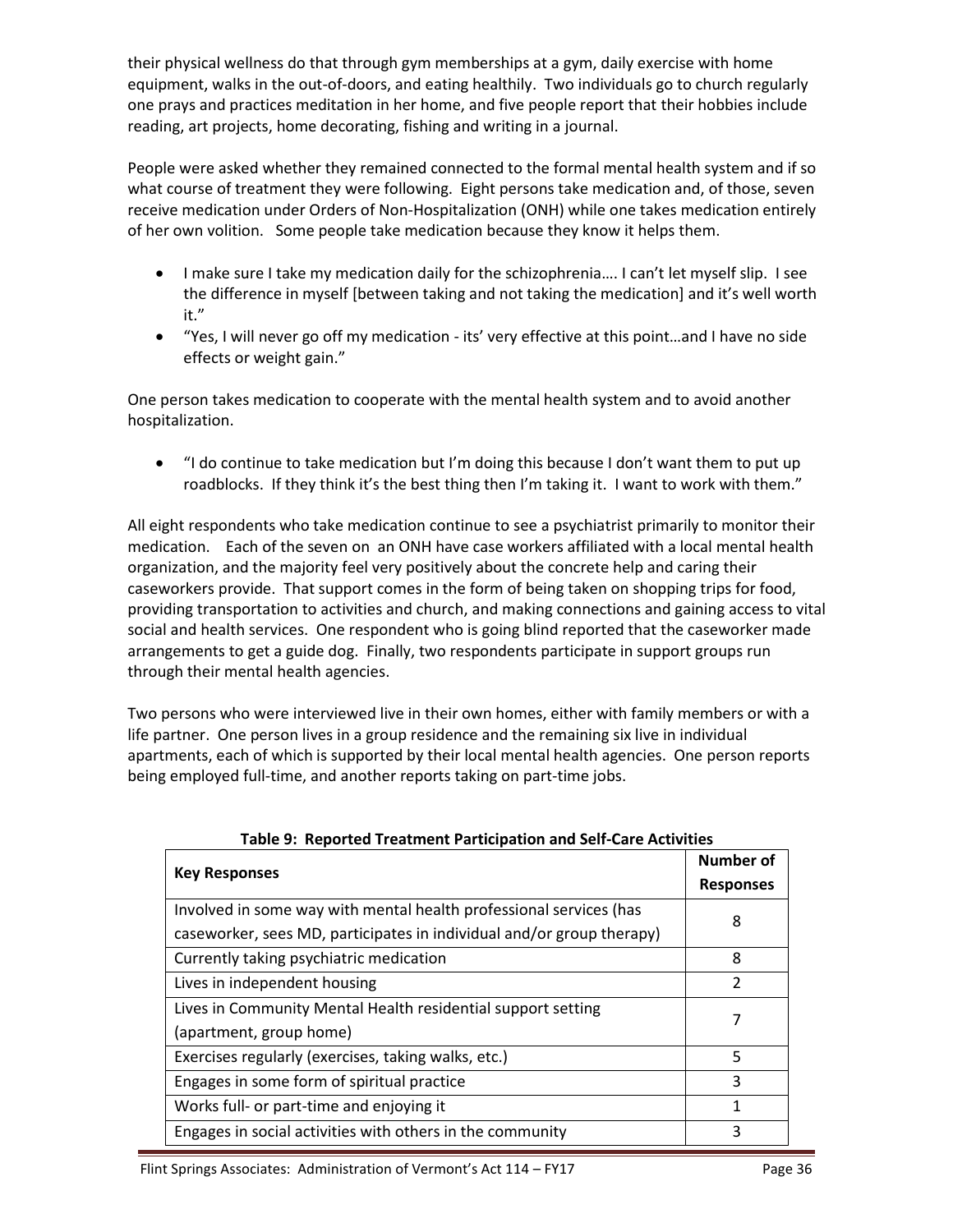| Engages in hobbies |  |
|--------------------|--|
|                    |  |

# **Recommendations for improving how court-ordered involuntary medication should be administered at the hospitals and planned new facilities in Vermont**

This section describes responses from nineteen people interviewed this year, including:

- 8 people who received Act 114 medication orders in FY 17
- 1 parent of an individual who received an Act 114 medication order in FY 17
- 1 person whose application for medication was denied in FY 17
- 9 persons who received Act 114 medication at least once prior to FY 17.

Consistent with findings in previous years, a number of recommendations focused on the quality of communications between staff and patients, the importance of staff interpersonal skills with patients, and provision of information to patients about the medication. The following represent a sample of recommendations regarding the above:

- In order to reduce or, ideally, to eliminate the force and coercion recipients of Act 114 medication report they experience, staff should engage with patients in more gentle, patient and personable ways.
	- o "Give them more emotional and physical support."
	- o "Be kinder to patients, compassionate. Don't abuse them."
	- o "I would not force medicate and I would treat them with conversation."
	- $\circ$  "Establish a relationship [with someone whom patients can] trust in the hospital, someone to go to with questions."
	- $\circ$  "The most trust I had in involuntary situations was with the people who took the time, the psych techs….so many of those people did such an amazing job to spend time with me, get to know me, walk with me, really see me as a whole person."

Staff should give patients information about the medication including why it is needed, its potential benefits and side effects, address fears and concerns that patients may have.

- $\circ$  Not just say "you have to take this, explain things to let people know about the court order and about possible reactions."
- $\circ$  Doctors don't like to give out the side effects of medicine because people will think they have side effects when they don't. It's important that doctors give out that information….I wasn't told - maybe at the time I wouldn't have listened but later when I felt better it would have been helpful to know [the side effects]".
- $\circ$  Staff should do their best to explain to the patients what, why, where, when and how medications are distributed, especially when the patient is reactive."

Additional recommendations touched a number of issues and included the following:

- Re: activities to structure time and calm emotions within the hospital setting:
	- o "Patients should be allowed to work on art projects and art expressions in order to get out their frustrations about being abused.
- Re: need for privacy to reduce trauma to patients receiving and those viewing forced medication:
	- o "Injections should be given out of public view. It's traumatizing for the patient [being restrained] receiving the medication, for other patients who are in the areas and for the nurse who has to give the shot….HIPAA doesn't quite seem to exist in a psych ward. Just because people on the outside don't know, doesn't mean it's ok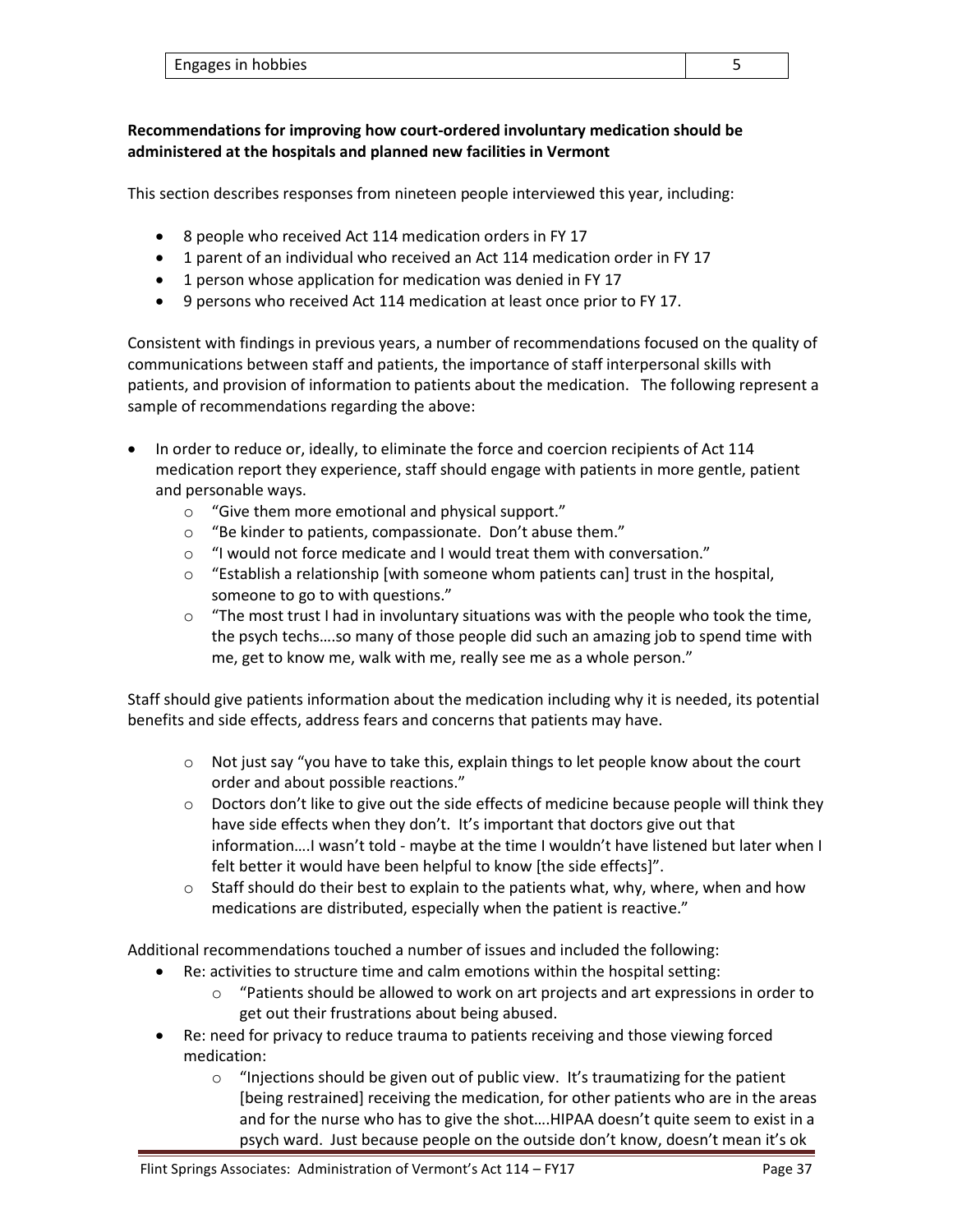[that other patients and staff see what treatment is being administered]. There is no privacy from other patients, doctors talk to each other, there is no way to preserve patient dignity."

- Re: need for true confidentiality in the community mental health system to prevent hospitalizations and need for court-ordered medication. Trust is difficult to establish with providers as people don't feel there is true confidentiality:
	- o "There are so many people who are falling through the cracks people who are minimally hooked up with an agency or feel the agency didn't help them. They don't have a steady tie with any of the designated agencies and they're at risk of suicide…[the designated agencies] would build better trust if clients felt their relationship and communications were truly confidential

## Re: the need to medicate people more quickly

- o "It took too long for me to get court-ordered medication. It took five months it was stressful because I was kept on a unit with Level 1 high-acuity patients. It was stressful living there…I got into a protective mode. [On that unit] I took off my glasses when I went into the hall in anticipation that someone would punch me."
- o "I am hopeful that at some point this system will address the amount of time passing without medication…. he shouldn't have been allowed to be there unmedicated. While waiting [for the court order] he wouldn't participate in counseling…. Staff felt bad they couldn't help him. This is cruel and unusual punishment, to let it go on that amount of time."

## **Key Findings Emerging from Interviews**

It is important to offer the following information about the interviews. First, the people who volunteered to participate in the interviews were self-selected. Therefore, one cannot view the findings as representative of all people who received Act 114 court-ordered involuntary medication between January 1, 2003, and June 30, 2017. Second, in some cases, people chose not to comment, were unable to remember, or were confused and unable to clarify their responses to some of the circumstances surrounding the court order and administration of medication.

In recruiting people who received court-ordered medication over the span of time between 2003 and June 30, 2017, the study aimed to:

- Generate an increased amount of feedback from individuals who received involuntary medication under Act 114
- Gain new information from people now in the community and no longer under an Act 114 court order about:
	- o How receiving involuntary medication has impacted their current circumstances
	- $\circ$  Choices they have made regarding whether and how they are currently engaged in any form of (voluntary) treatment

In this year's assessment, two persons were hospitalized at the time interviews were conducted. The overall percentage of people for whom medication applications were granted and who participated in interviews (n = 17) represented 9% of those who received packets sent out by MHLP (n = 179). This represents a decrease from last year's response rate of 10.7%. One person for whom the medication application was denied was interviewed; this represents less than 0.4% of the 23 persons whose applications were denied and who received interview invitation letters from MHLP.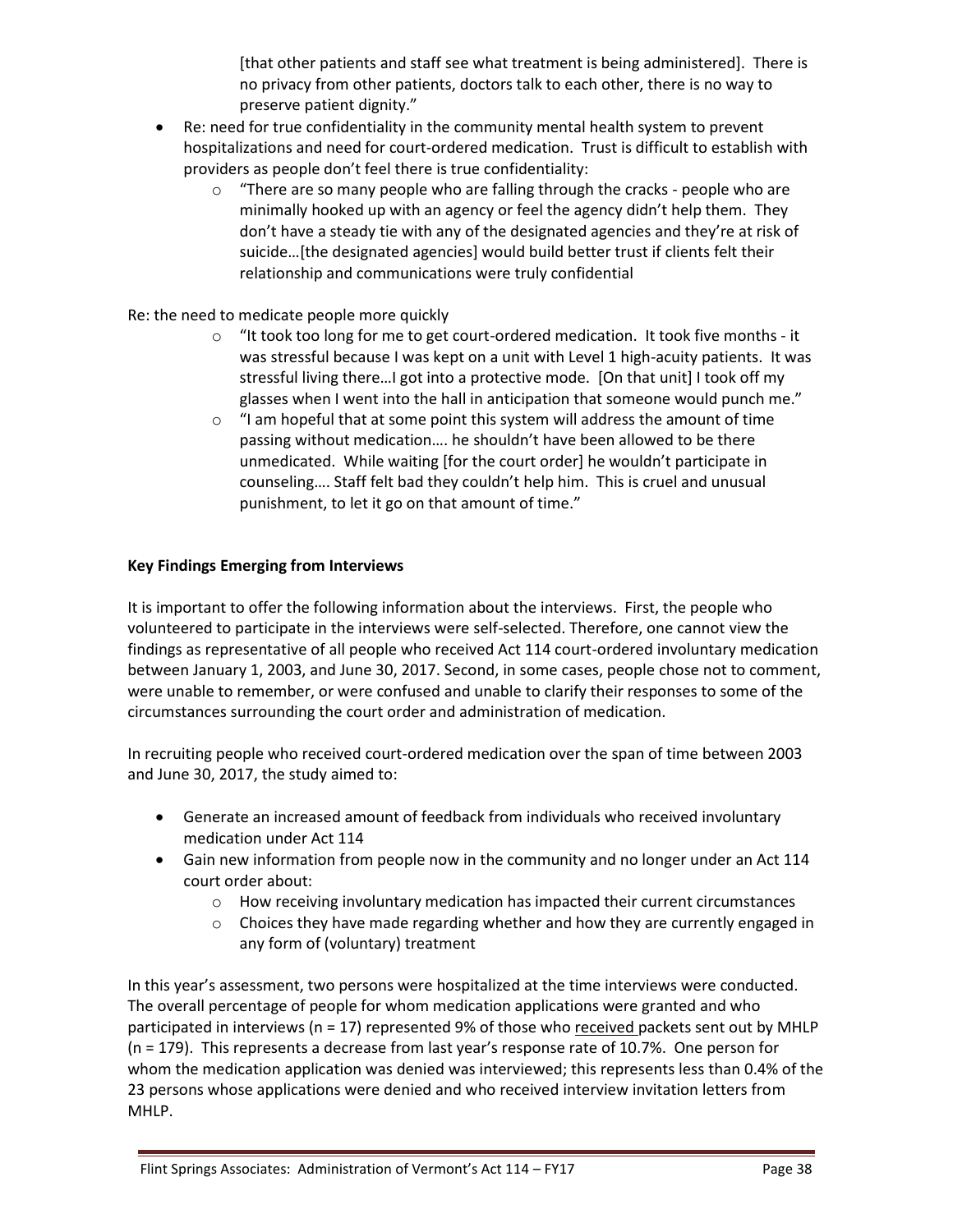This year, as in years 2009 through 2016, two different sets of questions were posed to study participants, based on whether they were hospitalized at some point during the study period or had been discharged prior to July 1, 2016, and were living in the community.

Responses from the eight individuals who were hospitalized and received involuntary medication through an Act 114 order at some point between July 1, 2016, and June 30, 2017, showed mixed responses in terms of:

- Reports of how the Act 114 protocols were followed. The majority of individuals reported they were not offered a support person, emotional support or the opportunity to debrief after receiving court-ordered medication. Three said they were aware there were Act 114 protocols, and knew they could file a grievance. Some knew what medication(s) they were receiving, but most did not receive information regarding the dosage or frequency of receiving medication. No one said they'd received information about potential risks and side effects from staff.
- Sense that they had some control. Two individuals said they had some ability to negotiate when and how medications would be administered. Five individuals stated they had no control over any aspect of how the medication order was administered.
- Feelings about how they were treated, supported and respected during that experience. Responses from participants indicated mix feelings about how staff treated them.

Regarding the value and benefit that receiving court-ordered medication has had on their current situations, two individuals felt the state did the right thing, and five disagreed with the decision to be medicated.

Of the seventeen individuals who received Act 114 orders, sixteen continue to take medication, with the majority feeling they need it and report ongoing involvement at various levels with community or private mental health services. Living situations for these people vary from private residences to housing supported by community mental health services. One respondent is employed full-time and another takes odd jobs. These finding are similar to those reported in last year's assessment.

As in past years, participants were asked if they would like any family member to be interviewed. All participants who had at one time received Act 114 medication as well as the person whose application was denied refused the offer, however one parent of an adult who received medication under Act 114 but did not request an interview - called and was interviewed.

Finally, those interviewed noted the critical role that the communication and interpersonal skills of hospital staff can and should play in:

- Treating patients with more compassion and sensitivity
- Helping patients understand why medication is being recommended
- Providing patients with the information needed to exercise more choice in their treatment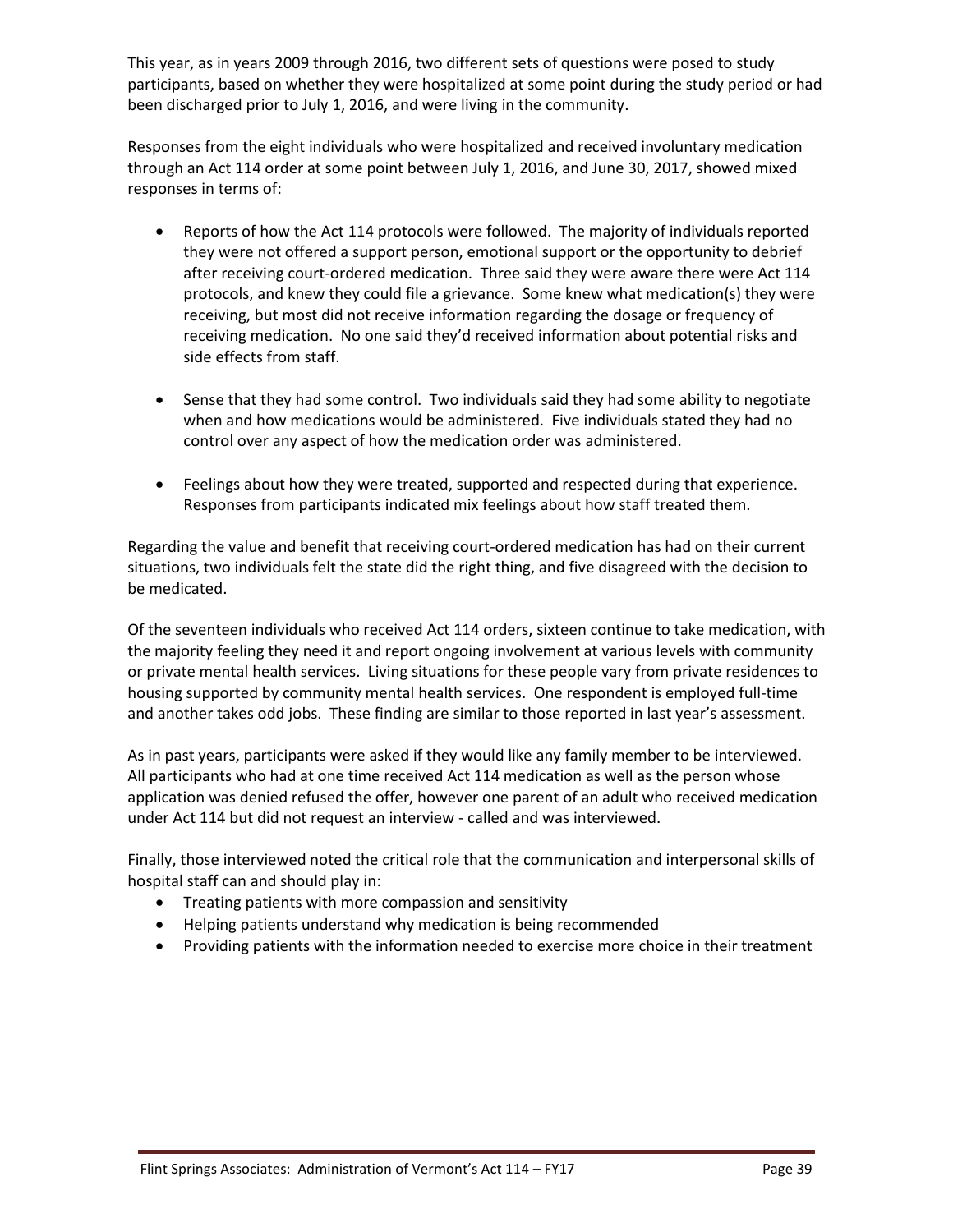#### **Section 2: Outcomes from Implementation of Act 114**

As part of earlier assessments, stakeholder input was used to identify a set of outcomes that would be expected with successful implementation of Act 114. These outcomes include:

- Hospital staff awareness of Act 114 provisions
- Decreased length of time between hospital admission and filing petition forinvoluntary medication
- Decreased length of stay at hospital for persons receiving involuntarymedication
- Reduced readmission rates and increased length of community stay for persons receiving involuntary medication

In addition, persons currently living in the community were asked to describe the impact that receiving nonemergency involuntary medication had on their current lives and their engagement in treatment.

For FY17, achievement of outcomes was as follows:

- Staff awareness of Act 114: Documentation was not sufficient to conclude that all staff at all four hospitals administering medications under Act 114 in FY17 were aware of the provisions as shown by documentation of adherence to Act 114 provisions. Improvements in documentation are particularly needed at the Retreat and VPCH.
- Time between admission and petition: In FY17, 39% of Act 114 petitions were filed within 30 days of the date of hospital admission; 34% were filed 30-60 days after admission (see Table 10). This finding demonstrates that petitions were filed more quickly in FY17 than in past years.

| Time from        | FY of petition filing (7/1 to 6/30) |         |        |                 |        |         |        |         |  |  |
|------------------|-------------------------------------|---------|--------|-----------------|--------|---------|--------|---------|--|--|
| <b>Admission</b> | FY2014                              |         | FY2015 |                 | FY2016 |         | FY2017 |         |  |  |
| to Petition      | Freg                                | Percent | Freg   | Percent         | Freg   | Percent | Freg   | Percent |  |  |
| <30 days         | 18                                  | 26%     | 23     | 30%             | 26     | 30%     | 24     | 39%     |  |  |
| 30-60 days       | 22                                  | 32%     | 23     | 30 <sup>%</sup> | 23     | 26%     | 21     | 34%     |  |  |
| 61 - 180 days    | 18                                  | 26%     | 21     | 28%             | 26     | 30%     | 11     | 18%     |  |  |
| 181 - 365 days   | q                                   | 13%     | Δ      | .5%             | 5      | 6%      |        | 2%      |  |  |
| $>365$ days      | າ                                   | 3%      | 5      | 7%              | 8      | 9%      | 4      | 7%      |  |  |
| Total            | 69                                  | 100%    | 76     | 100%            | 88     | 100%    | 61     | 100%    |  |  |

**Table 10: Time (in days) Between Admission to VSH and Filing Act 114 Petition**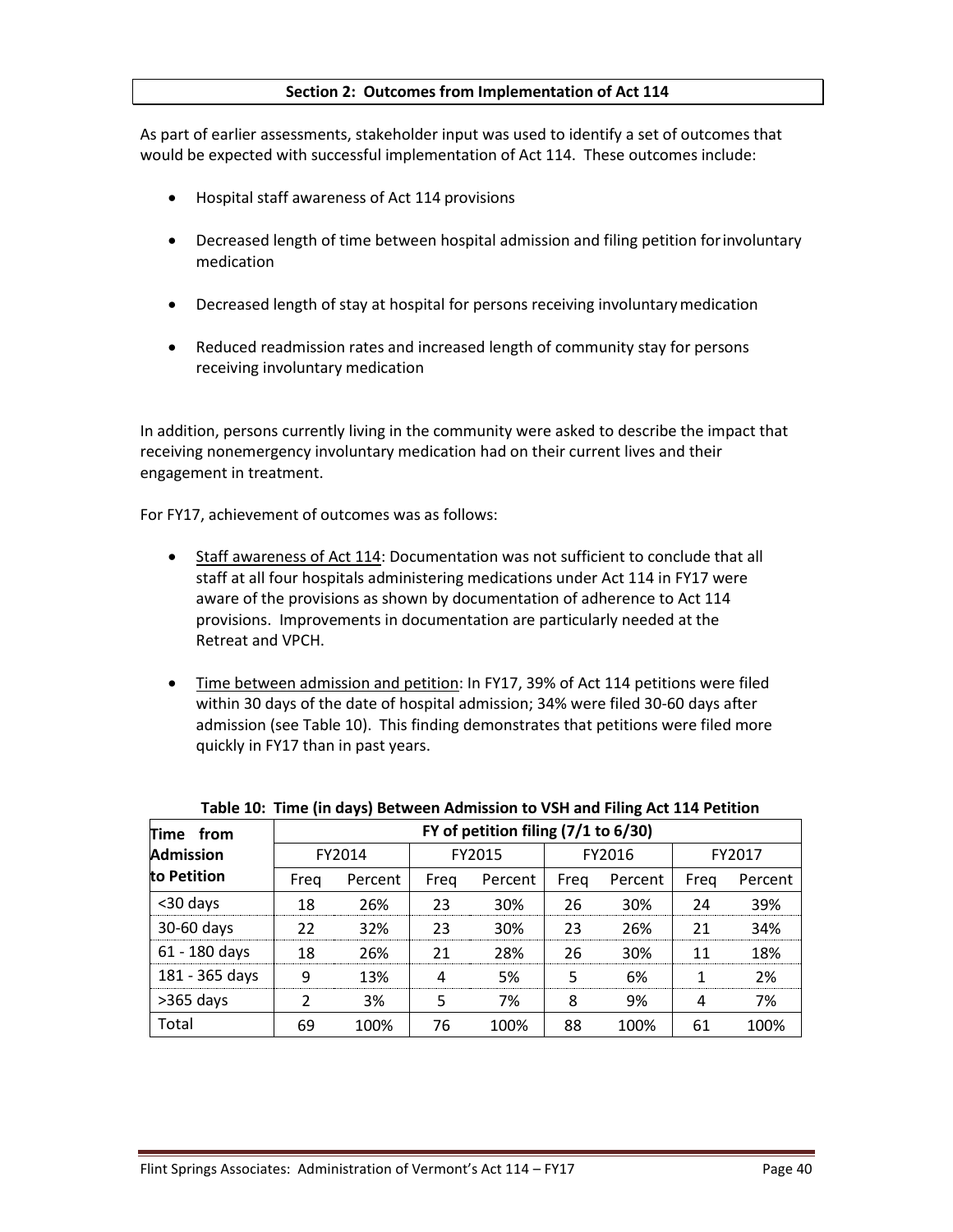In FY17, it took on average 51 days from admission to filing the Act 114 petition (see Table 11). Overall, it took about 62 days from admission to the Act 114 order. This represents a decrease in time from previous years. It took on average 11 days from the date the petition was filed to the date an order was issued. This was also less time than in most previous years.

|                                          | Time (in days) from: |                                               |                   |                          |                           |           |  |  |
|------------------------------------------|----------------------|-----------------------------------------------|-------------------|--------------------------|---------------------------|-----------|--|--|
| <b>FY of Petition</b><br>$(7/1$ to 6/30) |                      | <b>Admission to</b><br><b>Filing Petition</b> |                   | <b>Petition to Order</b> | <b>Admission to Order</b> |           |  |  |
|                                          | Mean                 | Std. Dev.                                     | Std. Dev.<br>Mean |                          | Mean                      | Std. Dev. |  |  |
| 2012                                     | 50.21                | 35.07                                         | 14.38             | 6.82                     | 65.67                     | 35.03     |  |  |
| 2013                                     | 57.55                | 40.91                                         | 13.44             | 9.64                     | 66.71                     | 39.71     |  |  |
| 2014                                     | 93.17                | 107.36                                        | 16.16             | 8.11                     | 109.33                    | 109.41    |  |  |
| 2015                                     | 64.93                | 55.89                                         | 15.87             | 9.65                     | 81.13                     | 61.01     |  |  |
| 2016                                     | 67.60                | 61.37                                         | 12 21             | 6.91                     | 79.63                     | 63.01     |  |  |
| 2017                                     | 51.16                | 56.16                                         | 10.97             | 6.91                     | 62.12                     | 57.65     |  |  |

**Table 11: Mean Time Delays between Steps in Act 114 Process** (Excluding cases in which petition filed more than 1 year after admission)

In past assessments, and again this year, hospital staff reported that time delays in the Act 114 process were often due to legal procedures. The first of these is separation of the commitment and Act 114 hearings. As shown in Table 12, in FY 17, 50% of Act 114 petitions had been filed prior to the commitment orders; 13% were filed within seven days of the commitment date; and, 19% were filed 30 days or more after the commitment. On average, it took 18 days from the commitment date to the date on which Act 114 petitions were filed. Once a petition was filed, it took an average of 11 days in FY17 for an order to be issued (see Table 11).

| $\frac{1}{2}$                          |             |         |             |         |             |         |             |         |
|----------------------------------------|-------------|---------|-------------|---------|-------------|---------|-------------|---------|
| <b>Petition filed:</b>                 | <b>FY14</b> |         | <b>FY15</b> |         | <b>FY16</b> |         | <b>FY17</b> |         |
|                                        | Freq        | Percent | Freq        | Percent | Freq        | Percent | Freq        | Percent |
| <b>Before</b><br>commitment            | 16          | 24%     | 15          | 22%     | 25          | 36%     | 24          | 50%     |
| Same day as<br>commitment              | 10          | 15%     | 6           | 9%      | 1           | 1%      | 0           | 0%      |
| Within 7 days of<br>commitment         | 19          | 28%     | 13          | 19%     | 10          | 14%     | 6           | 13%     |
| 8 - 30 days<br>following<br>commitment | 12          | 18%     | 15          | 22%     | 13          | 19%     | 9           | 19%     |
| 30+ days after<br>commitment           | 11          | 16%     | 20          | 29%     | 20          | 29%     | 9           | 19%     |
| Total                                  | 68          | 100%    | 69          | 100%    | 69          | 100%    | 48          | 100%    |

**Table 12: Time between Date of Commitment and Act 114 Petition Filing Date** (Excludes cases in which time was 1 year or more)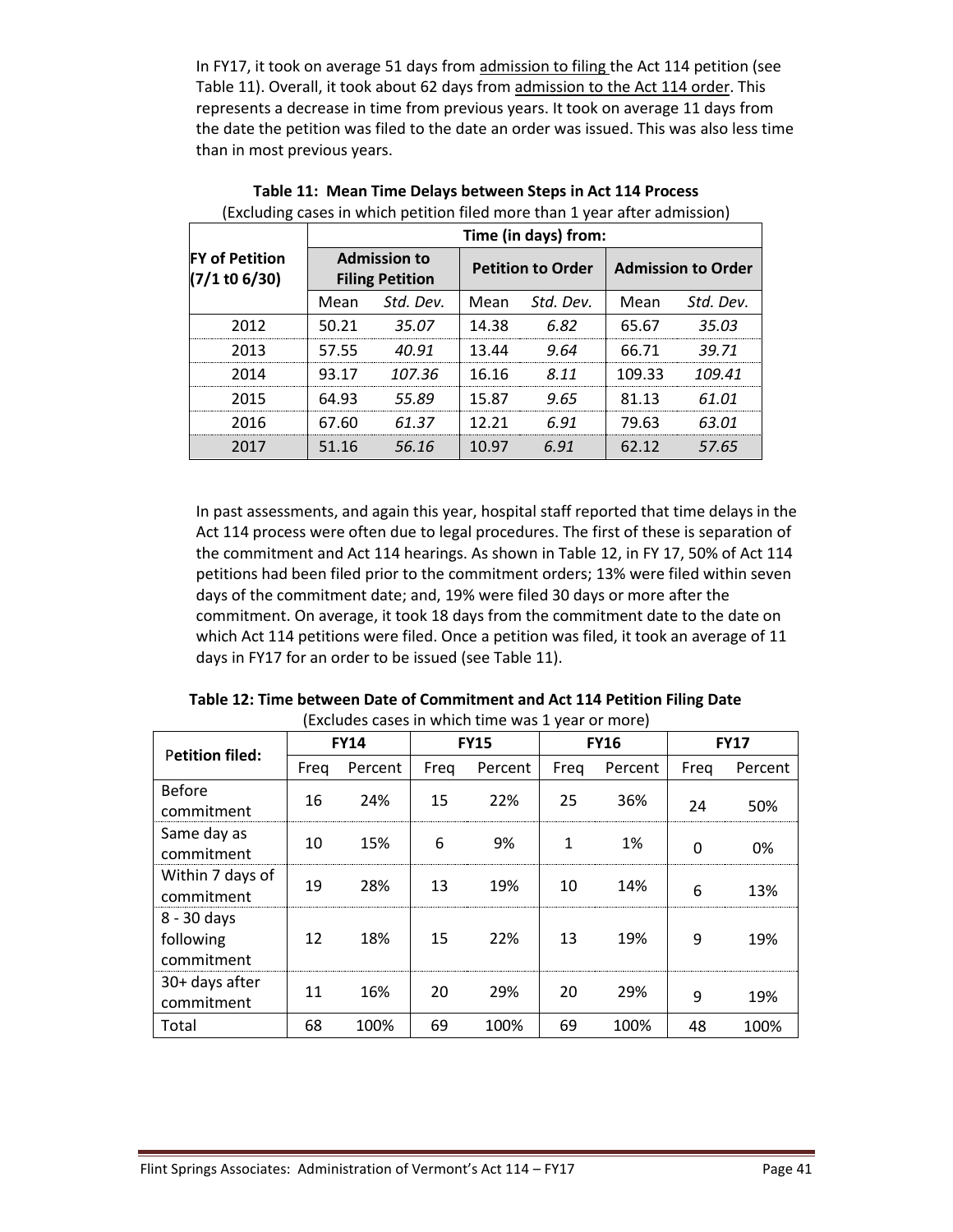• Length of stay: Of the 52 individuals with Act 114 orders in FY17, 46 (88%) were discharged from psychiatric inpatient care, on average, 122 days (approximately four months) after admission, and 69 days (about two months) after the Act 114 order was issued.

|                                              | Average Length of Stay (in days) from: |                               |                           |           |  |  |  |
|----------------------------------------------|----------------------------------------|-------------------------------|---------------------------|-----------|--|--|--|
| <b>FY Petition Filing</b><br>$(7/1$ to 6/30) |                                        | <b>Admission to Discharge</b> | <b>Order to Discharge</b> |           |  |  |  |
|                                              | Mean                                   | Std. Dev.                     | Mean                      | Std. Dev. |  |  |  |
| $2012(n=23)$                                 | 128.09                                 | 67.41                         | 63.52                     | 40.48     |  |  |  |
| $2013(n=21)$                                 | 123.38                                 | 41.34                         | 71.00                     | 38.89     |  |  |  |
| $2014(n=35)$                                 | 154.67                                 | 125.92                        | 85.77                     | 62 99     |  |  |  |
| $2015(n=45)$                                 | 149.60                                 | 87.87                         | 97.07                     | 69 56     |  |  |  |
| $2016(n=41)$                                 | 152.83                                 | 121 NO                        | 58.93                     | 19 N N    |  |  |  |
| $2017$ (n= 46)                               | 122.36                                 | 75 41                         | 68.90                     | 4783      |  |  |  |

# **Table 7: Length of Stay for Patients under Act 114 Orders Who Were Discharged from Hospital**

• Readmission Rates: Of the 46 patients with Act 114 orders who were discharged, seven individuals (15%) had been readmitted by the time of thisreview.

Future assessments of Act 114 implementation may address additional outcomes identified by hospital leadership during our FY17 interviews. These outcomes include:

- Perceived treatment in hospital after receiving medication under Act 114
	- **Quality of relationship with treatment team**
	- Access to treatment
	- **Exempth of stay**
- Continued use of medication after discharge
- Engagement with community services (e.g., attend follow-up appointments with physical and mental health providers)
- Quality of life measures
	- Access to services
	- **EXECUTE:** Achievement of individually defined wellness
	- **Stability in community**
	- **Independent living**
	- **Participation in community**
	- Maintaining and/or improving relationships with family and friends
- Reasons for readmission along with readmission rate.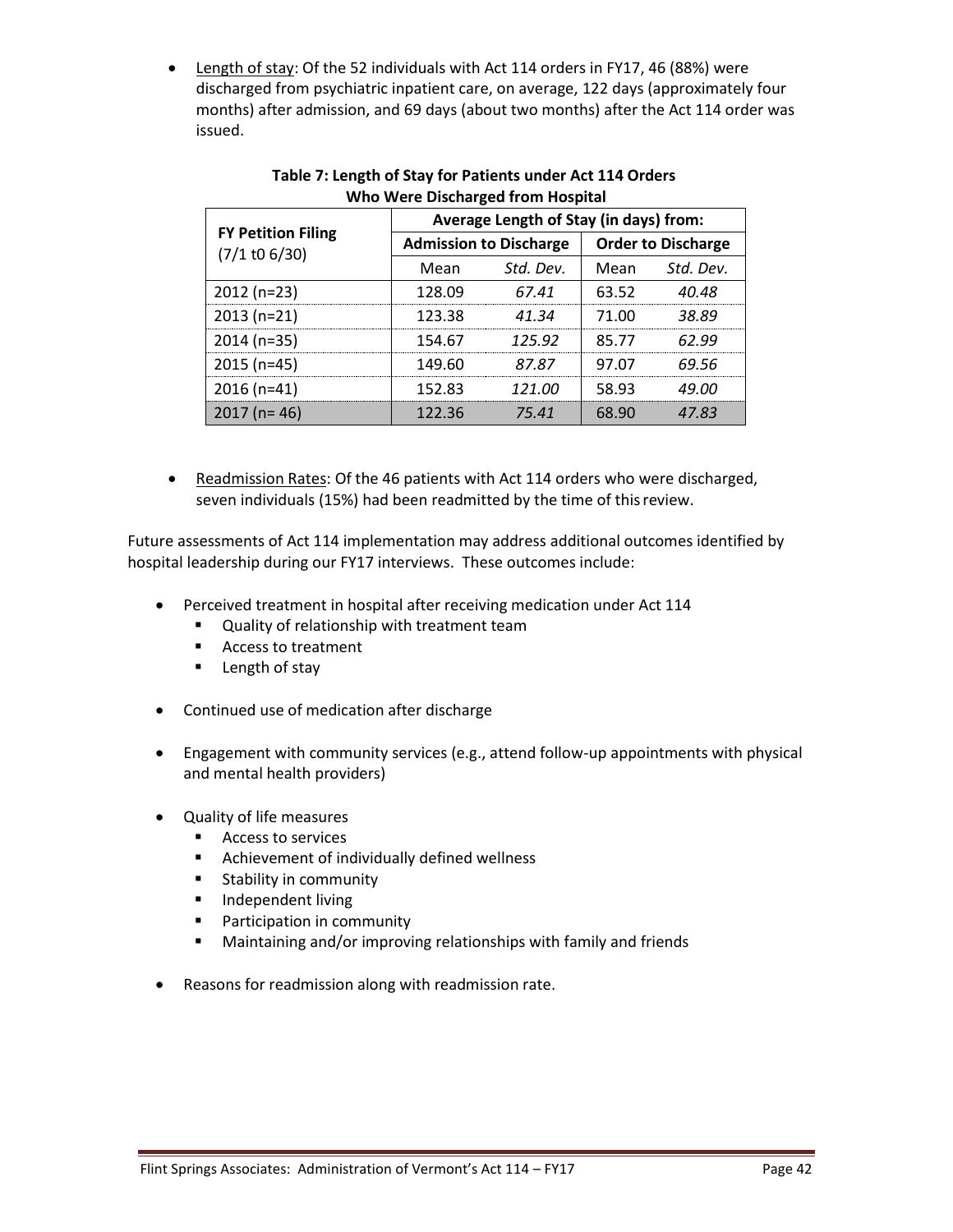#### **Section 3: Steps to Achieve a Noncoercive Mental Health System**

The Department of Mental Health (DMH) leadership team, including the Commissioner, met with Flint Springs Associates (FSA) to review steps DMH took during FY17 toward achieving a noncoercive mental health system. These include:

- 1. In partnership with the Vermont Cooperative for Practice Improvement and Innovation (VCPI), DMH continued to provide assistance and support for the implementation of evidence- based practices, including the Six Core Strategies for reduction of emergency interventions such as seclusion and restraint at designated hospitals as well as the promotion of trauma-informed care, recovery, consumer-driven care and resiliency.
- 2. DMH continues to fund residential programs and crisis beds to strengthen community-based care.
- 3. DMH continues to support peer programs, expanded hours for the Peer Warm Line run by Pathways, the Patient Representatives, and the Workforce Wellness Coalition.
- 4. Multi-stakeholder advisory groups continue to meet and provide DMH with feedback on system-of-care and policy issues, e.g., the State Program Standing Committee for Adult Mental Health and the Community Mental Health Services Block Grant Planning Council.
- 5. Continued training for police officers and emergency dispatch staff to identify a situation as a mental health crisis and to bring in the designated agency (DA) in the area.
- 6. In FY15, DMH funded two pilot sites to implement Open Dialogue, a service-delivery model with proven effectiveness in lowering the rates of hospitalization and medication use for persons with schizophrenia. The pilot program included clinical training, implementation of the model, and evaluation of outcomes. The program continues through funding to VCPI to provide training and support more widely than the pilot sites.
- 7. DMH continues to support the Zero Suicide model. The model includes training in the Collaborative Approach to Managing Suicide (CAMS) for designated agencies and partner agencies, including home health agencies.
- 8. During FY15, DMH began research with the Department of Health to identify the population of individuals with first-episode psychosis. During FY16, DMH formed a work group to examine models, identify directions, and begin to develop strategies to address the needs of this population. This work continued into FY17.
- 9. DMH continues to support a telepsychiatry program to bring psychiatry to small hospitals. This allows hospitals without a psychiatrist on staff to obtain the two certifications needed for involuntary hospitalization without requiring the patient to be transported to another hospital.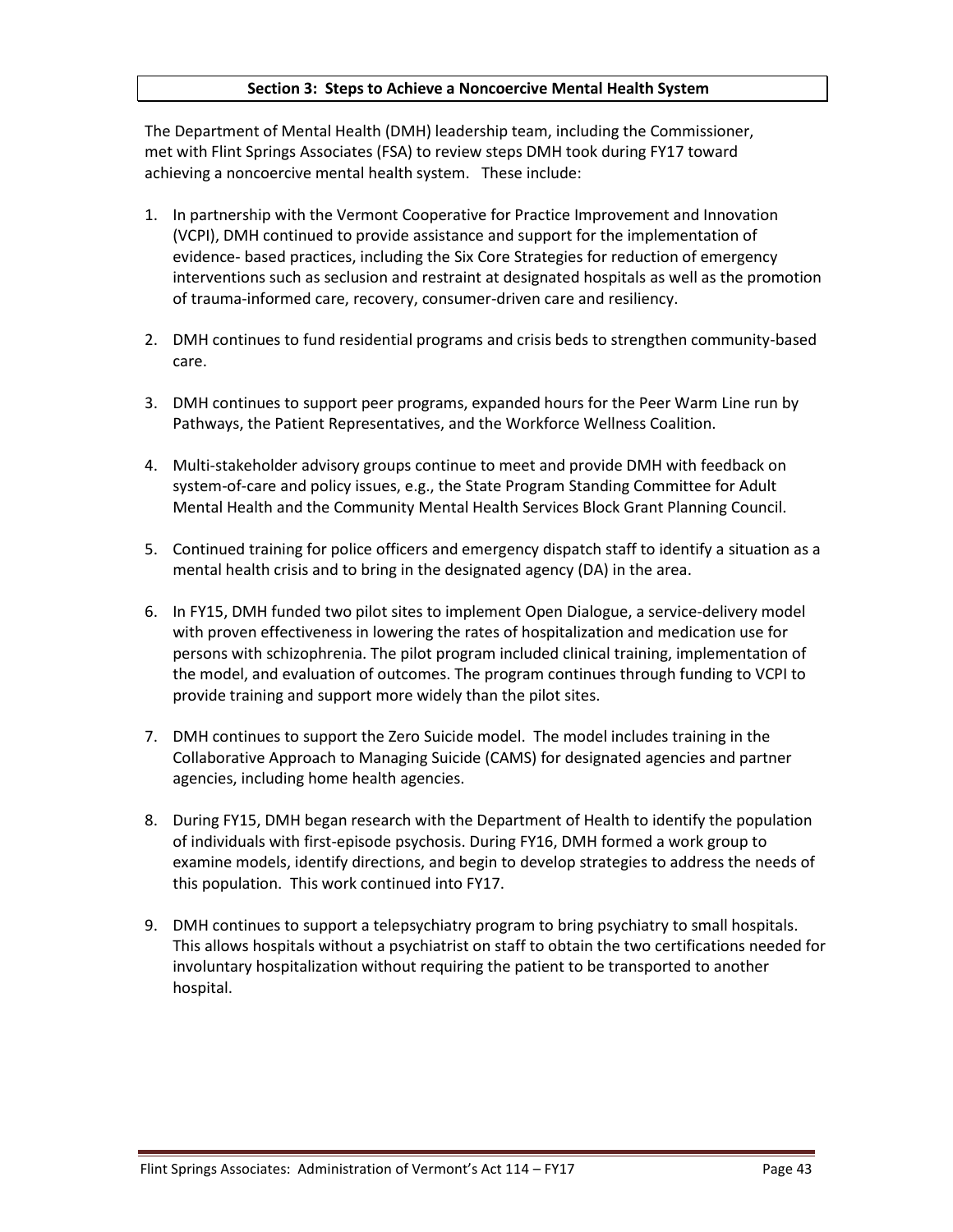Flint Springs Associates offers the following recommendations:

#### Hospital Practices

FSA recommends that staff at hospitals administering Act 114 medication continue efforts to help patients understand the reasoning behind the decision to seek an order for involuntary medication and to invest time in talking with patients about the process and available options.

Beginning with the years in which patient representatives employed by Vermont Psychiatric Survivors (VPS) have been interviewed, the report has included a recommendation that, with consent of the patient, patient representatives be included in treatment team meetings. As patient representatives bring the unique perspective of persons with lived experience, their inclusion could support both the interests of patients and the efforts of hospital staff seeking to help patients achieve recovery in the least-coercive manner.

To complement the prior recommendation, patient representatives should be able to access information as to where people are located in the inpatient hospitals and whether they are receiving Act 114 medication or applications have been filed under Act 114. This information would help patient representatives reach out to more people.

In order to maintain clear records for documenting implementation of Act 114 in accordance with provisions of the statute, FSA recommends that each hospital maintain an electronic file or section within the electronic file for persons receiving medication under Act 114. This file should contain:

- Copy of court order
- Copy of Patient Information Form
- Copies of every Implementation of Court-Ordered Medication Form
- Copy of 7-day reviews Hospitals should use a specific 7-day review form, rather than progress notes, to ensure that three specific issues are addressed: continued need for involuntary medication, effectiveness of medication, and side effects of themedication.
- Copies of Support Person Letter, if used
- Copies of certificate of need (CON) or other documentation of emergency procedure, if needed
- Summary of medications based on court order
- Specific time line of court order based on language of court order

#### Annual Act 114 Assessment

FSA recommends that the following steps continue to be used in future assessments of Act 114:

- The annual assessment should expand to include these additional outcomes for persons receiving medication under Act 114l:
	- o Perceived treatment in hospital after receiving medication
	- o Continued use of medication after discharge
	- o Engagement with community services
	- $\circ$  Quality-of life-measures such as achievement of individually defined wellness; independent living in community